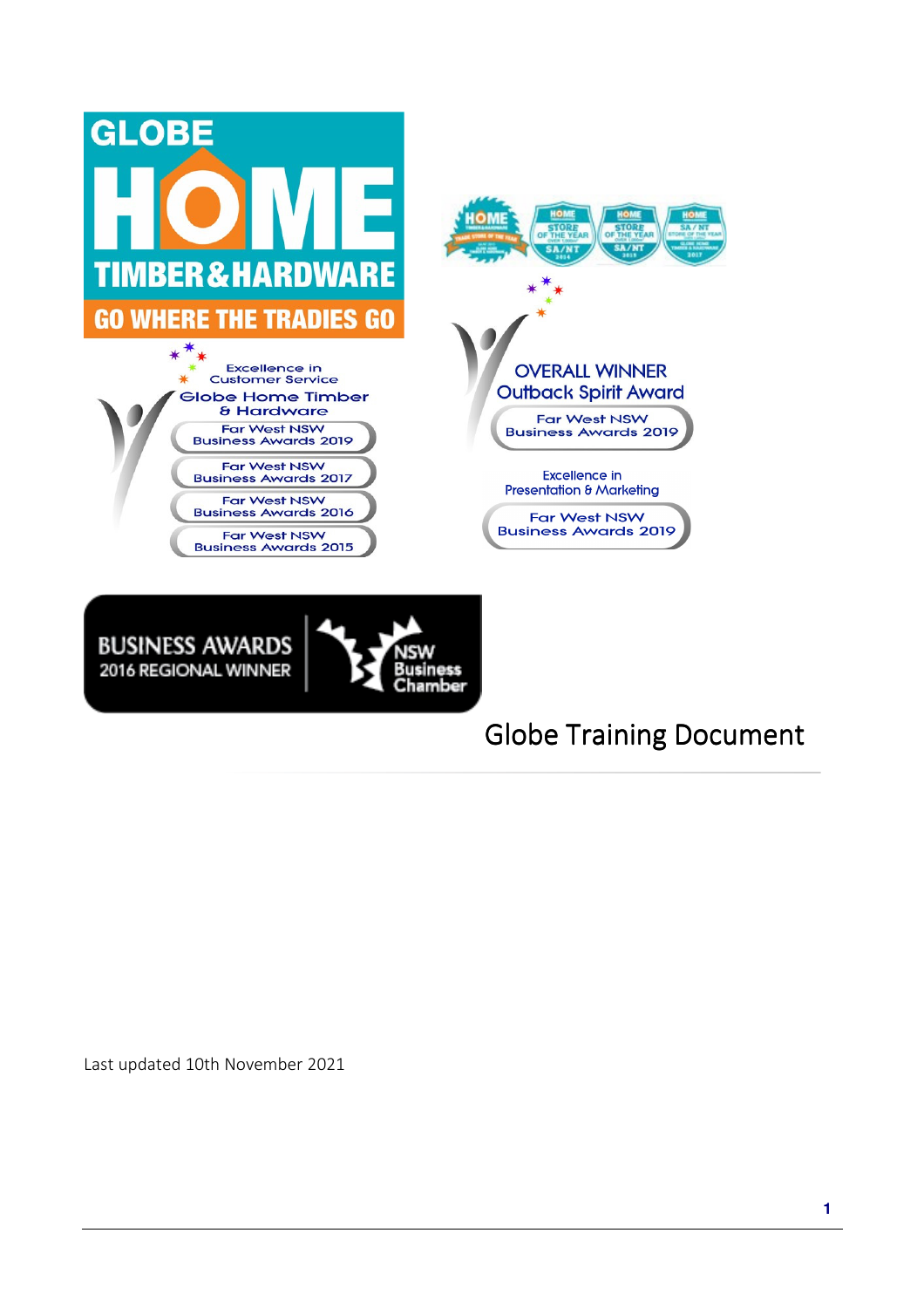# Notes to trainers

| Be considerate.  | Give the trainee a time and place and be respectful of their time and<br>schedule by keeping the meeting time you made with them.                                                                                                                                                                                 |
|------------------|-------------------------------------------------------------------------------------------------------------------------------------------------------------------------------------------------------------------------------------------------------------------------------------------------------------------|
| Be professional. | You contribute to the 1st impression a trainee has of their new work<br>environment at Globe. We have policies, procedures and structure so<br>your demeanor & approach to the training session should reflect this,<br>giving the trainee the impression that a haphazard approach to work is<br>not acceptable. |

#### *Be pro-active - think of training aids & plan ahead.*

#### Examples:

- o If you need water for testing, arrange it ahead of time don't wait until the trainee walks up to you and reminds you about the training session.
- o If you need keys for key cutting email us all ahead of time to see if anyone has keys that need cutting.
- o If you are talking about products and cut lengths etc make sure you have a tape measure on you instead of wasting time trying to find one. Give it to the newbie so they can measure width, lengths etc while you're talking as it makes a better impact.
- o If you are talking about catalogue items, go to our website and access the catalogue on line so the trainee can see what the customers can see.
- o If you are talking about kitchens, go to our website and access our kitchens page so you can see what the customers can see – tools to help plan their kitchens.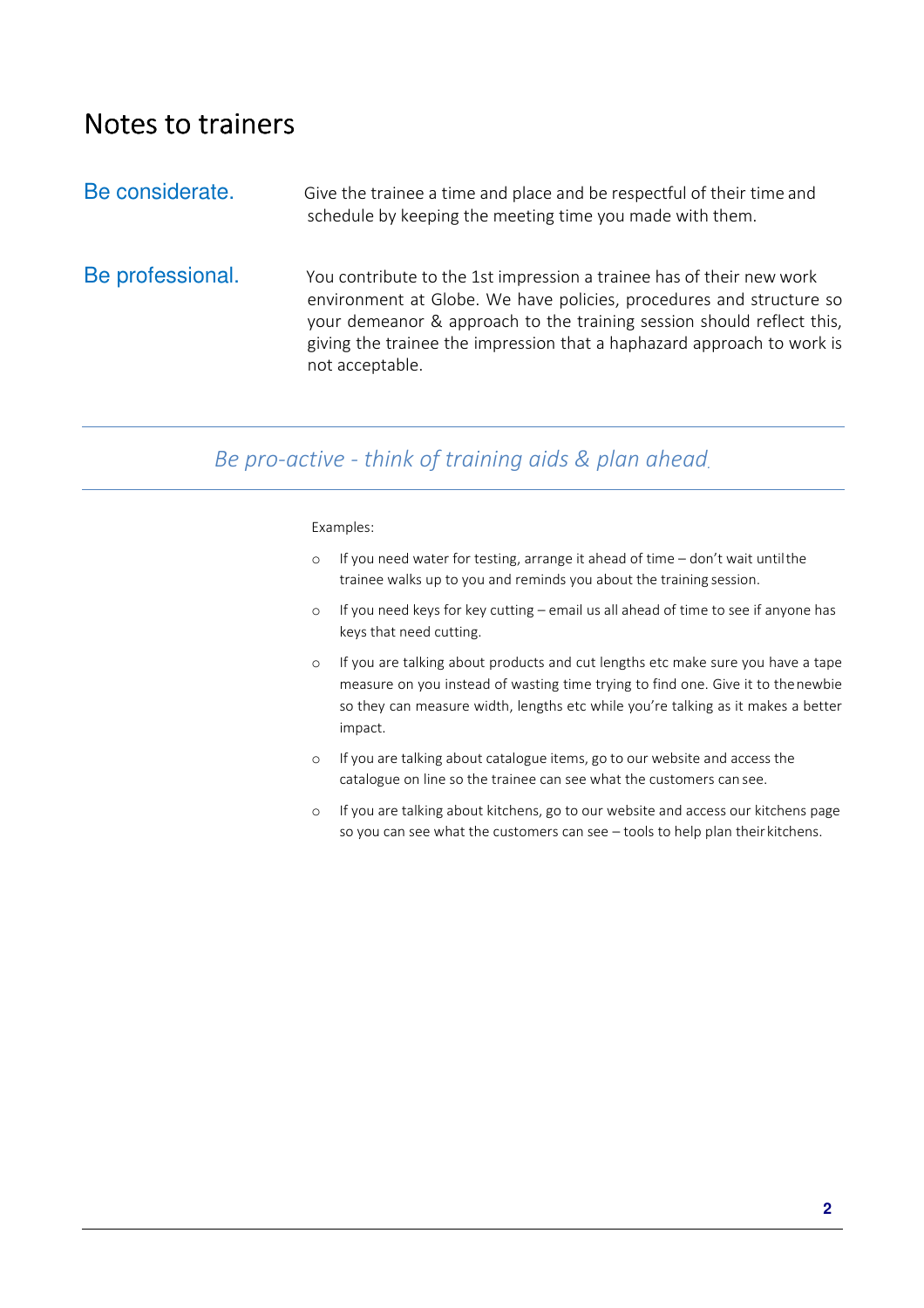# Emphasise our policies & procedures

You've been selected for training sessions because you're the subject matter expert – pass on what you know and relate your experience at Globe using real customer scenarios.

Emphasise that procedures are in place because they work and make it the default position for your training i.e.

- o 'We have a *policy* governing loading customer vehicles in WH2." 'The *procedure* is….."
- o 'Our *policy* relating to establishing accounts for customers is to obtain a trade reference to determine a good payment history." "The *procedure* is……"
- o 'Our *policy* allows only certain staff to refund monies to customers." 'The *procedure* is…."
- o 'Our *policy* is to cut & sell these items by the ½ or full metre'. 'The *procedure* is……."

## *"*We*'* instead of *'*I*'*

In July 2014, we introduced the policy of using "we" instead of "I".

Saying "I" divides a team. A better fit for Globe is to use the term "We". Sometimes we need a reminder to share credit with the team when talking with customers by referring to Globe as a whole rather than an individual. Break the habit of saying "I" instead of "we".

During phone calls or when talking with customers & team members remember we are a team.

- It is not your customer. It is our customer.
- It is not your decision it is our decision.
- I am not doing the work. We are doing the work.
- I didn't build this. We built this.
- I don't have this lawnmower in red. We don't have a red lawnmower.
- $\bullet$  I didn't fail We failed (you don't work alone).
- $\heartsuit$  I didn't get great customer feedback We didn't get great customer feedback (we don't work alone).

There is not one person at Globe who is the 'face' of the business, we are a team. A collective, or team vs an individual shows the strength of many not the perceived weakness of an individual.

There is no way other than OUR way so don't make changes, don't take short cuts, don't forget – do it right!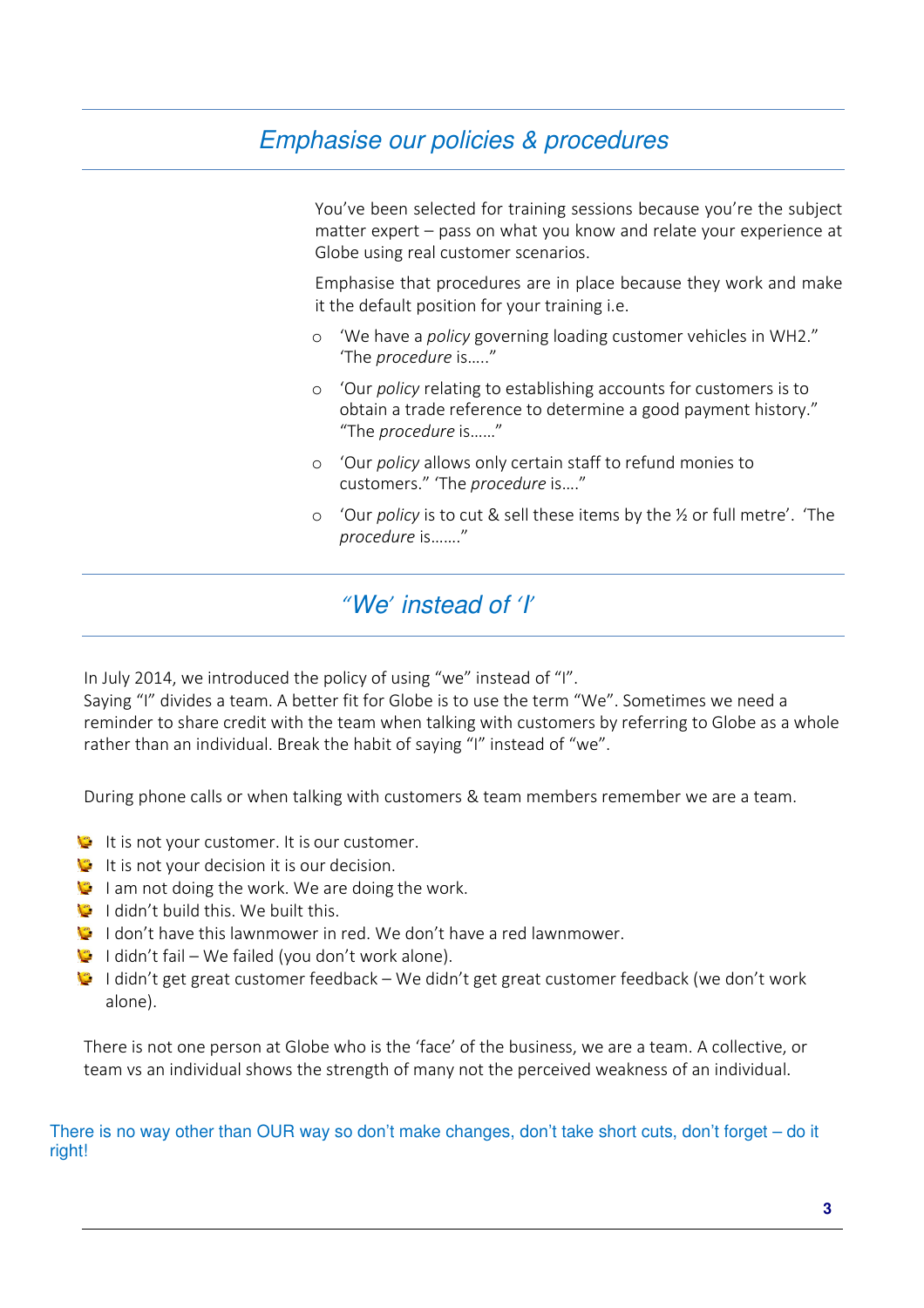# Table of Contents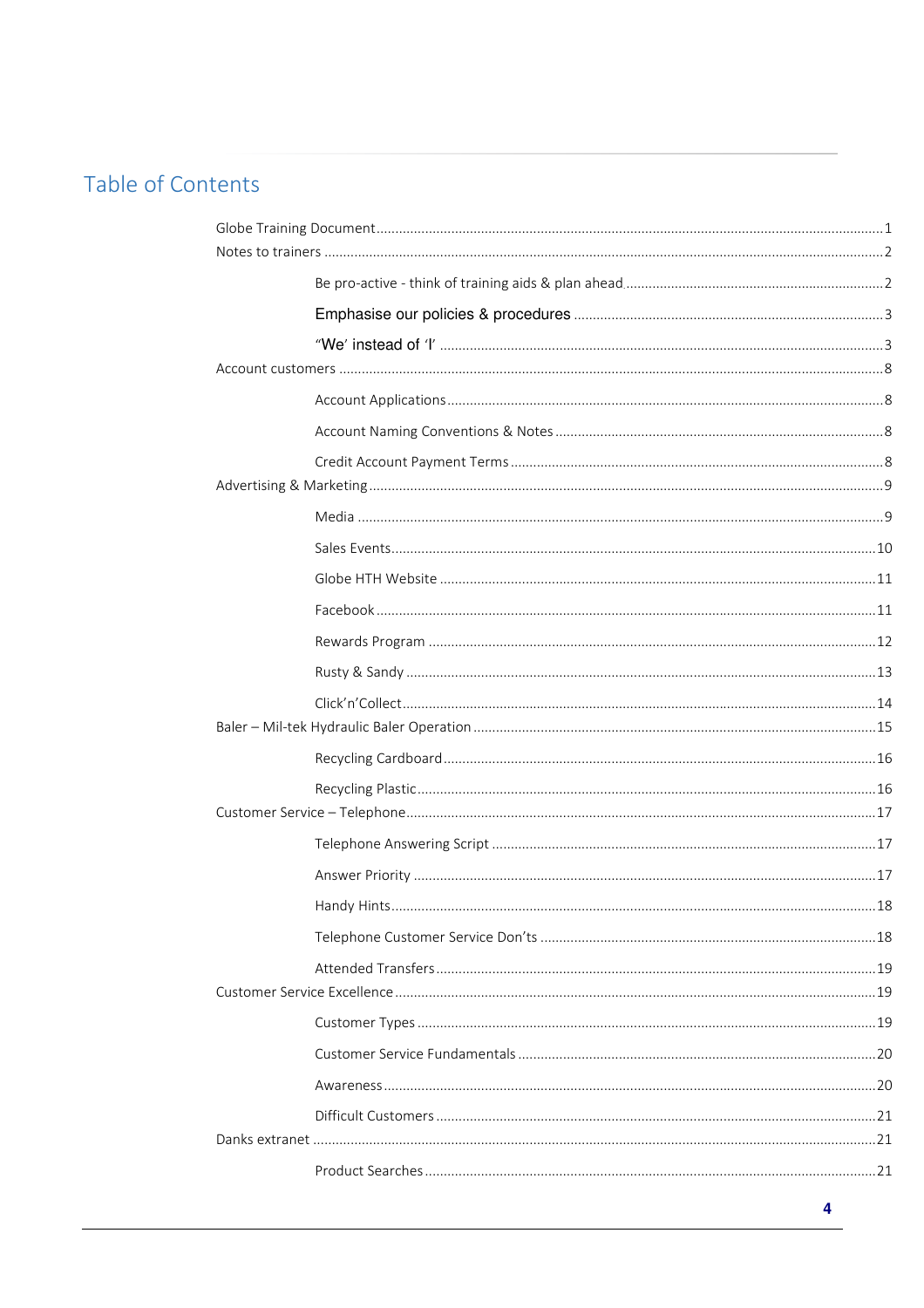|  | 5 |
|--|---|
|  |   |
|  |   |
|  |   |
|  |   |
|  |   |
|  |   |
|  |   |
|  |   |
|  |   |
|  |   |
|  |   |
|  |   |
|  |   |
|  |   |
|  |   |
|  |   |
|  |   |
|  |   |
|  |   |
|  |   |
|  |   |
|  |   |
|  |   |
|  |   |
|  |   |
|  |   |
|  |   |
|  |   |
|  |   |
|  |   |
|  |   |
|  |   |
|  |   |
|  |   |
|  |   |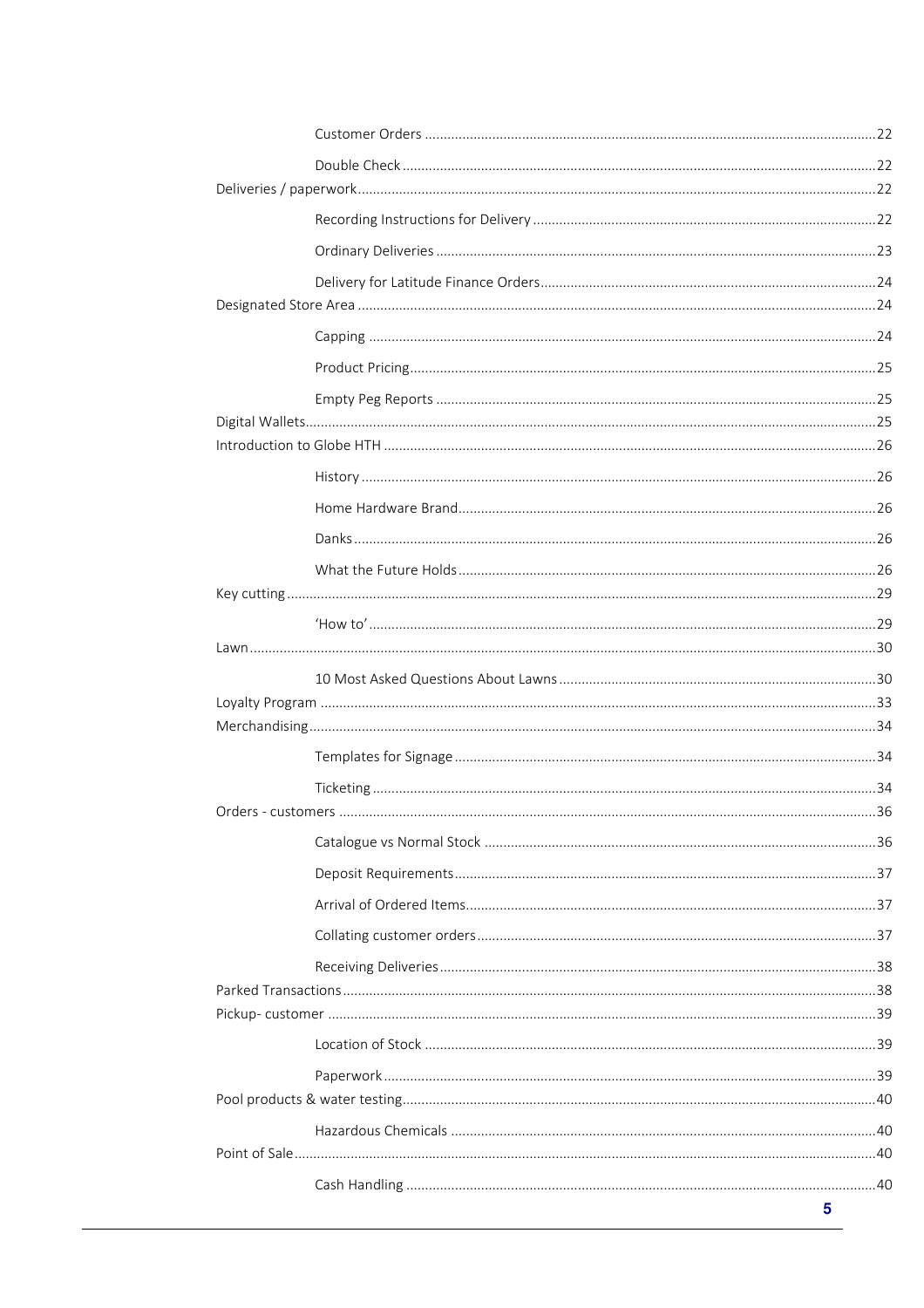|  | 6 |
|--|---|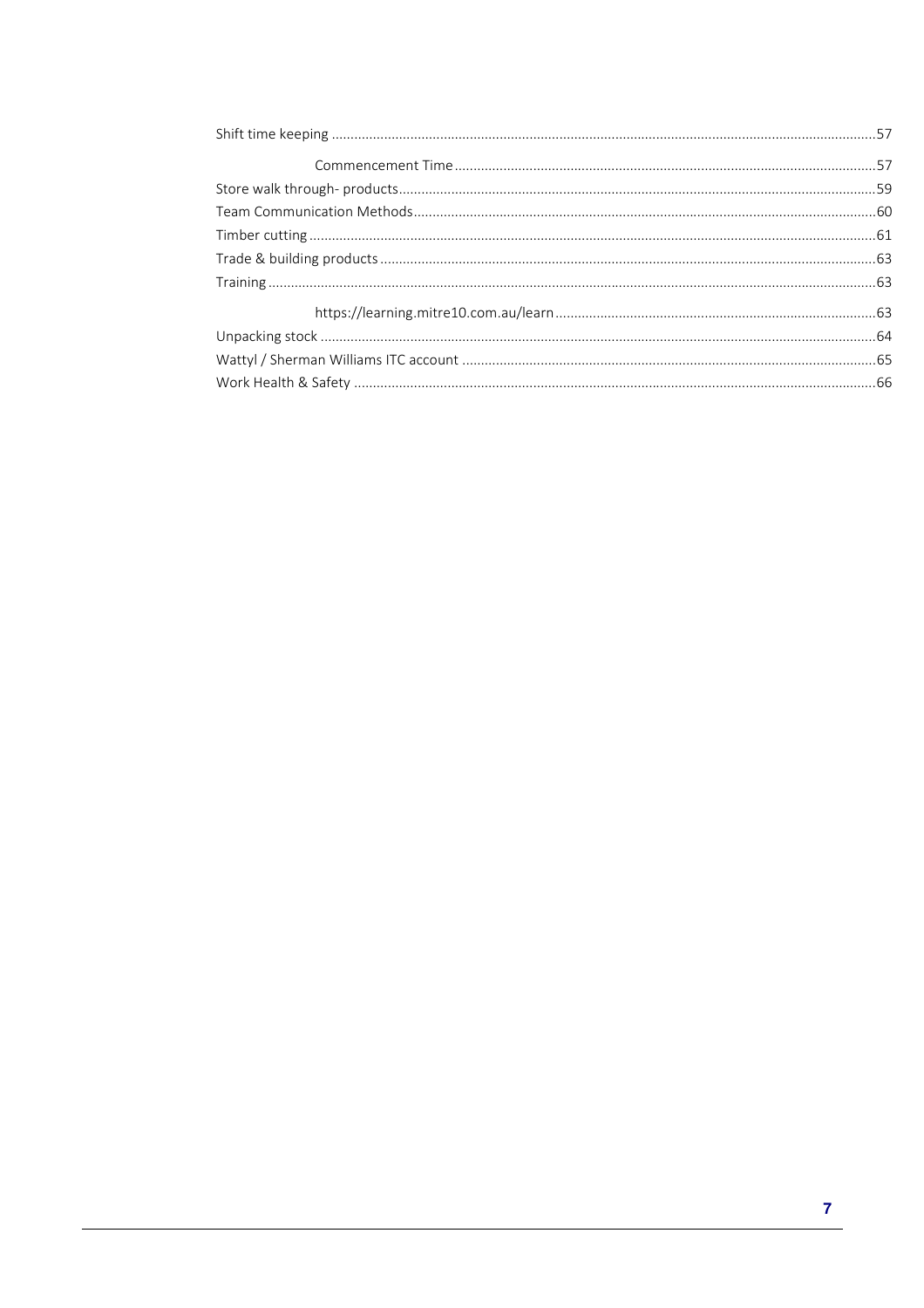# Account customers

#### *Account Applications*

When customers request an account application form, obtain it from the folder at Retail 04 or the main retail counter. Advise them all the instructions regarding return address and the requirements for trade references are on the form.

Let them know that the Corporate Services Manager processes the form immediately on return to Globe however delays occur when the trade referees can't be contacted.

If approval is given by Fisk & Selina, Leelee will establish an account for them in DART and email the customer with the account details. This email is also sent to all staff, so you are required to read it and familiarise yourself with the new customer code etc.

#### *Account Naming Conventions & Notes*

The naming convention in place is the use of the  $1<sup>st</sup> 8$  characters of the business trading name. In the case of individuals and sole traders the  $1<sup>st</sup>$  8 characters of the surname is used as a code.

We have many account holders with the same surname or similar trading names – double check your selection and read back the details of the account you have selected to the customer.

When charging purchases to accounts, check the notes field to ensure that authorised persons are using the account and the proper order numbers are being used if applicable.

*Credit Account Payment Terms* 

Our account terms are 30 days from EOM. This means by the end of the month the customer needs to have paid for all previous month(s) invoices. Statements are automatically sent via email at EOM or posted to account holders without email accounts.

By default, we send invoices to email addresses unless specifically requested to print to the docket printer or A4 tax invoice.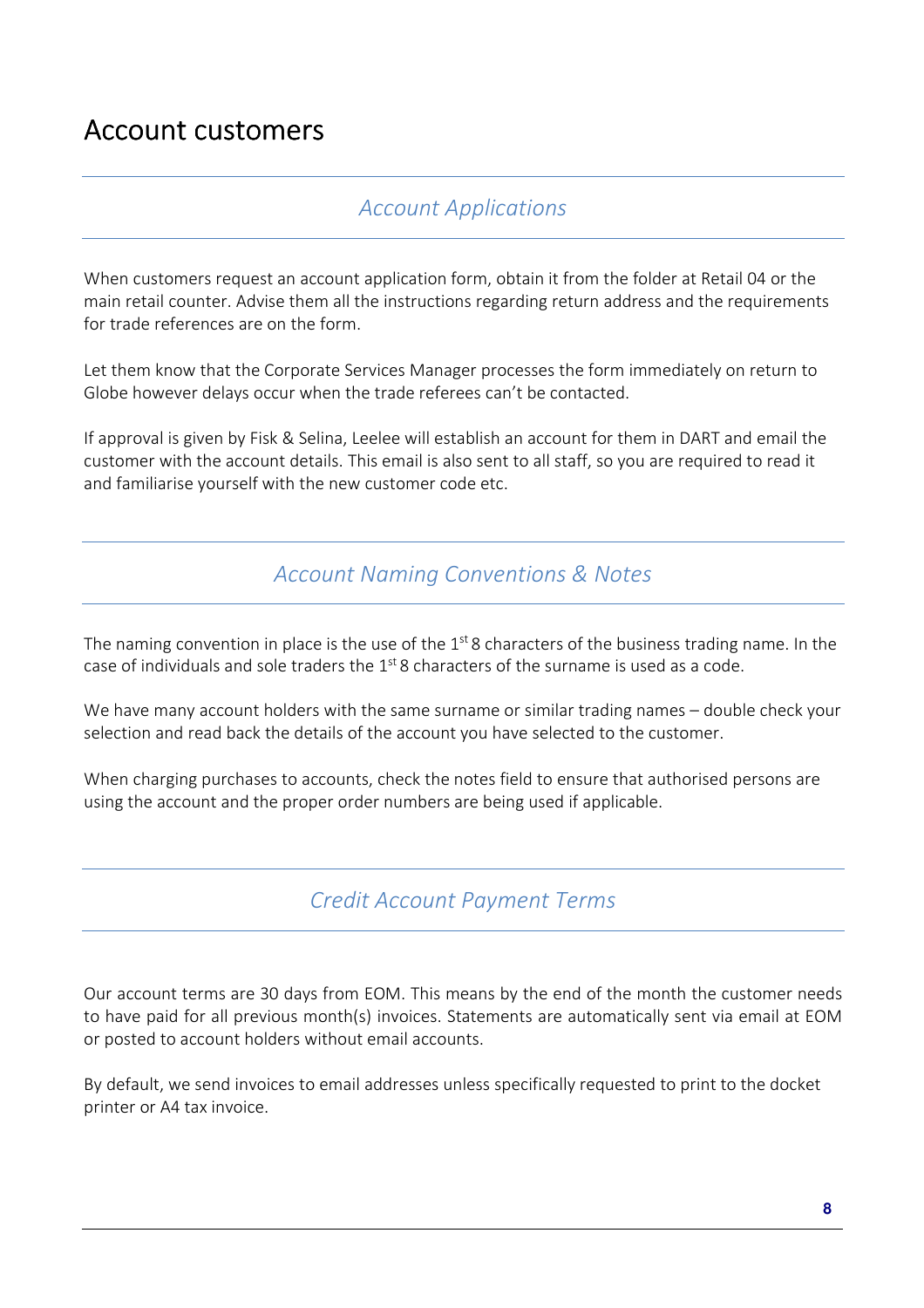If a customer account is on 'stop credit' and they are attempting to make a purchase at the POS, you will receive a message in DART. Do not have a sensitive conversation with the customer in front of other customers. Instead, call Fisk or Selina and inform them of the customer, the amount of the pending transaction and they will action accordingly. This could include removal of the 'stop credit' status, increase of the account or a discussion with the customer re an alternative payment method etc. In the absence of Fisk or Selina contact the CSM for assistance.

# Advertising & Marketing

The Globe Marketing plan taps into the HTH Marketing Program which is designed to reach our core customers of tradies and serious DIYers, both on and off the job, and to attract strong customer enquiries and sales.

The HTH program is a schedule of marketing activities and consists of:

- 1. National Media and Sponsorships
- 2. Trade Promotions
- 3. Local Area Marketing
- 4. National Catalogues (with 5 supported by National TV)
- 5. Trade Door Flyers (optional)
- 6. Specialist Catalogues (optional)
- 7. In-Store Events (optional)
- 8. Customer Rewards Programs (optional)

Our marketing plan uses the HTH core program (points 1-4) and all other optional marketing activities with the exception of the Trade Flyer. As well as Specialist Catalogues, we also participate in a Customer Reward Program and In-Store Events.

A Globe objective for this financial year is to participate in the HTH Trade Door Flyers promotions using the trade marketing plan that gives us

*Media* 

Our plan incorporates the Home Timber & Hardware marketing program/schedule with our own Globe advertising & marketing activities.

We have implemented various methods of sharing information with our customers and we target markets for products or specials common to their customer recent purchases or in line with their customer type i.e.

- Government organisations, local and interstate trade professionals will receive emails with specials relating to building materials
- Capital city investors will receive emails with renovating product info and specials.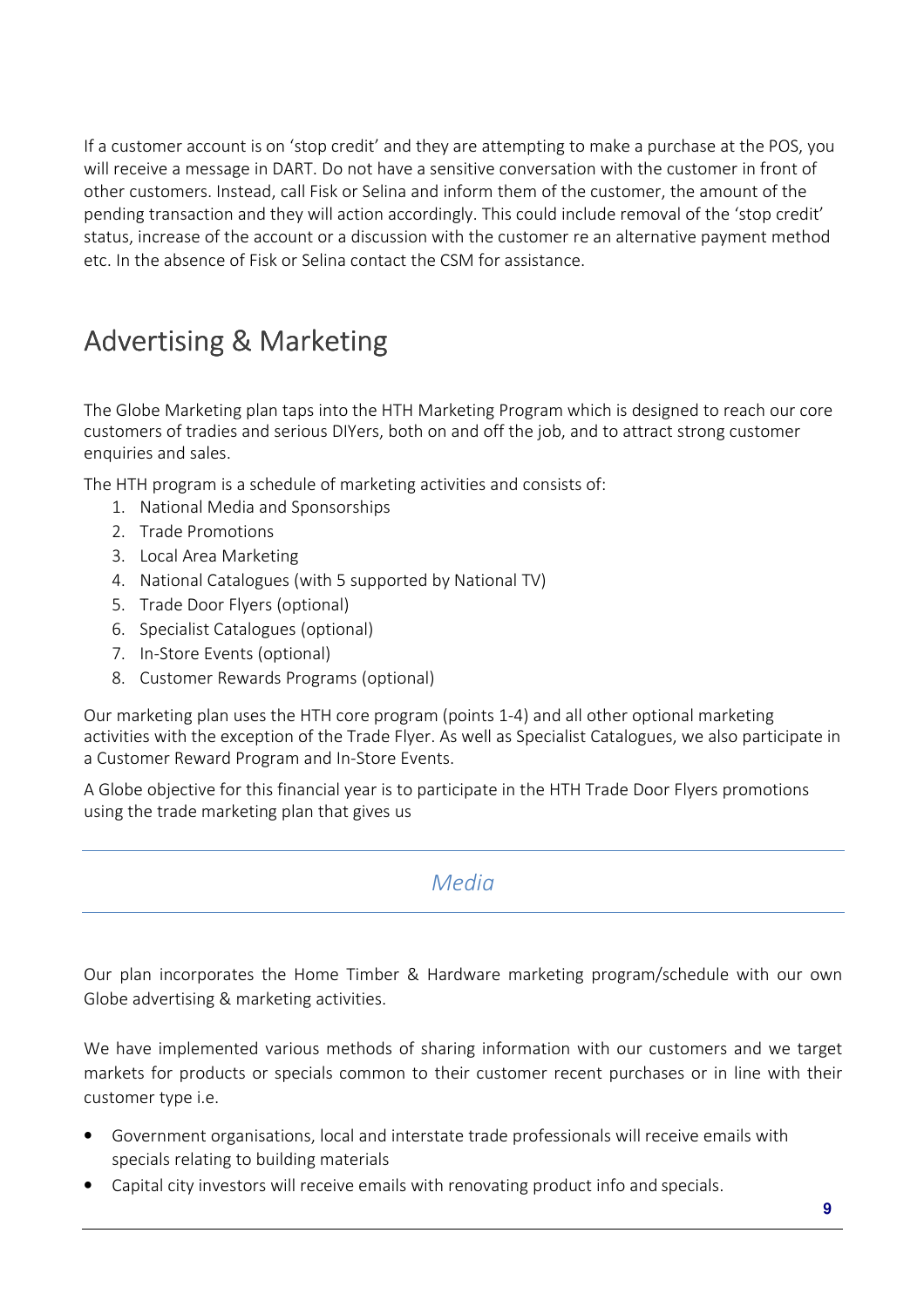• Customers from remote properties will receive catalogue content (as shown in the attachment) as will DIYers and Government entities.

We cycle current and topical content

- on our website.
- email campaigns with Trade Door Flyers
- through the large black and white advertisement in the BDT this is used also for weekly specials.
- radio advertising there are normally 2 ads in rotation at any time.
- via SMS to our DIY Loyalty club membership and credit account customers,
- Telephone on-hold messaging
- Instore radio promotions,
- SENSIS white & yellow pages in print and online.
- Facebook. We have increased our use of Facebook in our digital marketing campaigns as a forum to promote products and events as well as public holiday closures and exceptional news items – we always keep it 'fresh'.

We also market Globe with cinema advertising which updated annually and a TV advertisement. The TV advertisement is modified twice a year to include detail about the annual Birthday Sale and the Santa Sale at Christmas.

We measure the performance of our marketing which allows us to change, improve and increase activities as the market conditions and business changes. At times we revisit some of our advertising activities and modify the efforts and budgets.

### *Sales Events*

Throughout the year we hold several sales events that include Pension Day, Garage Sale and the 2 major sales of mid-year birthday sale and Christmas Santa Sale. These events foster a community and social aspect to shopping and present the opportunity to clear stock and give customers real bargains.

Each month the Home Timber & Hardware group run a catalogue sale. All catalogues have a start and finish date and campaigns always start on a Wednesday and finish generally 2 weeks later on a Sunday. A pool number "PLxxx" identifies catalogue promotions in the DART system. As soon as the catalogues arrive in-store prior to the sale, you must get a copy and remember all the items in it so as to promote the sale when it begins, giving the customer a choice of the sale item vs what they may have originally asked for – use it to up-sell and always carry a copy of the catalogue during your shift until the catalogue sale ends.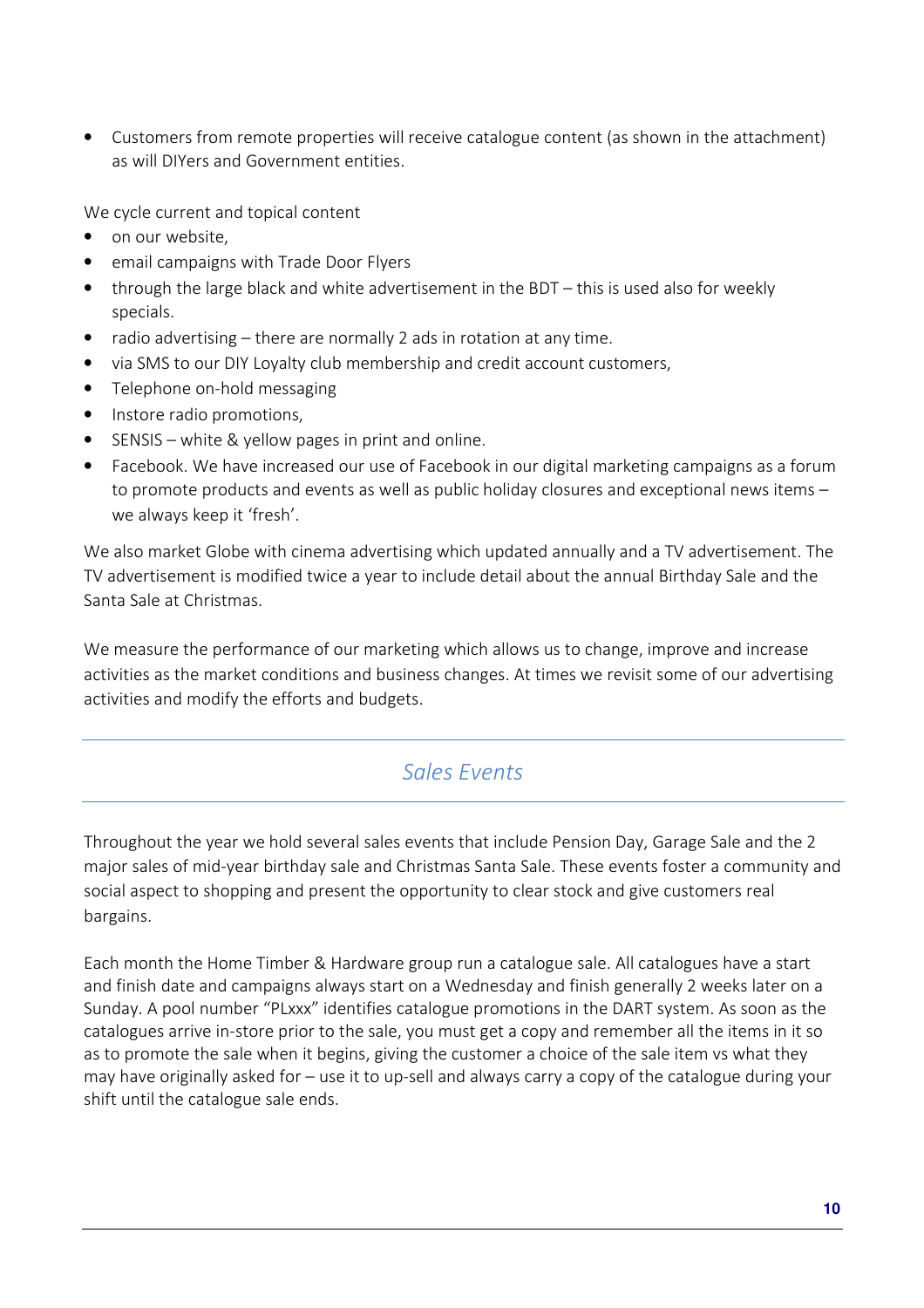# *Globe HTH Website*

The content on the website is maintained by the CSM and is a reference for staff and customers. There are many points of interest and on the home page, a reader can obtain the weather. This is an easy discussion to have with customers and when you tell them you got the information from our website you can direct them there to search for more content.

Under absolutely no circumstances are you to give a customer another website address – we drive all customers to our own website that has links to promotions, catalogues and online shopping, etc.

Each morning staff are requested to open a browser and look for updated content. The Globe HTH site should be set to the home page on each POS computer.

The site also contains an internal portal accessible only by the Globe team that contains

- the online payment tools,
- access to e-learning,
- message board,
- roster,
- this training manual for future reference,
- downloadable forms such as,
	- o customer credit application
	- o warranty form
	- o Incident Report Form
	- o employee leave form
	- o employee timesheet
- approved leave schedule, and the
- Globe Employee Handbook.

The message board is to be read throughout the day and new content if posted by the CSM can be seen by refreshing the page pressing F5.

*Last updated 7.2.20* 

#### *Facebook*

If you are a Facebook user, we ask you to 'Friend' the Globe HTH site for the purpose of sharing posts. We'd very much appreciate it.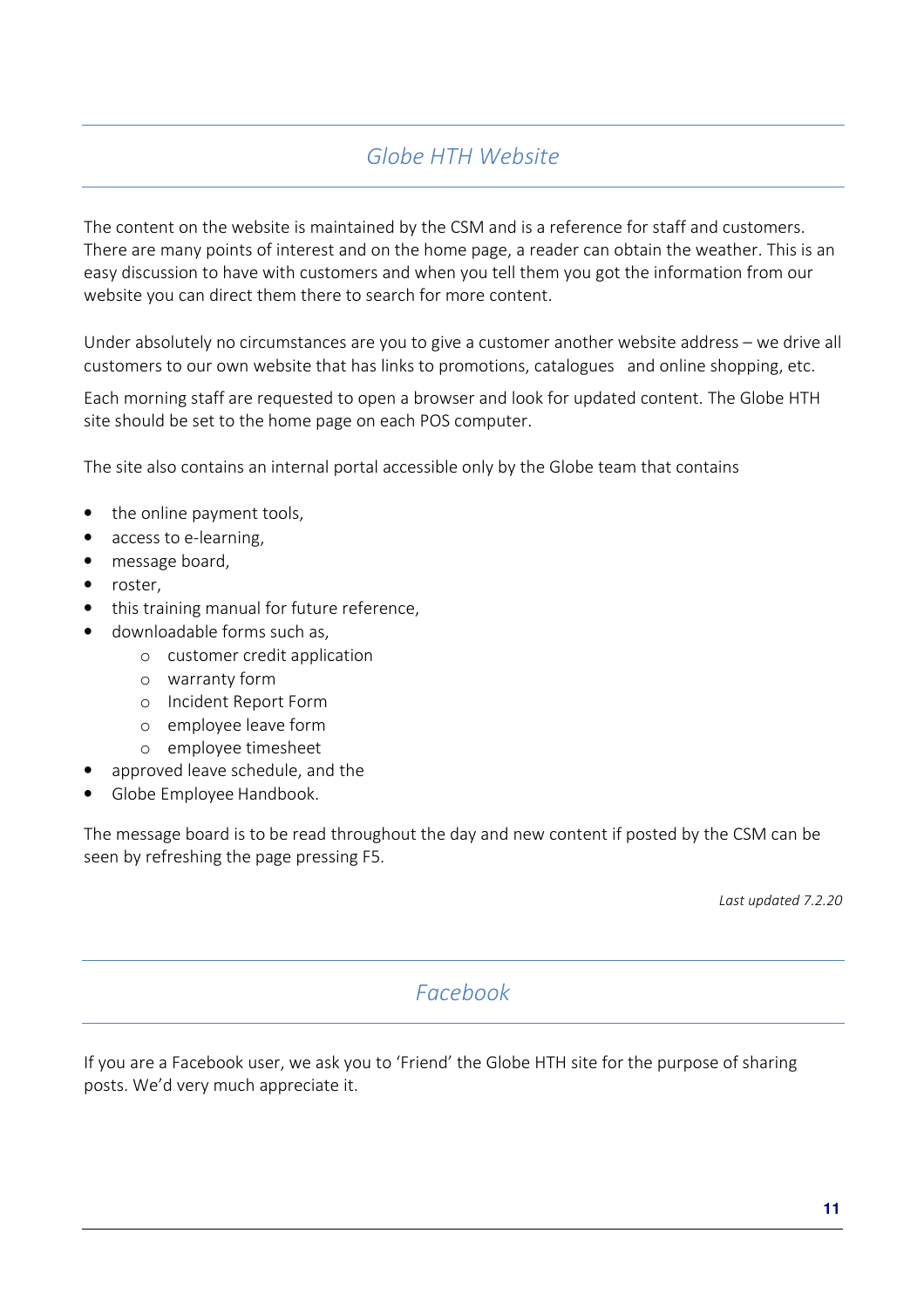### *Rewards Program*

Globe HTH participates in the HTH Reward Program – DIY Rewards Loyalty Program. It's a point of genuine competitive advantage which sets us apart giving us a store level website for reporting and managing member information. For the customer there are exclusive DIY Rewards offers in all national HTH catalogues and emails are sent on behalf of Globe to the customers in the reward database promoting the sale and informing the customer of their rewards points balance.

The loyalty card system is used at Globe HTH and is used to build a loyal return customer base and not direct financial gain through sales.

The Loyalty Program costs Globe HTH in membership and maintenance fees. We lose financially because points can be accrued on all items in the store including sale items.

We encourage customers to use their points on additional or larger purchases. This relates to our use of the Loyalty cards within this business.

- a) Promotion by staff
	- i. Encourage customers to become members in order to build a return customer base. Cards are at the counters.
	- ii. Explain online registration as detailed on take away brochure. The customer needs to do this in order to redeem points.
	- iii. Highlight 12-month expiry. Direct them to www.globehardware.com.au (this will promote our site and they customers are redirected to www.homehardware.com.au to join).
	- iv. Encourage membership so they can redeem their points for additional or larger purchases.
- b) What to do at the POS
	- i. Ask customers at the till if they have a loyalty card to scan to gain points.
	- ii. DO NOT ASK CUSTOMERS IF THEY WANT TO USE THEIR POINTS AT THE TIME OF A SALE. (Customers are given adequate notification of their points balance via receipts and emails)
		- a. It is too time consuming at the point of sale.
		- b. It takes our attention away from what we should be doing finalising transactions without errors.
		- c. Financial reasons exist and daily cash flow is not hindered.
	- iii. There is a system restriction in DART that does not allow the accrual of points beyond a \$1500 purchase. At Globe we do not enforce the \$1500 limit and Selina makes changes manually so customers can accrue points. Take all the details and given them to Selina.
	- iv. Customers are given the autonomy and can decide on how they use their card.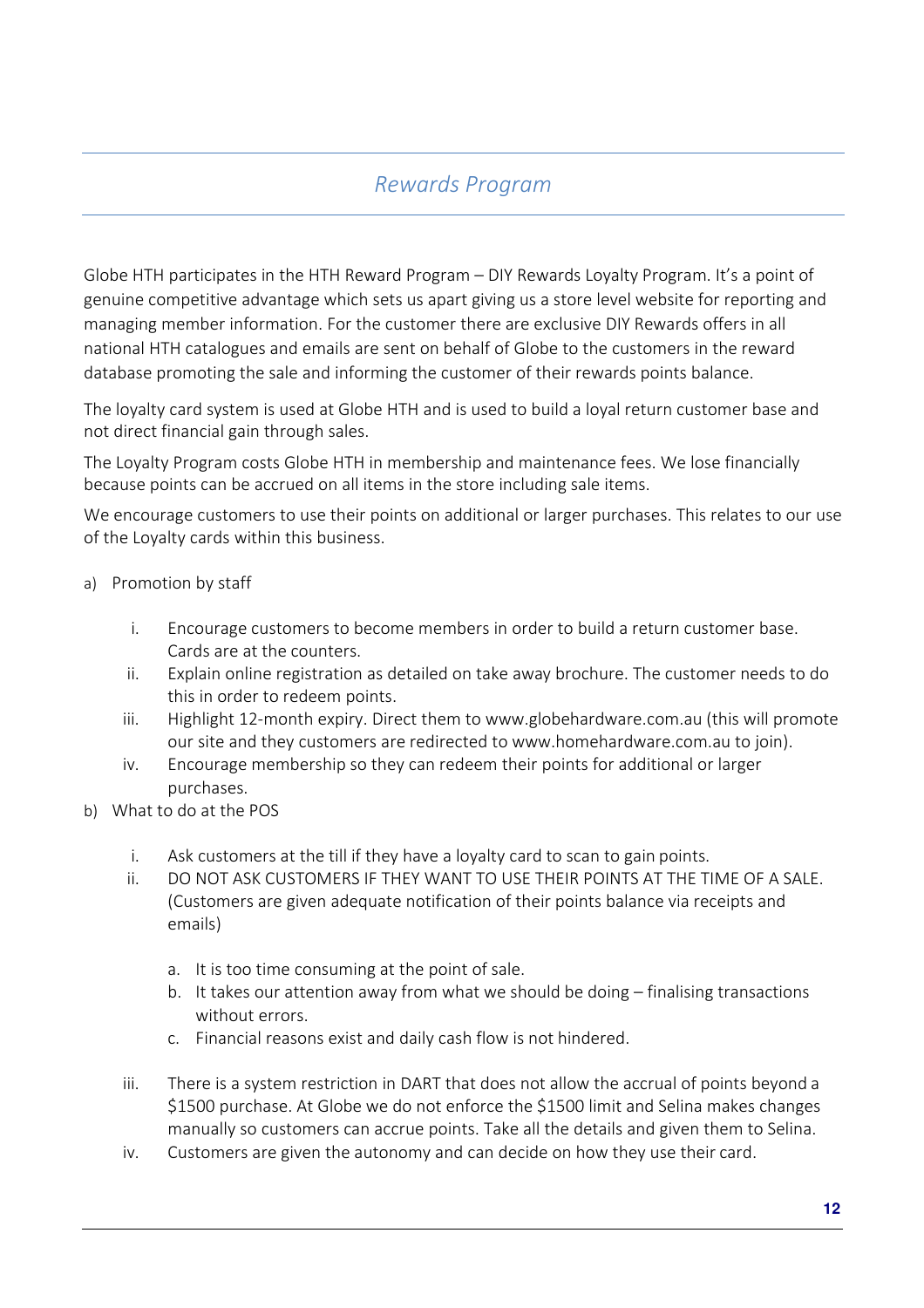NOTE Generally if a customer does not have the loyalty card at time of sale then they cannot get points thereafter. Exceptions can be made. Take the details and refer to Selina but do not make any promises.

Loyalty cards cannot be used in conjunction with GE Finance.

The DIY Loyalty Club run promotions for card members and in store we are able to run our own promotions. We've implemented double points for customers shopping on their birthday. Ask to see proof of ID at the POS and give a copy of the receipt to Selina so the points can manually be added to the accrued total.

Our DIY Loyalty customers are valuable to us and in the month before the 'birthday' month, as part of the marketing of Globe Leelee sends an email to the customers whose birthday is approaching so they are aware of bonus points they can accrue when shopping on their birthday. It's another example of the value-add service we include in our customer service excellence.

### *Rusty & Sandy*

Rusty and Sandy became the representatives for Home Timber & Hardware when the group was formed from the amalgamation of Homestead and Homesaver Hardware groups in March 1993. Home Timber & Hardware immediately saw their undeniable potential as the loveable rogues that they are and they were recruited on the spot to become the face of the brand.

hundreds of thousands of them being sold and given away by Home Timber & Hardware stores over the years. You'll see them in our catalogues, hin martimals...in fact you might even catch life-size versions of the of our store openings or eventsm at one Over the years, Rusty and Sandy have had an array of merchandise produced in their honour with

The dogs are universally loved by adults and kids alike and that's why they continue to play a leading role in the Home brand today.

#### THE TRADIE DOG

He's a trade dog who grew up in the country. He's the consummate professional in all things DIY There is not a tool or technique with which he is not familiar. If it's changing a tap washer or knocking up a new pergola he's got it covered. From a hinge f mitre saw, Rusty knows the proper way to use it, maintain it and all the

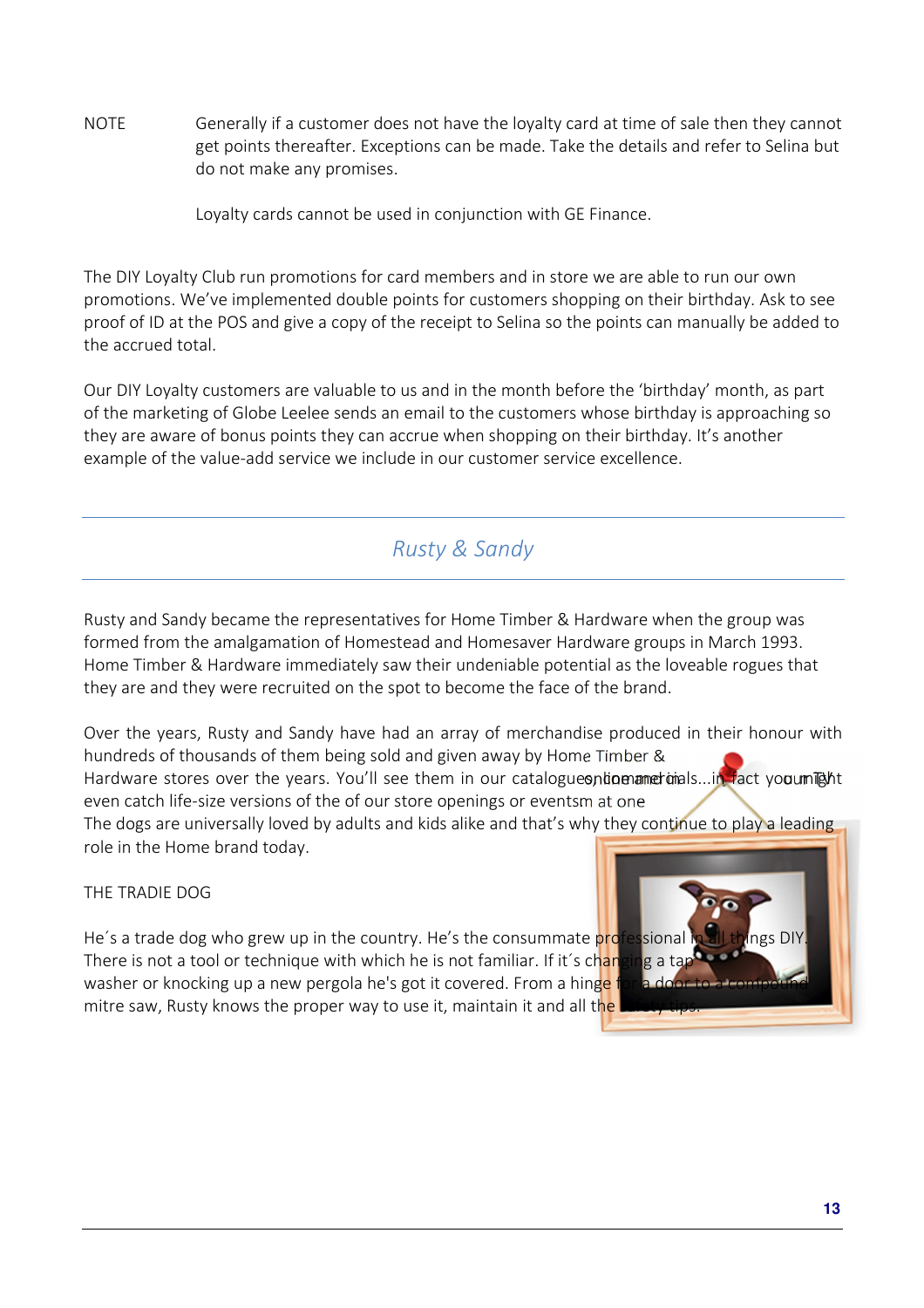He´s in his element shooting the breeze with the staff at his local Home Timber & Hardware store who, like Rusty, love to talk timber and tools. Like a good friend, there's nothing Rusty likes more than passing on that info to anyone who needs a hand, including his best mate Sandy.

THE ´DO IT YOURSELF´ DOG

He's your suburban dog, who is a self-confessed DIY tragic. Once motorbike, thanks to years of giving it a go and endless advice from Ruste and the match Home Timber & Hardware store, he can now hold his own and t

While Sandy would sometimes much prefer to get Rusty to do a jobs, when he's not always that flush with funds or there is that that just can´t wait, he'll gladly put on his workpants and tool belt and visit his local Home store for some



## *Click'n'Collect*

Mid 2018 Click n Collect was launched by the corporate office. Customers can shop for selected products on the homehardware.com.au website as well as catalogue items. They have various payment methods available to them.

The purchases and payments are managed by the corporate office. Paul King is the designated ClicknCollect 'hero'. He compiles the orders once received and action if needed. Once the items arrive in store whoever is unpacking stock checks the ordered items that arrived labelled for Click'n'Collect and contact the customer for pickup.

NOTE **ON PAUL'S RDO, Dean will provide backup and process the CNC orders. If** neither Paul or Dean are here Brenton will nominate someone to check for CNC orders.

If you encounter a customer picking up a CNC order, you must check off the list attached to the invoice on the item. ID and payment checks are required.

Customers may present a digital driver's licence on their phone as ID. Because it can't be photocopied, ask them to refresh the screen and write down the date and time that appears on the pickup checklist.

There are approximately 20 CNC orders per month.

*Last updated August, 2020*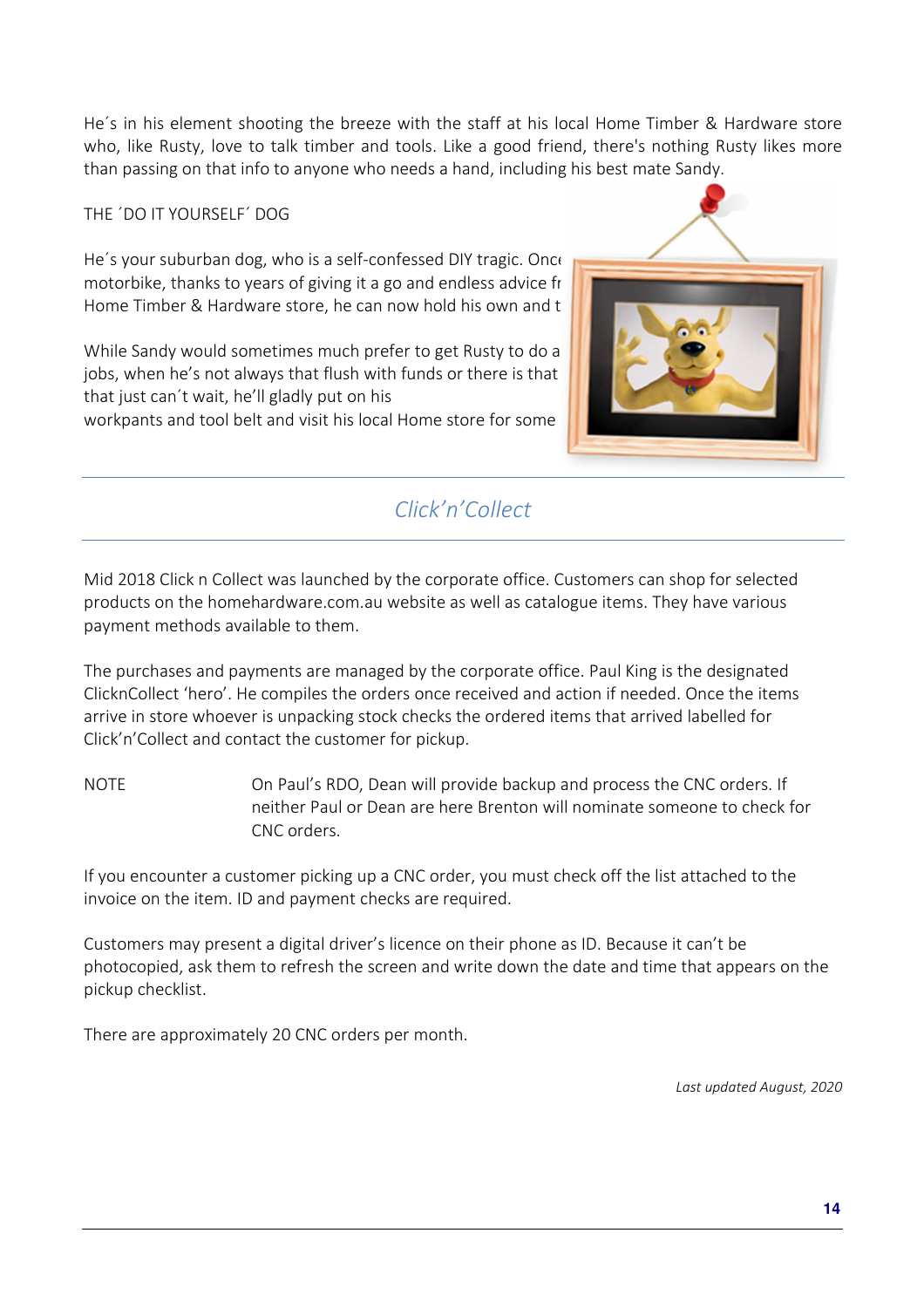# Baler – Mil-tek Hydraulic Baler Operation

The Mil-tek H600 is one of the most effective industrial hydraulic balers on the market making bales of up to 500kg that fit perfectly on a standard pallet. The baler is designed to make extremely dense, recycle-ready bales of either cardboard or plastic that can be then sent directly to mills for final recycling. The extra-long piston stroke and larger door-opening allow for loading of large volumes of material including whole cardboard boxes, PET plastic or packaging foam. Bales from the Mil-tek H600 hydraulic baler can be tied using regular 19mm banding or steel wire.

At Globe, we have one hydraulic baler for cardboard and one for recycling plastic. How it works

1. Minimise

Fill the chamber with cardboard or plastic and close the door. Once the door is securely closed, the machine is activated and the minimizing has begun.

2. Bale

H600 bales are tied using Mil-tek steel wire bands. These self-fastening bands ensure the bale remains tightly sealed.

3. Bale Out

The button on the side panel activates the bale-out mechanism. Bales are designed to fit neatly on a standard pallet.

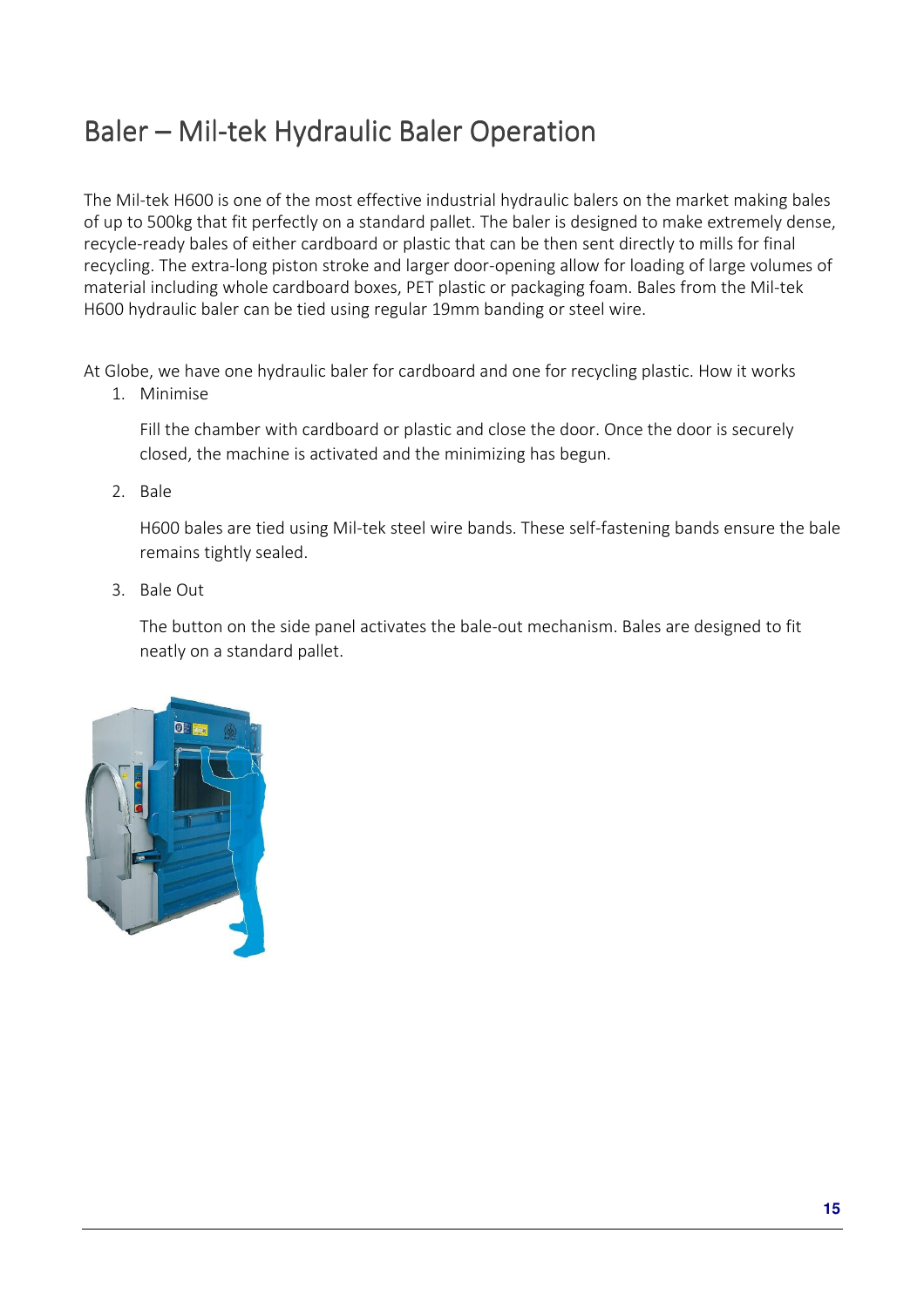# *Recycling Cardboard*

The Australian Council of Recycling (ACOR) has defined recyclable cardboard as:

Used, corrugated cardboard boxes having liners of either test liner, or kraft. May include folding cartons, and similar boxboard products.

Newspapers, magazines, office & stationery papers, waxed boxes, telephone books. Prohibited

materials are: metal, wood, string, glass, needles, syringes, textiles, synthetics, waxed cartons.

All paper is expected to be air-dry and have a moisture content not exceeding 10%.

When filling the chamber with cardboard:

- Cardboard boxes need to be completely flattened including the corners. When filling the chamber there is one correct way only;
- In a clockwise manner, place the cardboard at 12 o'clock, 3 o'clock, 6 o'clock & 9 o'clock. Never place cardboard directly in the centre of the chamber.

*New August, 2020* 

### *Recycling Plastic*

The pallet shrink-wrap plastic (Glad Wrap thickness) is the only substance we can recycle in this baler. The door to the chamber needs to remain shut because when opened the plastic expands. EXCEPTION: Thick plastic that covers the pallets is too thick and cannot be recycled.

When the chamber is full and ready to be baled, the screen will indicate this. The following must be adhered to:

NO Cement bag plastic Writing on plastic Stickers on plastic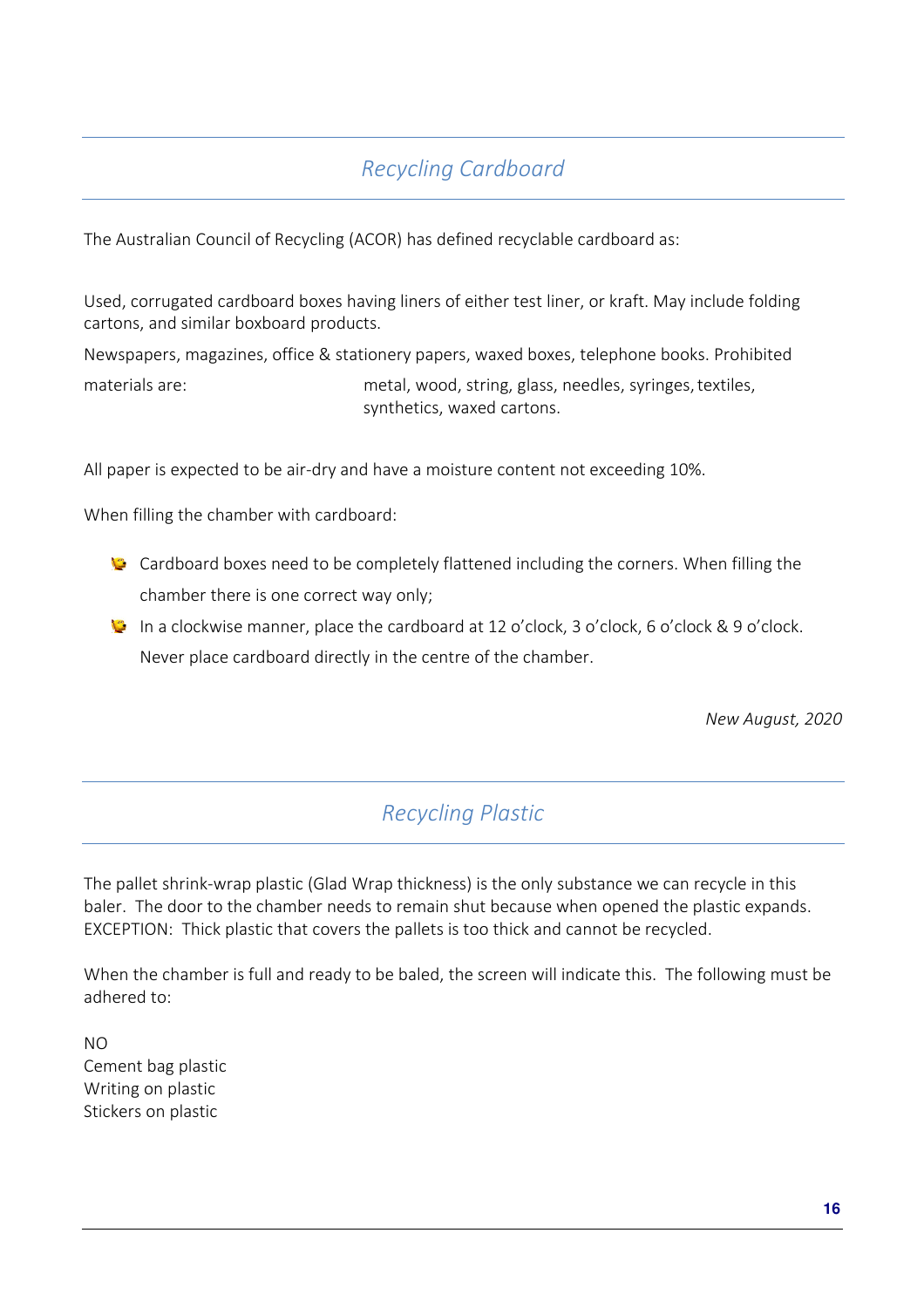# Customer Service – Telephone

Customer service excellence is as important over the telephone as it is assisting a customer in store. We're also contacted by many external parties and at all times should present in a professional manner.

*Telephone Answering Script* 

Answer the phone with an appropriate greeting that identifies to the caller who they are speaking to. Good morning / good afternoon / hello, Globe Home Timber & Hardware this is Dean.

It's important to put the words 'this is' between the business name and your name. By doing this your name will be heard rather than sounding like it is all part of the store name.

*There is no need to say 'This is Ethan Williams speaking' we all know that you are speaking.* 

Don't treat the phone as an interruption. Remember that phone enquiries are customers.

### *Answer Priority*

This is the order of priority as to which team members should answer the phone if they have been assigned a portable handset

| $1st$ to answer           | without a customer in the store |
|---------------------------|---------------------------------|
| 2 <sup>nd</sup> to answer | in aisle with a customer        |
| 3 <sup>rd</sup> to answer | at the POS with customer        |

The phone needs to be answered within 3 rings otherwise the call is diverted to Fisk's mobile which is to be avoided.

If you are in the middle of a sale excuse yourself and ask your customer if you can quickly answer the call. Put the decision in the customer's hands. If the customer doesn't mind, answer the phone and ask the customer on the other end of the line if you can call them back in 5-10 minutes because you were helping a customer in the store at the moment.

Ask the telephone customer their name and use it while speaking with them so they feel important and not neglected because you've asked if you can call them back in 5-10 minutes as you are already with a customer.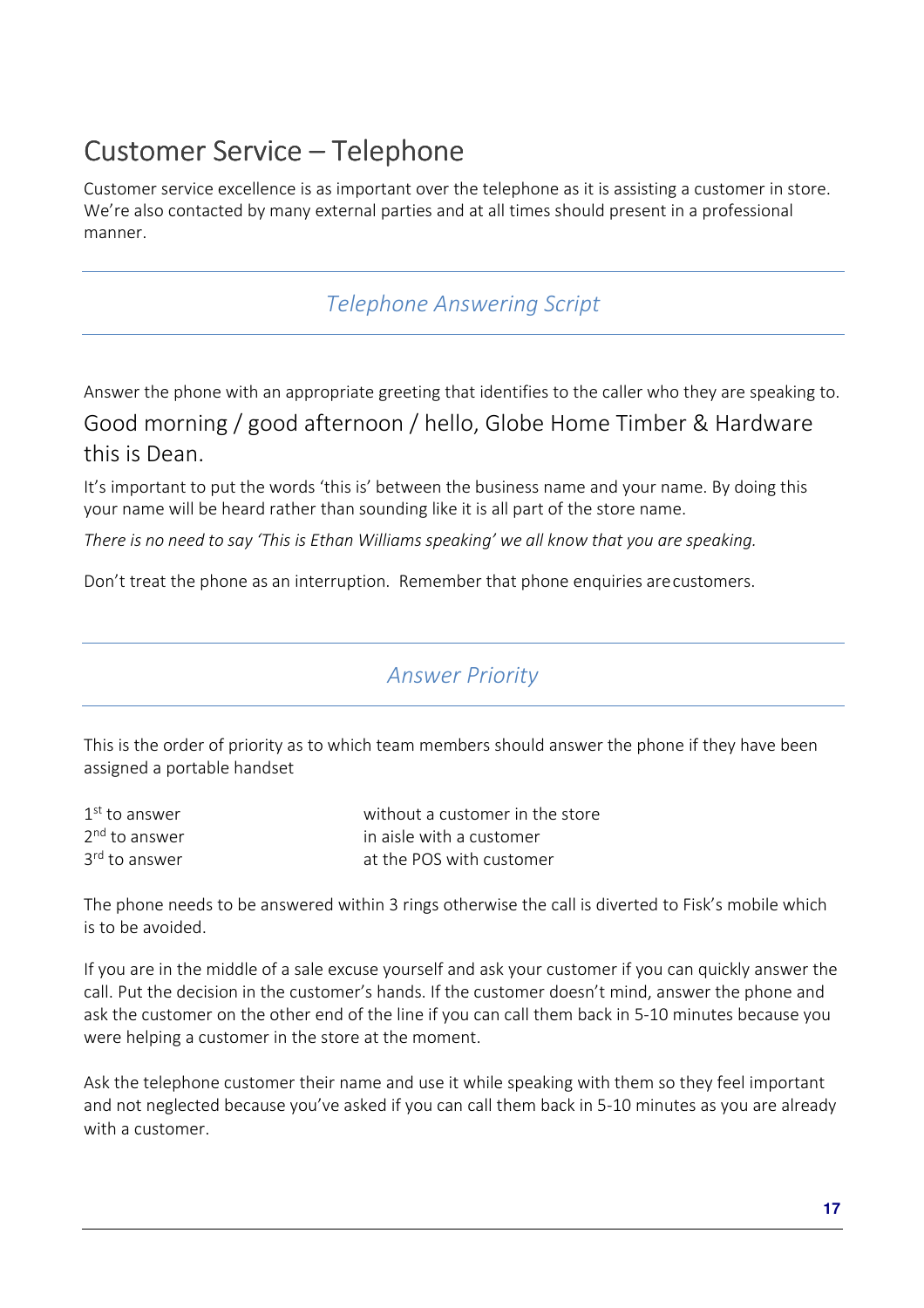### *Handy Hints*

- $\checkmark$  Your smile can be 'seen', 'felt', and 'heard' on the telephone.
- $\checkmark$  Answer the phone with enthusiasm and energy.
- $\checkmark$  Take all the relevant information from the customer if they have a product request. Their time is valuable so keep them from waiting while you do research. Tell them when you will call them back with an answer or to update them and follow through.
- $\checkmark$  Give your full attention to your customer on the phone. Do not try to continue what you were doing whilst you are talking to your customer i.e. talking to a customer on the phone & serving a customer at POS. Neither will appreciate the lack and attention and you will potentially offend 2 customers at the same time.
- $\checkmark$  'How' you say something on the phone is as important as 'what' you say monitor your tone.

### *Telephone Customer Service Don'ts*

Do not use unhelpful phrases like:

- $\boxtimes$  I'm sorry, I don't know.
- $\boxtimes$  I have no idea when she'll be back.
- $\boxtimes$  All I can do is...
- $\boxtimes$  I can't tell you unfortunately

If you don't know the answer to caller questions, politely tell the caller that you will need to find out the answer and call them back. Make sure that you do.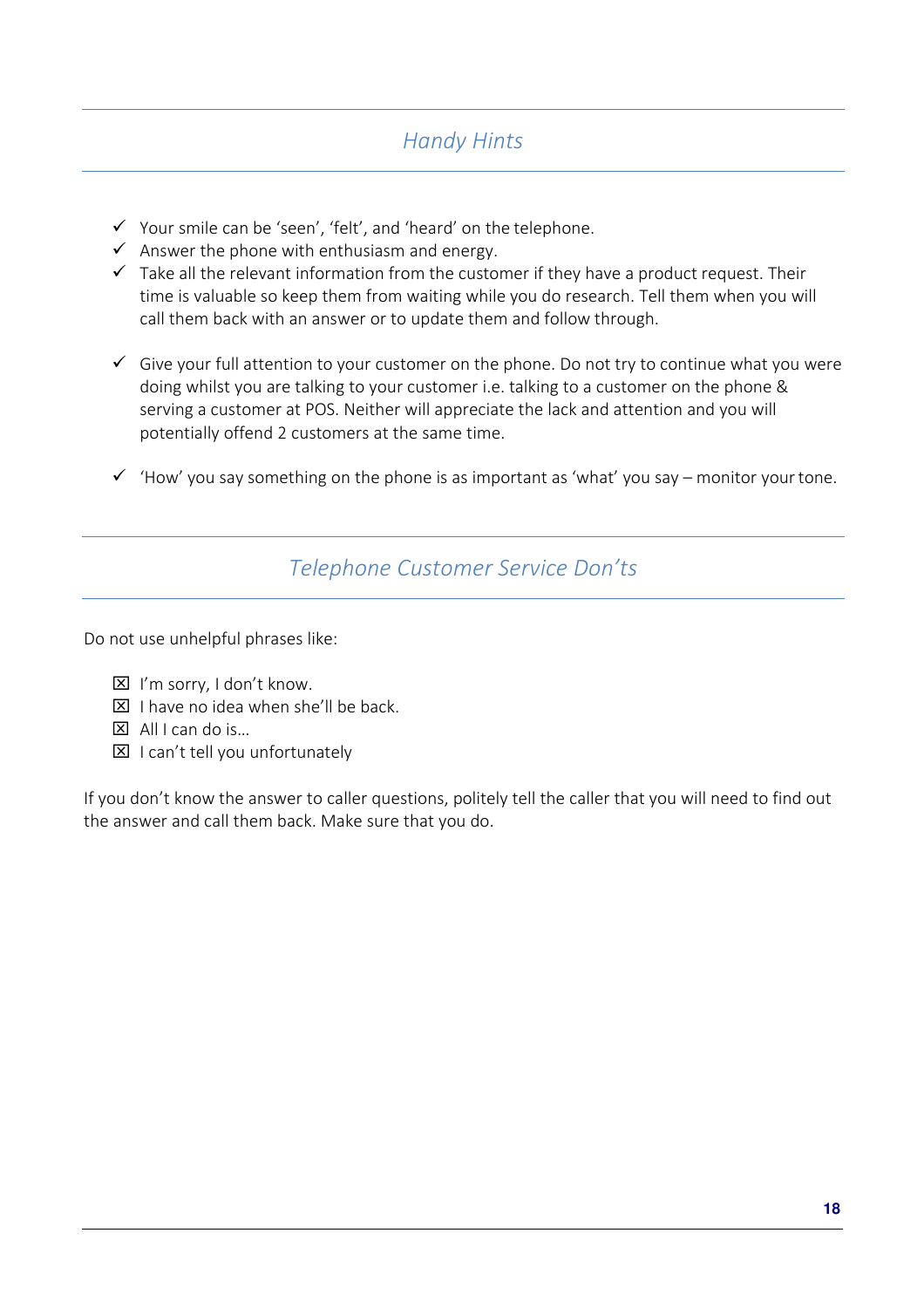# *Attended Transfers*

If you need to transfer the call to another extension in the store, get the relevant information re the caller so you can make an attended transfer. Follow the instructions at the retail counters to transfer using the portable phones, wait until the recipient answers and give them the information about the caller.

Portable phones are used for the convenience of roaming – it is essential that you don't bring a portable phone to the recipient of a call as it's a waste of time and takes you away from the floor transfer the caller from your position in the store.

Don't put through calls to Fisk & Selina from suppliers or reps without first talking with them as many are cold callers. Fisk & Selina can return a call at their convenience if you take a message with all the relevant information.

# Customer Service Excellence

We have a customer service excellence program teaching best practice customer service principles, developing communication and sales techniques. The Globe customer service excellence program for continuous improvement was implemented in 2014.

Our KPIs included measuring customer service actions and tasks offering incentives & rewards for staff. In 2018 we began using the IHG e-Learning platform which offers GREAT – a customer service module. It's not as comprehensive as the Globe training but complements what we do in store.

### *Customer Types*

We have various customers that visit the store and their level of assistance with purchases and the products purchased could differ according to their 'type'. These are the current customer types we've identified;

- Government
- Organisations and schools
- Local and interstate trade professionals
- Capital city investors
- Customers from remote properties
- DIYers
- Home makers.

Get to know your customer types and their different expectations of customer service. For example,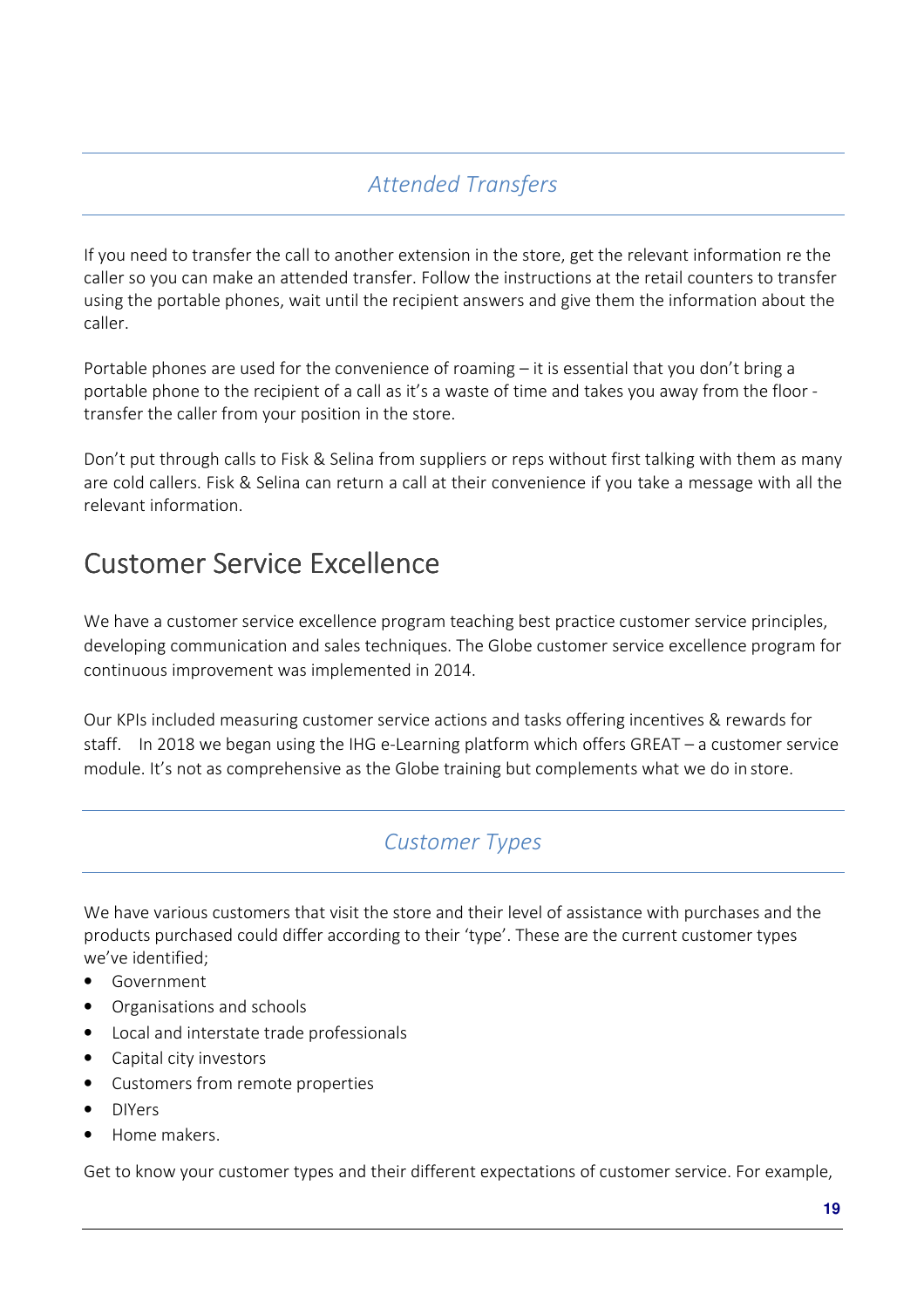you will engage a regular trade customer in a different way to an older shopper who may not know exactly what they need and questions about what they want to repair etc will help you help them.

#### *Customer Service Fundamentals*

- Always acknowledge customers. Say hello and welcome as well as goodbye & invite them back. Both are important. For example – saying goodbye and good luck with their project will give you the opportunity to invite them back for more items. I.e. "Have a good weekend, good luck with the deck – we'll see you if you run out of…."
- Be pro-active. Give a basket or trolley to a customer instead of asking them and then going to get it.
- Loading purchases
- Active listening, using the correct body language nod in understanding, face the customer and focus on them not what is going on around you. Actively listening and repeating what the customer is saying so you gain and understanding of their needs. The customer gains confidence that you know what they want.
- Engage customers in different ways based on their 'type'.
- Be polite, courteous and use manners. Use their name if you know it and introduce yourself.
- Be pro-active. Give a basket or trolley to a customer instead of asking them and then going to get it.
- Pick up items to take to the car instead of asking first.
- Follow up on customer orders, queries.
- Escort customers to aisles instead of pointing.
- Approach customers with a positive attitude including the correct body language. Don't chew gum, eat or drink when assisting a customer.
- Always check the store and car park prior to going on a break postpone the break if busy.
- Don't hang behind the POS counters you can't be available to a customer if you are not on the floor.

#### *Awareness*

You must be aware of customers in the warehouse and premises at large. Customers come into this retail business to make a purchase and we need to ensure each visit ends with a sale and an add-on or up-sell. In order to do this, we need to know what customers are in store and where they are.

In roaming the store, you will come across customers that you can assist. All customers in the drill bits and discs section need to be accompanied by a staff member as this is a high-risk area for theft and customers need to be monitored. You can be unassuming and still monitor customers in this area if you wait and watch at the Retail 3 counter.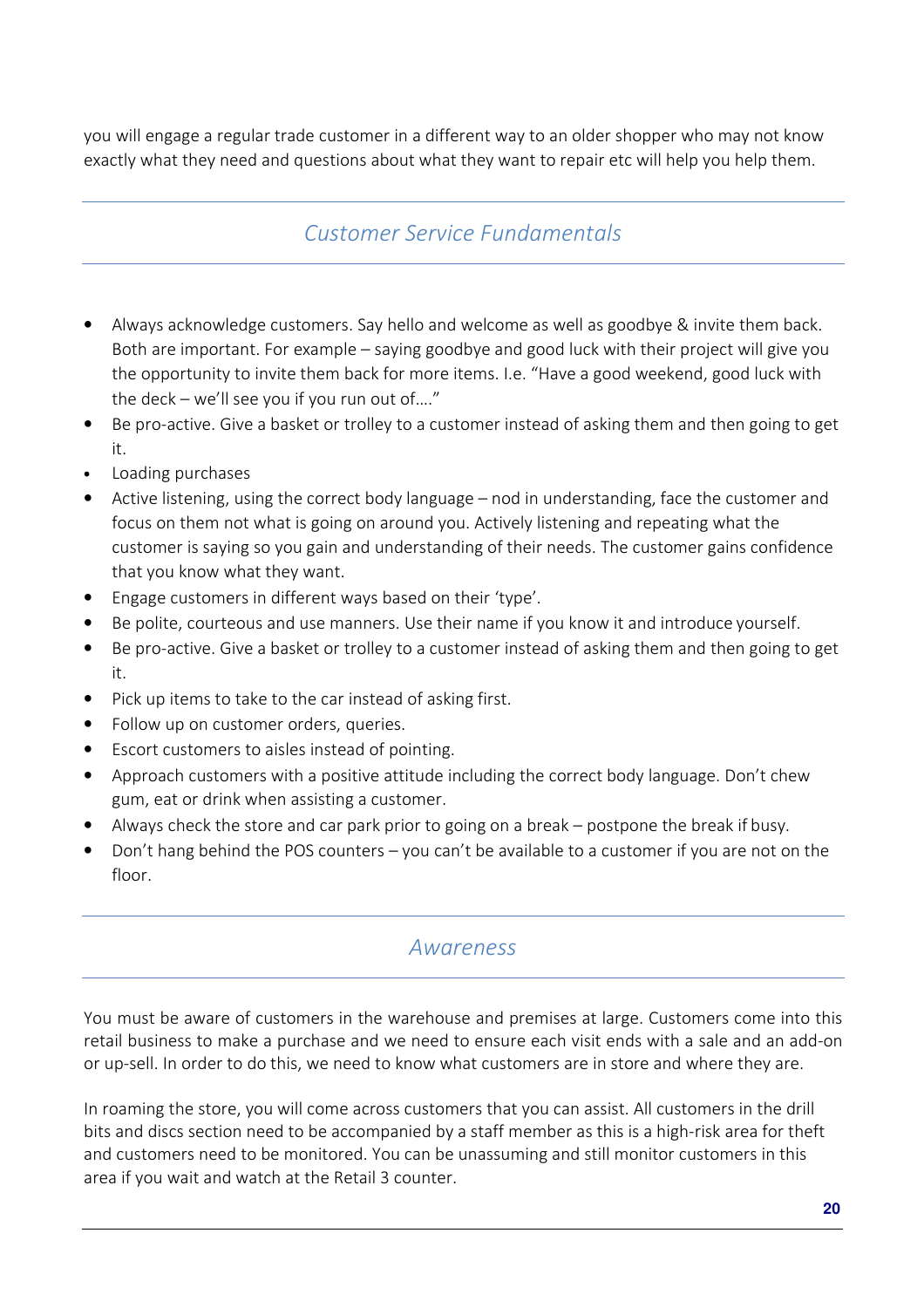How we talk with each other and interact with each other is conveyed and transparent to customers. Even though we may not be able to see a customer in the next aisle we can't afford to have a personal conversation that can be overhead especially if it's an inappropriate conversation for a workplace.

If you are putting away stock, you must make eye contact and acknowledge customers that walk past you – it's unacceptable to ignore a customer in any situation.

## *Difficult Customers*

Team up with another staff member to serve a difficult customer to give them a great shopping experience. Learn how to identify;

- Time wasters
- 'List' shoppers
- Those with direct complaints re product or people

How the use of 'we' instead of 'I' lends strength to our dealings with customers – i.e. team effort opposed to a singular effort.

*Last updated August, 2020* 

# Danks extranet

#### *Product Searches*

When: To check stock availability and to see if something is stocked in the warehouse.

How: Opening internet explorer to the Globe homepage. There will be a tab up the top to take you to Danks Intranet (extranet). There will be a tab on the side that says select my product, then click on product explorer which will open a new page.

Codes: Once on this page, you can type in Danks codes or brief description to bring up a list of items to scroll through and select the item you're after. Click on the item and it will give a description of the item, supplier, stock availability and when more is expected as well as pricing.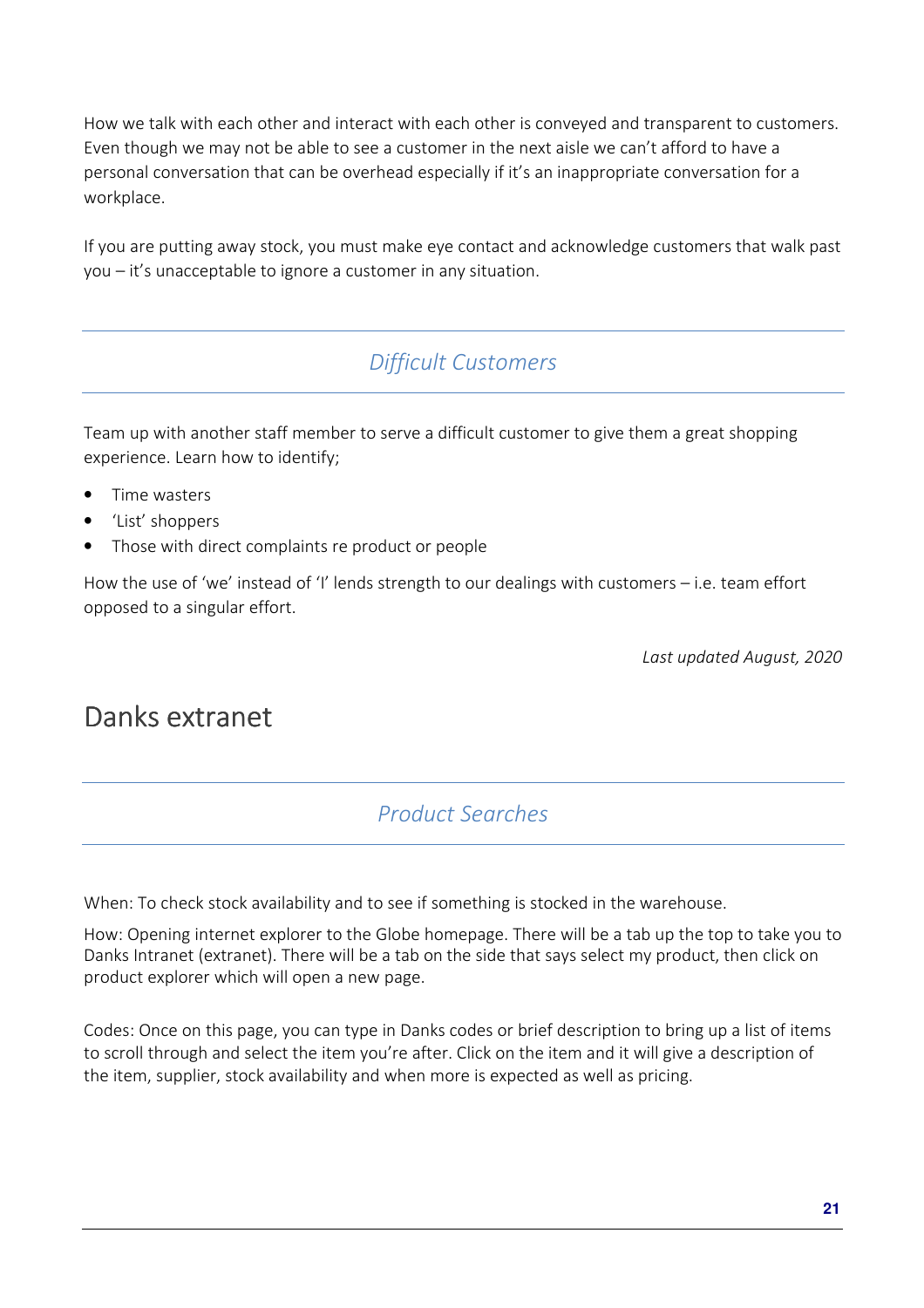## *Customer Orders*

The Extranet can be used to do customer orders. When rushed you can use the Extranet to find the product the customer wants. (Do this search after you have deemed the item does not exist in our warehouse and should be placed on order).

Print this page with the product on it, and use to hand write the customers details and put straight into the order tray. This will bypass the need to use DART and not hold up other customers.

When able, transfer the customer order details form the product printout to a customer order in DART then place this on the board. Customer orders are completed by Dean.

## *Double Check*

Do not assume that once you've located the paperwork and/or stock that it is correct. Double check each element of the order on the paper with the customer before the customer loads the items.

- S check stock/item is the correct item
- P compare the details on the paperwork with the customer details and the ordered item
- C ask the customer to check the item  $-$  is it what they ordered? Also, is it their item? Did the arrival of this item fit with their order date or does the same item belong to another customer who ordered it first?

# Deliveries / paperwork

### *Recording Instructions for Delivery*

- 1. At the point of sale ask the customer if they haven't already requested it, if they want their purchases delivered.
- 2. If yes, enter the delivery charge first into the sales transaction, then record all the details:
	- a. Name
	- b. Address LANE vs STREET etc. Use correct spelling.
	- *c.* Time & date required. *Be mindful of promising certain times of delivery as you will need to clarify with Trade Team Leader / delivery board first.*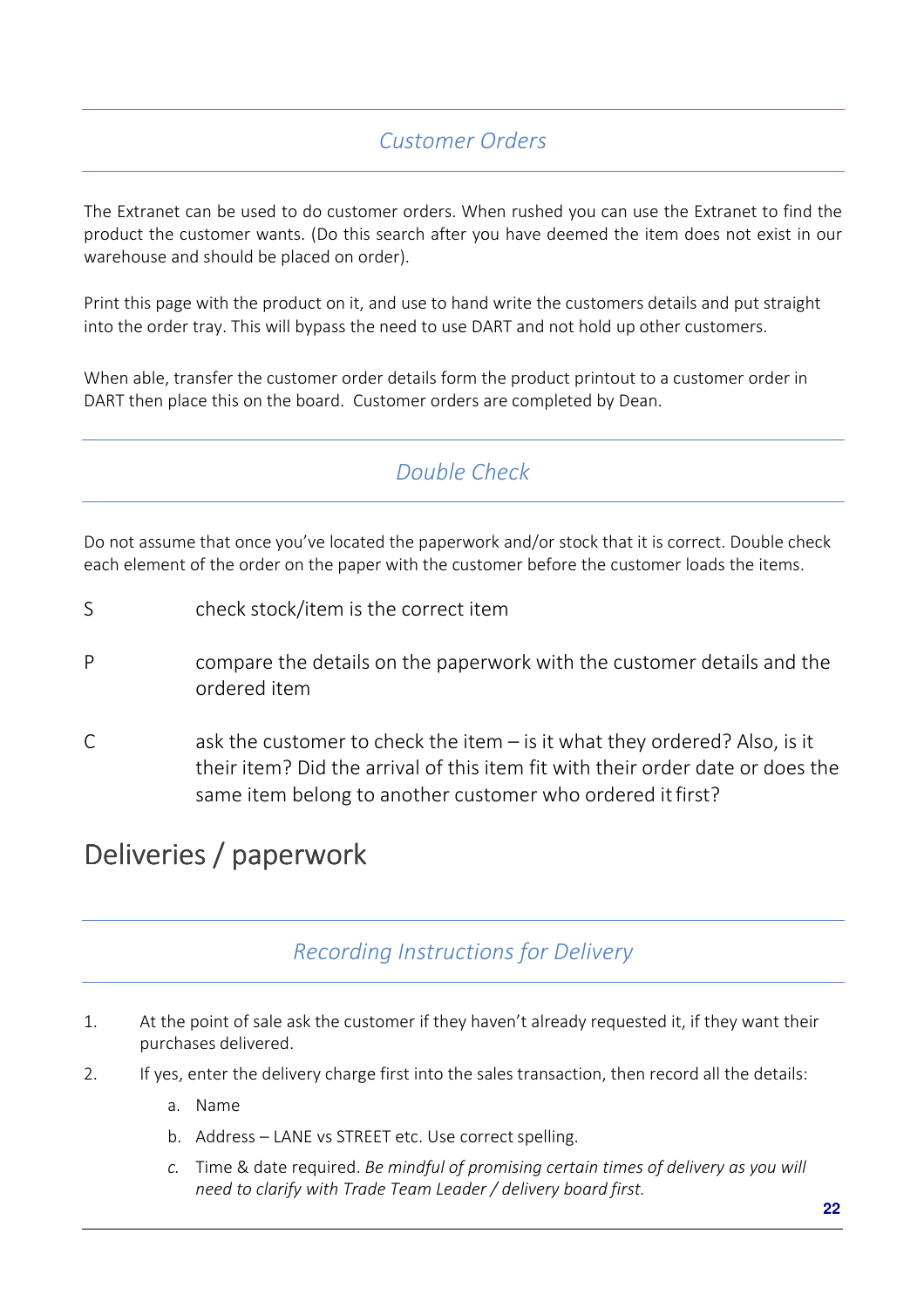- d. Drop off location and special instructions.
- e. Ask if someone will be there at the time of the delivery that can assist with unloading.
- f. Repeat all details to the customer to confirm all the delivery details recorded by the sales staff in relation to name, address, time and drop off location are correct.
- 3. Highlight or record the items on the tax invoice that have been taken by the customer this will ensure goods on the invoice are not delivered in error.
- 4. Immediately put it on the delivery board to avoid forgetting, and to ensure that Trade Team Leader and driver are able to organize deliveries in accordance with the 'Deliveries – customer contact' procedure in the Trade Operations Manual.
- 5. Follow up completed deliveries for your customers and address any issues to ensure the customer is kept up to date

## *Ordinary Deliveries*

*It is the Delivery Driver's responsibility to maintain contact with customers and keep them updated should delays occur (assuming we have the customer order in store).* 

- 1. The deliveries are assessed in the morning by the Delivery Driver and are co-ordinated throughout the day by the Trade Centre Team Leader.
- 2. Access documentation and check all the delivery details in relation to name, address, time, drop off location. When staff are taking delivery instructions they are to ask if someone will be there at the time of the delivery that can assist with unloading.
- 3. After the schedule has been agreed by Team Leader and Delivery Driver, if there are queries relating to the delivery or a delay and the time will not match the timeframe requested by the customer, the driver is to call the customer and give them an estimated time to expect delivery. During the call the Driver is to confirm all the delivery details recorded by the sales staff in relation to name, address, time and drop off location are correct.
- 4. On arrival, the Driver is to inform the customer at the premises he has arrived with a delivery, confirm the drop off location and obtain signatures if required e.g. Perilya.
- 5. If the customer has ordered items and the payment method has been GE Money, Alex needs to take the relevant paperwork with him to obtain the customer signature. If the customer is not home, the goods are returned to the store.
- NOTES: If a customer was expecting a delivery and they have not arrived in store, the staff who dealt with the special order need to keep the customer updated. On stock arrival days, staff need to pro-actively check to see if their items for their customer orders have arrived and update customers accordingly.

Any staff recording details for a delivery need to do this in DART so that it prints on the invoice.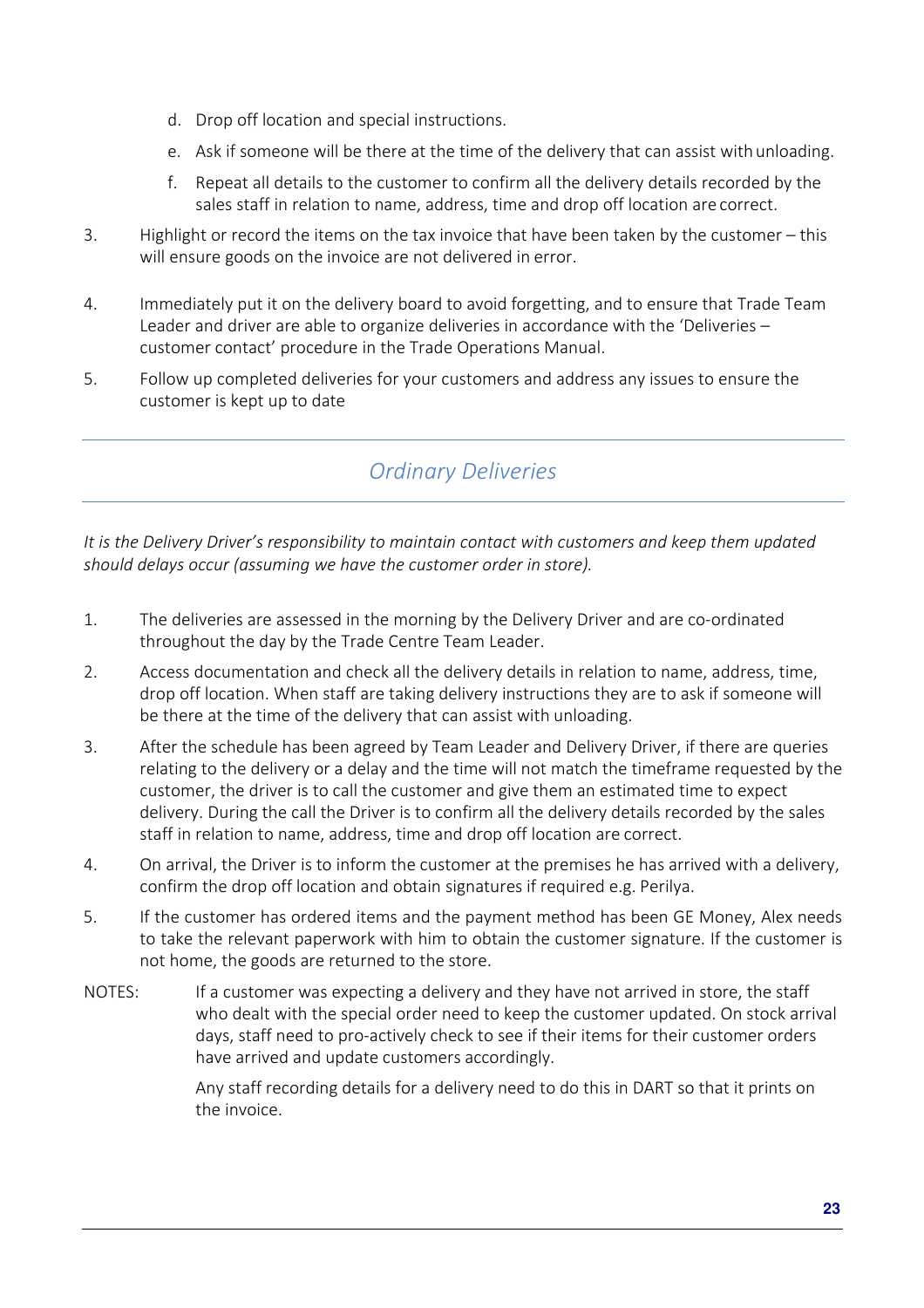### *Delivery for Latitude Finance Orders*

- 1. When the order arrives into store;
	- a. *Print GE Money finance documents*. Determine when the delivery will occur. ON THE DAY OF DELIVERY
		- i. Submit E-Sales voucher online in the GE Portal
		- ii. Give Alex the 2 x voucher printouts for the customer to sign
	- b. *Delivery*. Alex is not to leave the goods at the delivery address without contacting the customer at the delivery address. The customer must sign GE purchase documents. If the GE purchase documents/vouchers are not taken to the customer to sign at the time of delivery, do not leave the products. Return to Globe to get the documentation.

# Designated Store Area

Each Retail/Trade Sales Assistant is designated part of the main warehouse to keep maintained with attention to:

- Optimising stock capping, facing up
- Empty peg reports
- Ensuring correct prices are displayed
- Ensuring the aisles / area is neat and tidy
- Theft checks

The designation of aisles to staff is documented and located on the Globe portal.

### *Capping*

This is the task of going through the capping shelf (absolute top shelf) and checking previous overstocks from loads to see if they can go on. The reason for this is so that the shelves/hooks can continue to be kept full when stock is available, to maintain stock levels with assisting the order and also to keep capping levels tidy and safe and organised.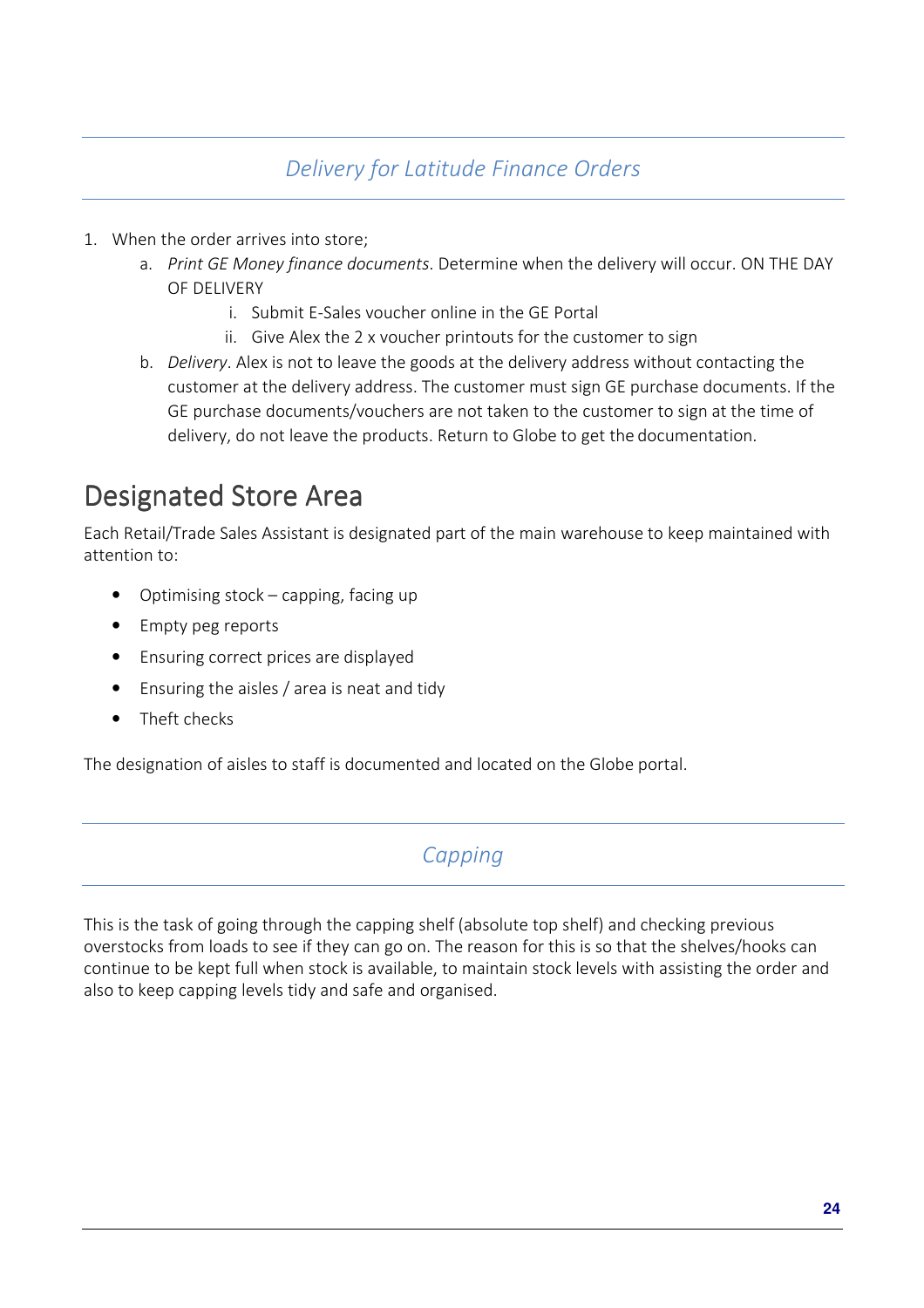# *Product Pricing*

No products should go out onto the floor for sale unless there is a price tag or signage to accompany the product immediately when put on display or on shelves. We want our customers to see a price instead of getting the help of sales staff to double check the existence of a price tag and then look in the system. This is inconvenient for the customer and takes up valuable time of the sales staff and risks the loss of a sale.

### *Empty Peg Reports*

Completing empty peg reports is important for the purpose of ensuring stock levels are correct so that the automated ordering system can work to its full potential. Empty peg reports are a checklist each staff member completes by investigating spots in the shelf / hooks that have no stock.

The reports are completed every week prior to Thursday stock days by staff members in their designated areas. Time permitted they can also be done after stock has been filled.

# Digital Wallets

We accept several payment methods and our value-add services include making available smart ways to pay, or digital wallets. There are various products on the market for consumers, however we have introduced 4 to date. The instructions for conducting transactions using these payment methods is in another document on the portal. This document can be used at any time to refresh your memory when a customer chooses to use Humm (Little Things, Big Things), Zip (Zip Pay, Zip Money), Afterpay or Latitude Finance.

The following are additional steps to completing any digital wallet transactions

- 1. After you scan products in a sales transaction screen in DART
	- a.  $PQP check product | check quantity | check price (per normal procedure)$
	- b. Write down the total amount (it makes it easier to refer to when entering data into the merchant portal for the Zip, Afterpay or Humm procedure.
- 2. At the end of the DART transaction (once Zip, Afterpay or Humm procedure is complete)
	- a. print dart invoice
	- b. need to compare total on printed invoice to Zip, Afterpay or Humm screen
	- c. circle and initial total on invoice
	- d. check the payment tender method is correct
	- e. circle and initial payment tender method
	- f. give the invoice to the customer

*Last updated 22.9.20*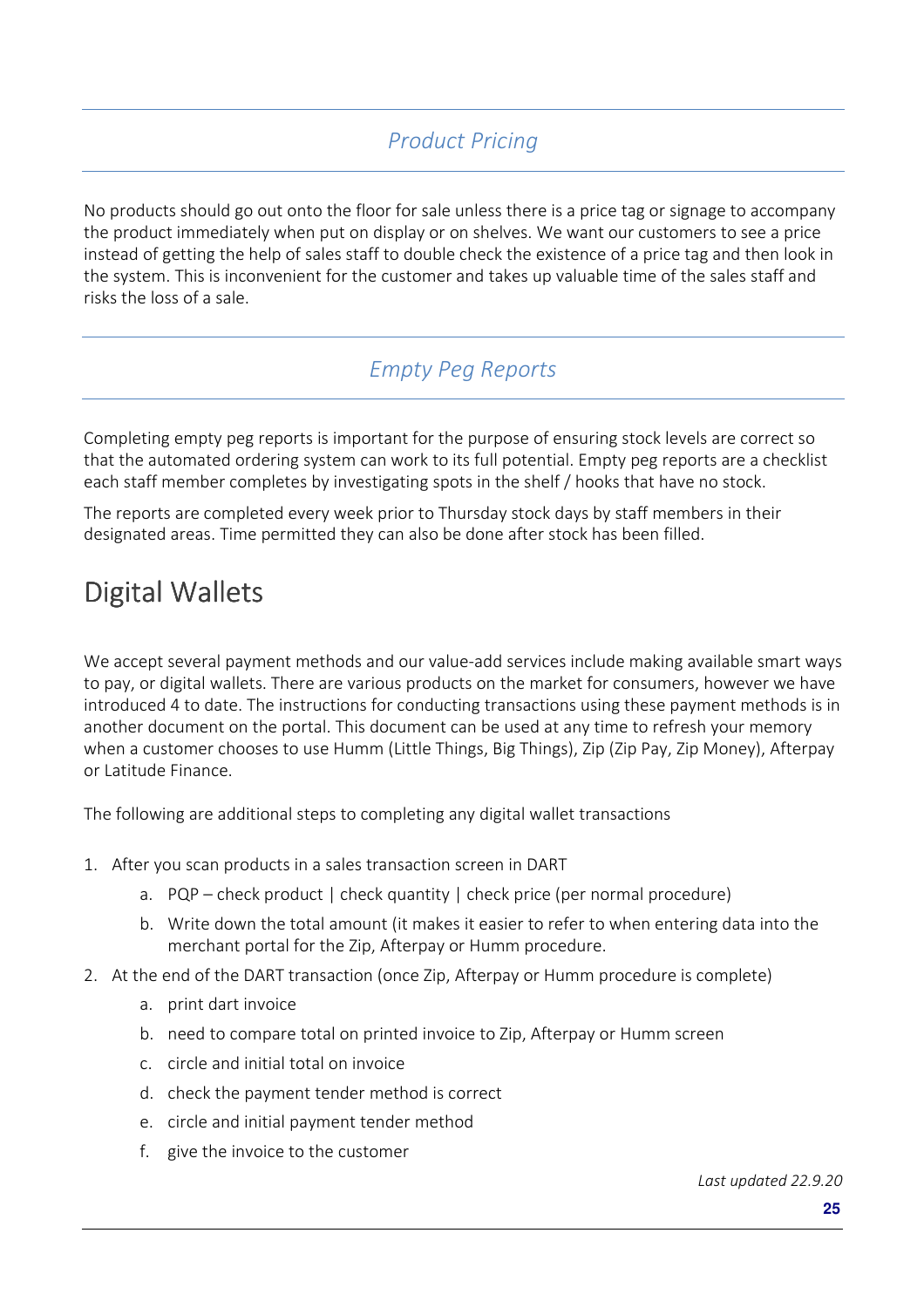#### *History*

Globe Timber Mills & Joinery Pty Ltd had its beginnings in 1893 and has been our family business for approx. 40+ years. We have traded as Globe Home Timber & Hardware (Globe HTH) since June 2011 taking pride in continuously improving the shopping experience with a focus on customer service excellence and an expanding range of products & services.

The business is now owned and operated by the 2<sup>nd</sup> generation family members and with that, has had a change in location to the current premises at 108 Galena St from the original site where the Broken Hill Shopping Village is situated at 7-11 Gossan St, Broken Hill. A plaque has been placed on a rock on the perimeter of the car park signifying the site of the original Globe Timber Mill & Joinery Pty Ltd.

The current location is a historical site and previously functioned as a power plant. In order to prepare the property for its current use the giant sheds had to be repurposed – the cool rooms removed, sheds renovated and racking and storage installed.

#### *Home Hardware Brand*

Home Timber & Hardware Group consists of the Home Timber & Hardware, Thrifty Link and Plants Plus stores. Globe HTH is an independently own store versus being owned by the HTH Group.

The HTH Group was recently bought by the owners of Mitre 10. At this point the stores continue in the 'business as usual' way and operate as separate entities.

#### *Danks*

You will hear the term 'Danks' on a daily basis. It's a legacy term and it's derived from the surname of John Danks, the founder of the wholesale distribution network through which HTH purchase the majority of its stock.

#### *What the Future Holds*

In 24 August 2016 an agreement was reached for Metcash Limited (Mitre 10) to acquire 100% of the Home Timber & Hardware Group (HTH) business from Woolworths Limited. The sale was completed early October 2016.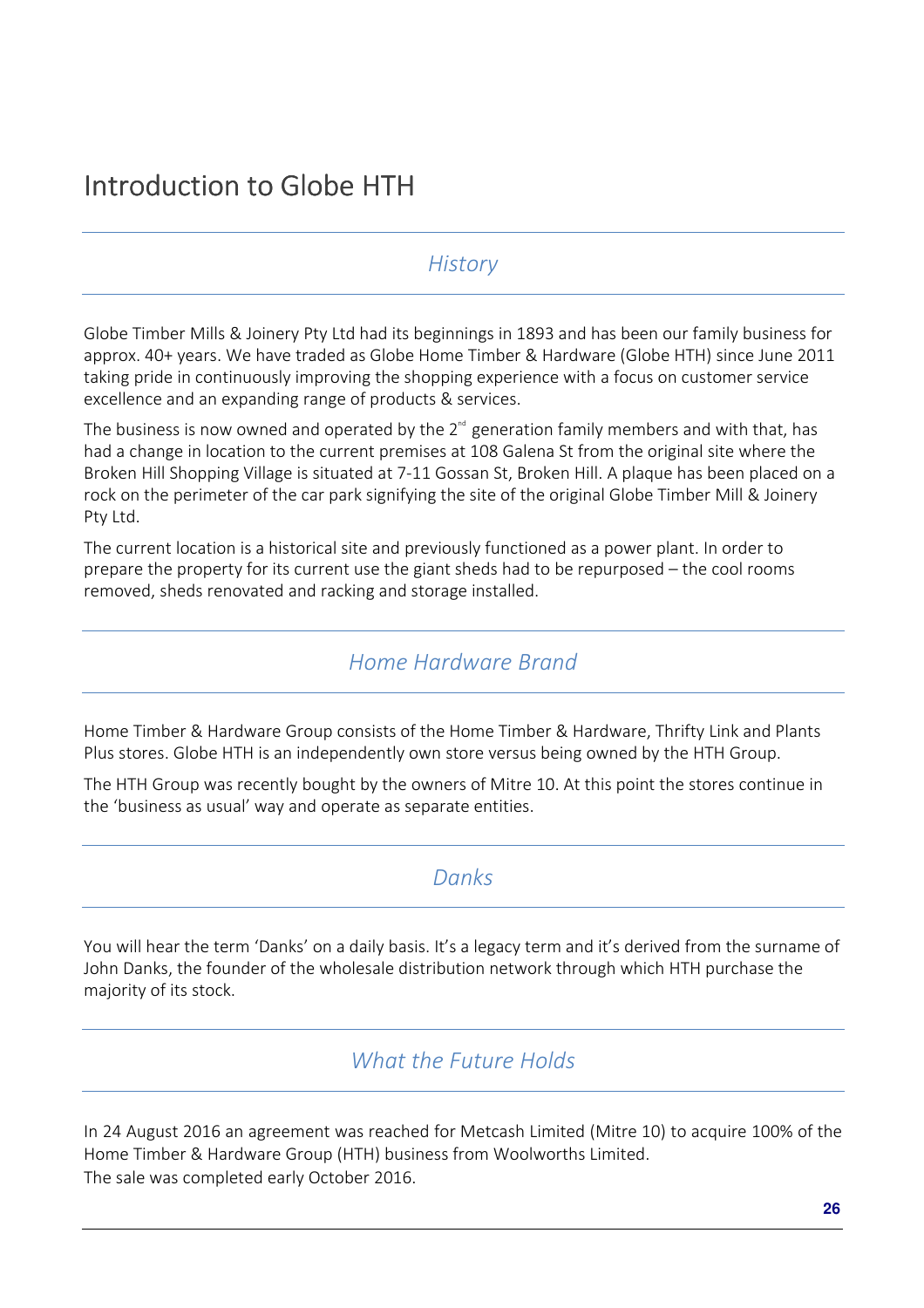The acquisition does not change the ownership arrangements of our 350 independently owned and operated Home Timber & Hardware and Thrifty-Link stores who licence our brand and are serviced via our wholesale distribution network.

At Globe we will continue to assess all aspects of the business. The owners, Fisk & Selina operate within the business each day maintaining relationships with and accessibility to all of our customers.

We continually carry out work to improve the fixtures, fittings and premises resulting in better service and an enhanced shopping experience for shoppers.

We continue to maintain a customer focus and work to a continuous improvement plan for customer service excellence which involves ongoing training for the team.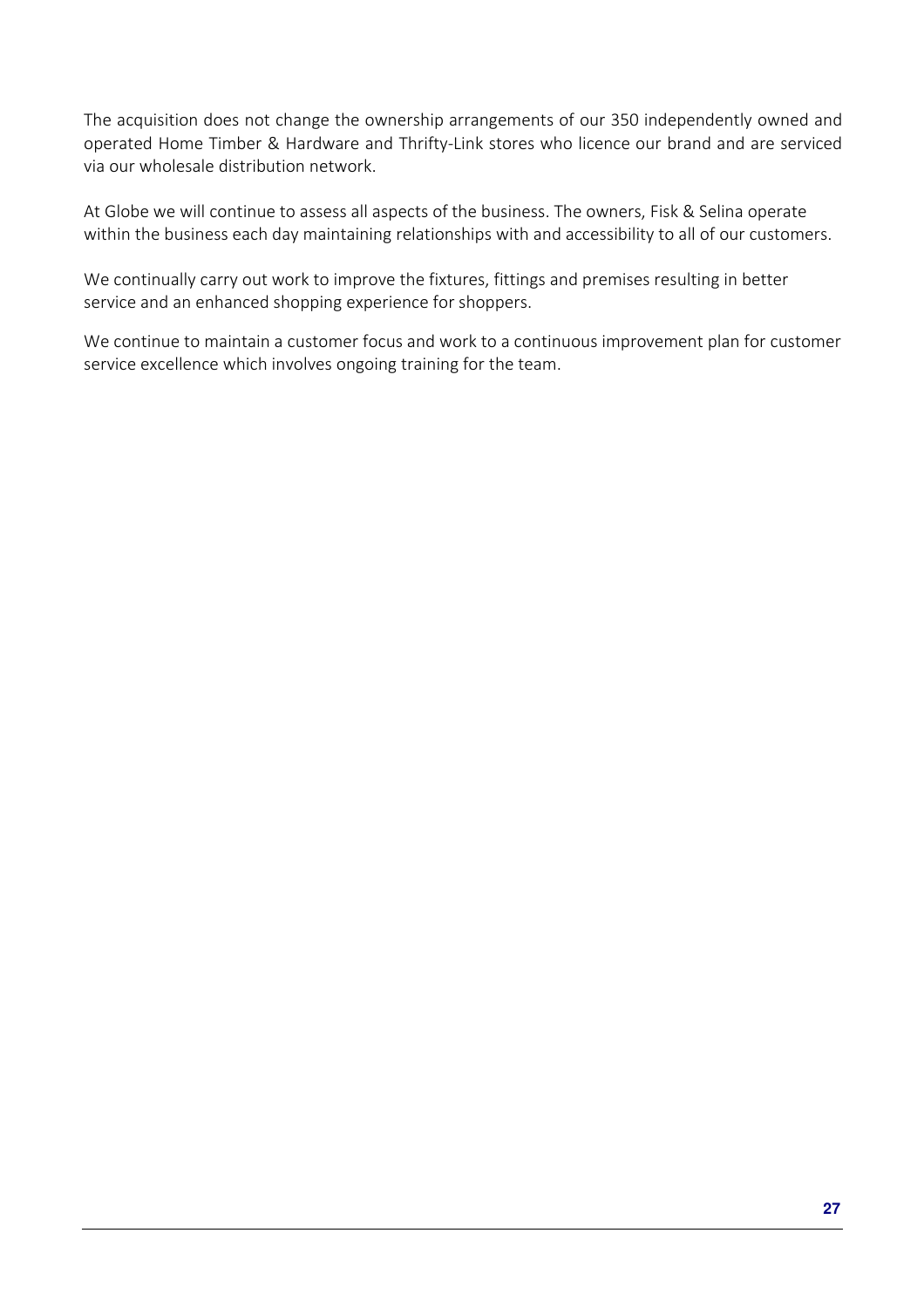Our constant consideration is given to the following:

- Aim to exceed the minimum expectations of the customer
- Having the right product range for right now
- Have a store layout that suits the product range, remaining fresh & relevant
- Customer-led product decisions
- Utilise space well

These are some of the reasons we have been awarded:

- RDA Far West Excellence in Presentation & Marketing 2019
- RDA Outback Spirit Award 2019 (Overall best business)
- RDA Far West Excellence in Customer Service Award winners 2019
- RDA Far West Excellence in Customer Service Award winners 2017
- RDA Far West Excellence in Customer Service Award winners 2016
- RDA Far West Excellence in Customer Service Award winners 2015
- NSW Business Chamber Orana Region winners Excellence in Small Business 2016.
- HTH SA/NT Store of the Year (over 1000m2) 2015
- HTH SA/NT Store of the Year (over 1000m2) 2014
- HTH SA/NT Trade Store of the Year 2013

Current pending nominations for awards (as at 22.9.20)

#### Awards Australia

NSW/ACT Regional & Community Achievement Awards Semi Finalists

#### Individual Awards Individual AwardsIndividual Awards

Richard Norris for Hardware Industry Young Person of the Year 2016 Sam Standley – Mitre10 Paul

Murphy Mighty Helpful Award 2018 NSW Business Chamber State Awards 2016

Excellence in Small Business

*Last updated September, 2020*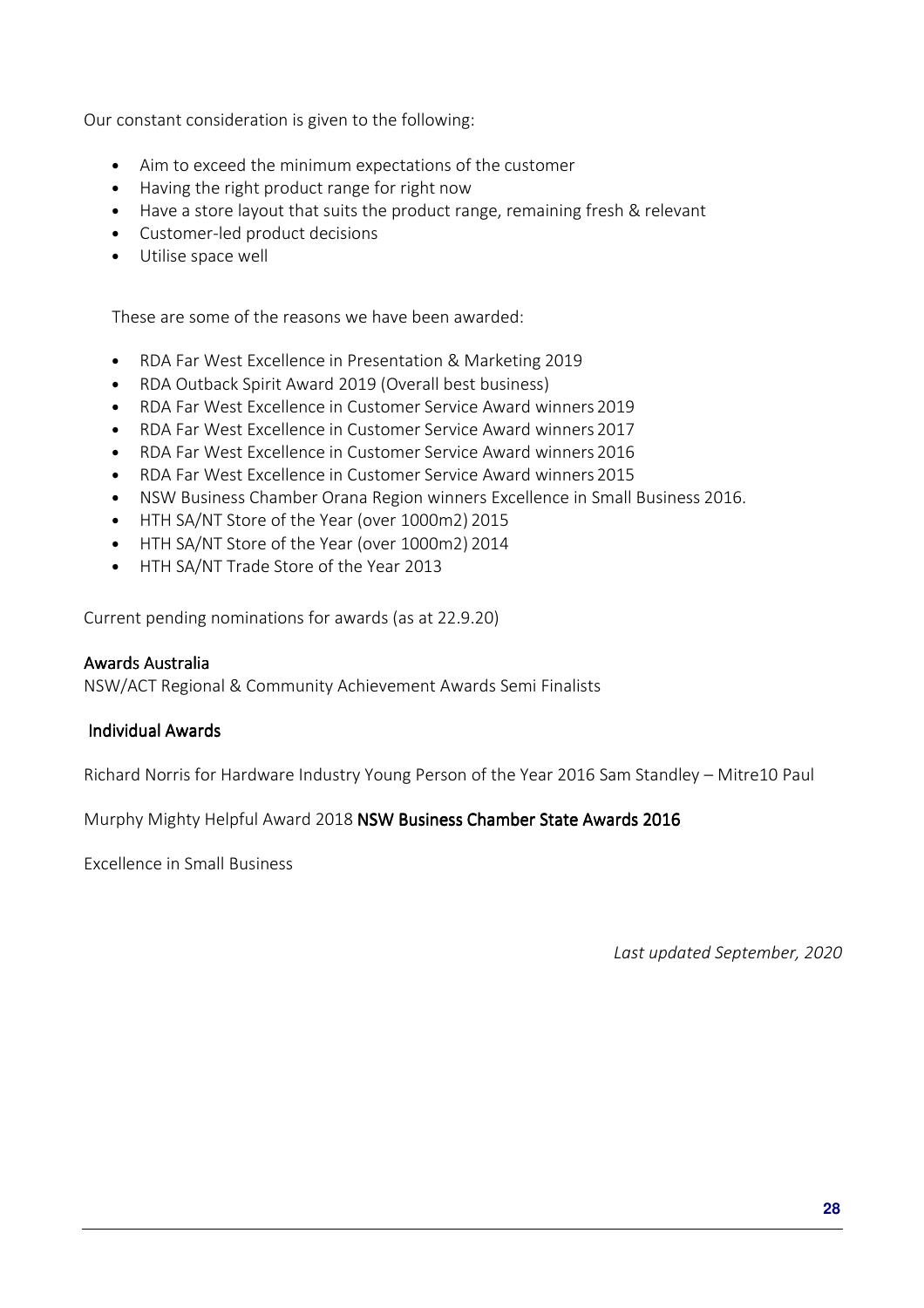# Key cutting

### *'How to'*

- 1. Before using the key cutting machine for the first time read SOP 1023 Key Cutting Machine, this is located on the wall above the key cutting machine.
- 2. Identify the correct key blank; attention to detail is important as this is where the majority of key cutting errors are made. This can be done using a number of techniques;
	- a. Check the key code and try and match with keys on board
	- b. Lay the key blank over the original key and check to see if the grooves line up.
	- c. Put keys side by side and check to see if the profiles line up.
	- d. Check the keys are the same length; they can be cut back if too long.
- 3. Put the original key in the clamp on the left, ensuring the bottom of the key is flat against the clamp. Tighten clamp.
- 4. Put the key blank in the clamp on the right, ensuring the bottom of the key is flat against the clamp. Tighten clamp.
- 5. Flip the tabs up on the guide to check the shoulders on the keys line up and that they are sitting at the same height.
- 6. Adjust keys as necessary to ensure they are lined up correctly.
- 7. Turn the key machine on, the power button is located on the right side of the machine.
- 8. Put safety glasses on.
- 9. Push down on handle between key clamps, putting your finger on the red button.
- 10. Slowly push the mechanism forward until key shoulder comes into contact with cutting guide.
- 11. Putting your left hand on the other handle, slowly work your way along the key from left to right.
- 12. Run the key through a second time, checking you didn't miss anything on the first pass.
- 13. Remove the freshly cut key and take off any swarf using the wire brush. This is turned on using the pulse button on the machine.
- 14. Remove the original key and check both keys, filing any burrs as required.
- 15. Clean key cutting machine per the standard operating procedure (on wall) and in accordance with the Globe work health and safety policy.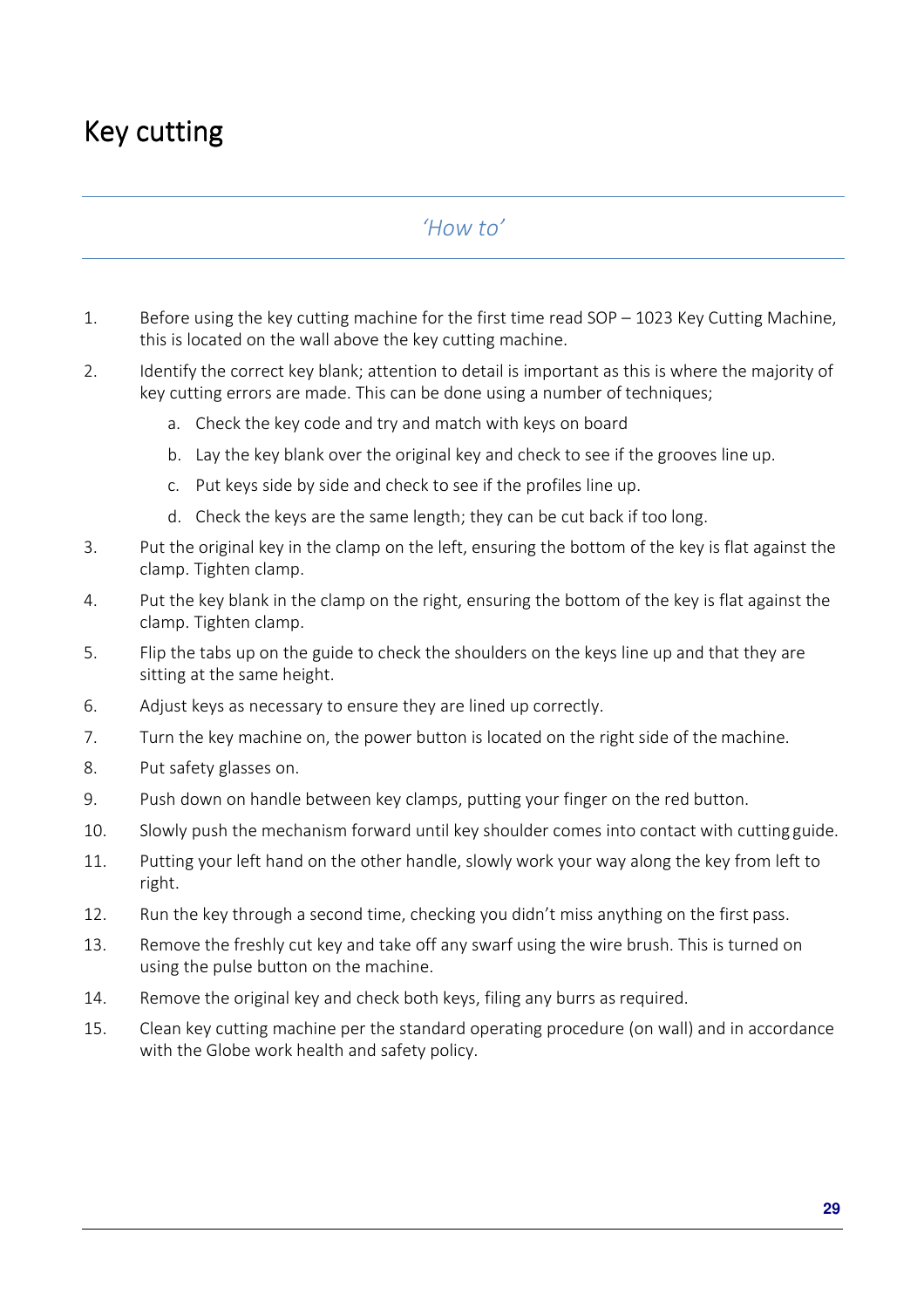### *10 Most Asked Questions About Lawns*

#### 1. Lawn identification

Kikuyu - Warm season grass, hard wearing and fast growing, most popular because it spreads so well it is self-repairing, excellent around kids or pets, stays greener in winter than other lawns, tolerates part shade and dry spells but needs watering on the hottest days.

Couch - Warm season grass, very fine-looking blades and rich green colour relatively high maintenance and not as shade tolerant as other lawns, quite drought tolerant, can become dormant in cool and cold weather and can brown off, aggressive running grass that causes a dense mat of hard-wearing lawn.

Buffalo - Warm season grass, running grass that forms a dense and textured lawn, hard-wearing but slow growing, new varieties can have softer leaves and improved shade tolerance, self-repairing resists wear and tear, does require quite frequent cutting.

Fescue/Rye Grass - Cool season grass, usually seen in lawn seed mixtures, deep roots help withstand heat and dry weather, tall fescue is shade, drought and frost tolerant, limited self-repair, cool season grass is great for shade.

2. Lawn Selection

All lawn seed types can be used in full sun. Up to 80% shade

Yates Lawnsmart All Seasons Munns Emerald Kikuvu Pets & Children Yates Lawnsmart Kikuvu Yates Lawnsmart Couch Munns Emerald Kikuyu Drought Tolerance Yates Lawnsmart Kikuvu Yates Lawnsmart Couch

3. Types of Lawn Weeds

Most weeds take advantage of lawns during late winter to early spring usually appearing before lawns leave hibernation after the cool seasons.

Bindi - set prickles late during growth, if you're seeing prickles, it's pretty much too late, as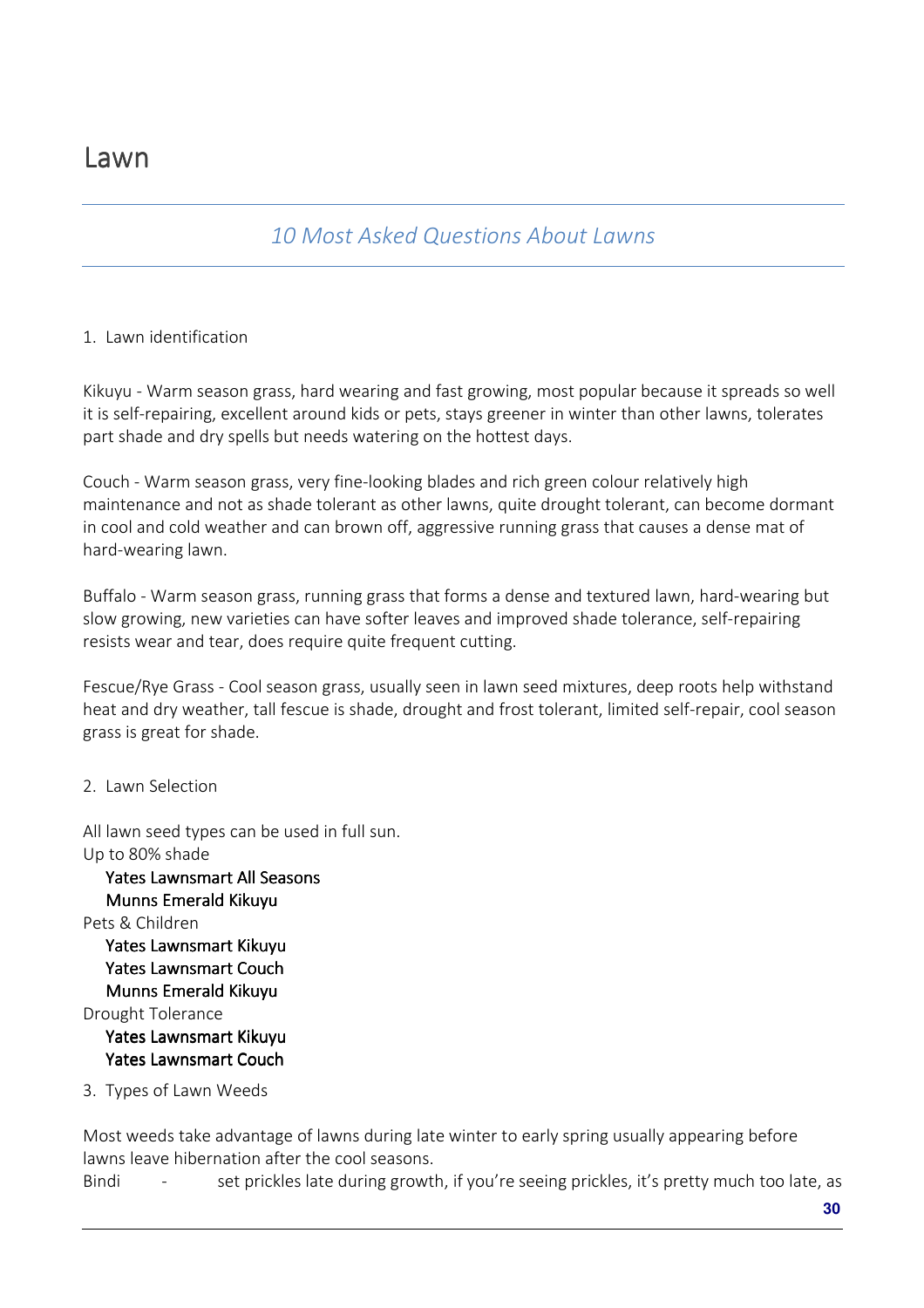it needs to be treated as early as possible (early spring)

Clover - naturally dies off during hotter seasons leaving dead dry patches, very thick patches leave holes in the lawn when they die off.

Other weeds include, cudweed, plantain, oxalis, thistle, dandelion and capeweed. These are all broadleaf weeds.

4. Weed control

Best option for general weed maintenance is the Weed'n'Feed hose on applicator, really simple for large areas for the most common broadleaf weeds, in addition they feed the lawn as well, with boosted nitrogen for greener lawns and added wetting agent.

If the customer knows their lawn is Buffalo it is highly recommended for them to use Buffalo Pro as standard Weed'n'Feed has chemicals that can damage Buffalo lawns. If the customer doesn't know if their lawn is Buffalo it is best to assume it is –" If you don't know, go Buffalo Pro". Both Weed'n'Feed and Buffalo Pro come in granular form as well and is good for patches or where hose access isn't possible.

5. Timing

All the liquid forms of weed killer contain herbicides that act on the hormones within the weed, twisting and distorting them, taking up to 3 weeks. If the customer is saying they have applied a liquid herbicide last week and they are still seeing weeds, that is perfectly find they just need to wait longer, reassure them it can take up to 3 weeks and there is no need to re-apply. Granular weed killer functions on a salt burn effect, seeing results very quickly, leave on for several days then water off, great for impatient customers.

Liquid / concentrate / hose on - easy to use, but slower to kill weeds Granular - more labour intensive, quicker results.

6. Lawn Maintenance

Lawns lose a lot of nutrients during summer and when cutting, so making sure to properly feed the lawn is essential.

Golf Course Green has a mix of nutrients including nitrogen to promote green growth, contains organic matter to nurture the soil itself, improving the lawn also contains a natural wetting agent.

Yates Soil Wetter gets the water deep into the soil in hotter areas or areas with limited rains which is very important as some soils become repellent to water, pooling water on the top rather than soaking in where the roots need it the most. This promotes deeper roots strengthening the lawn for summer.

7. Buffalo Lawn Maintenance

Buffalo Lawn Fertiliser is a concentrated and nitrogen rich fertiliser with a balance of slow and fast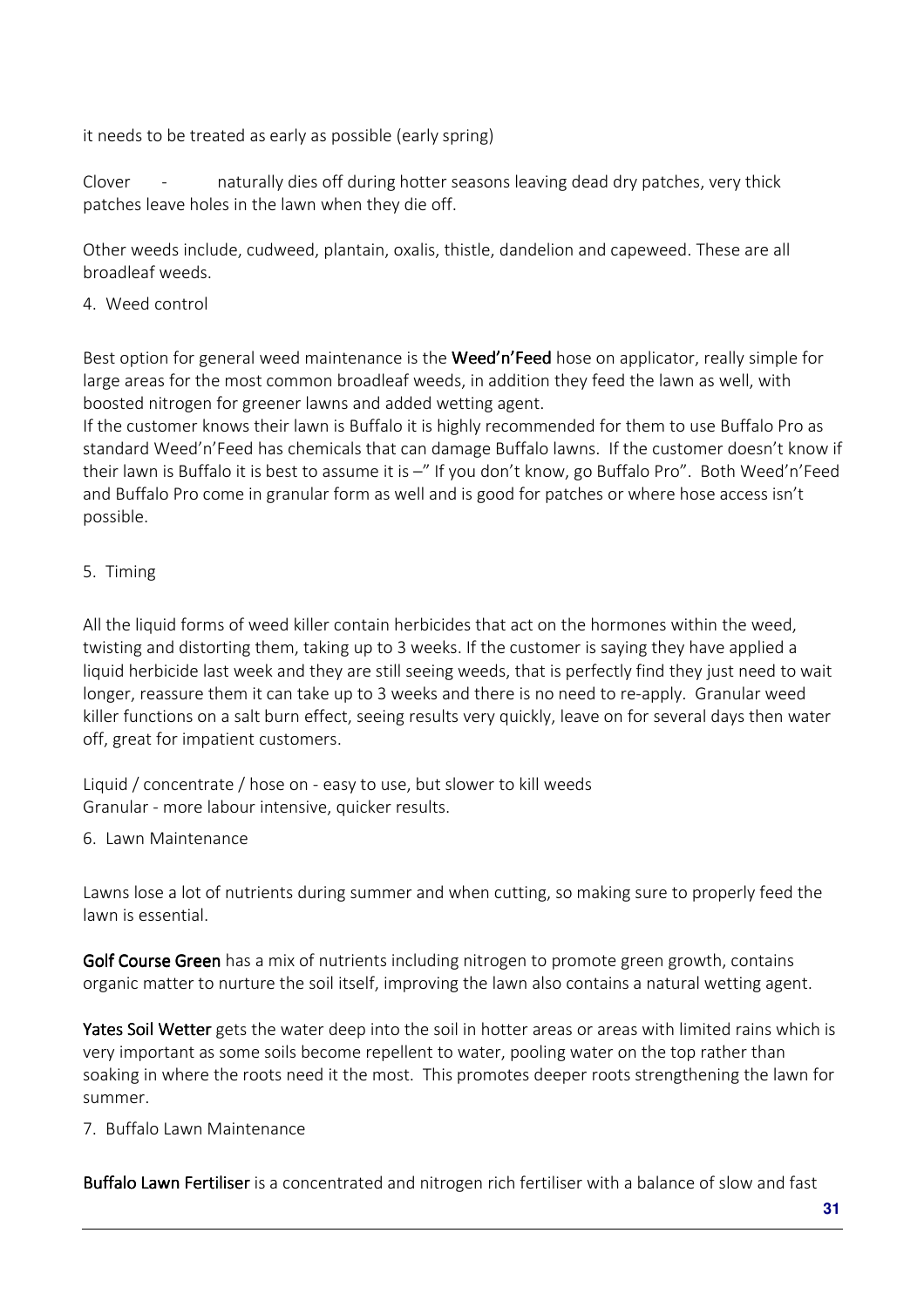release nutrients that can feed a Buffalo lawn for up to 4 months.

Watering the lawn deeply once or twice a week trains the lawn for grow deeper roots, this is preferable to light daily watering as the lawn won't grow deeper.

When mowing it is recommended to remove about 1/3 of the grass height, avoid scalping the lawn as this can be very damaging. Use Buffalo Pro for all Buffalo weeds. Buffalo grass is currently only available as rolls of turf as there is no Buffalo seed yet.

#### 8. Lawn From Seed

Zero Weed Killer – to start fresh there mustn't be any existing lawn or weeds in the area, Zero is a non-Selective weed killer that can be used to remove anything leaving a clean slate.

Raking – essential for creating a soft bed for the seedlings to establish, hard and compact soil is unfit for seedlings, top dress can be used for uneven soil.

Seeding – pick your choice of seed and sow. A great option is to mix Superstart Turf Starter  $\&$ Fertiliser and Kikuyu together as this bulks out the amount you can sow and also has organic matter to improve the soil as well as nutrients to nurture the young grass.

Cross Raking – just to cover the new seed with a lot of soil.

Watering – in the early days it is best to water thoroughly daily for up to 14 days to establish, over time reduce frequency and opt for deeper watering less frequently.

9. Lawn Insects

Curl grubs – dead and dying patches are the main symptom. They look similar to witchetty grubs but much smaller, they are the larvae of Black Beetle and Scarab Beetle. They lay eggs on the surface and when hatched burrow and eat the roots, sometimes the damage can even make it possible to peel up the lawn like carpet. Birds pecking at the lawn can mean the lawn has Curl Grub underneath.

Yates Grub Kills & Protect is not harmful to earthworms  $-6$  months protection also controls Army Worms (lawn caterpillars).

10. Lawn Repair

Yates Lawn Seed Repair – seed and slow-release fertiliser and wetting agent for repairing the patches formed from pets or previous weed/insect damage, requires more watering in the applied areas. For repairing bare patches, remove weeds by hand if possible then rake the area then fluff up the soil. Keep the area clear from pets and children and moist while the bare patches are repairing so they establish faster.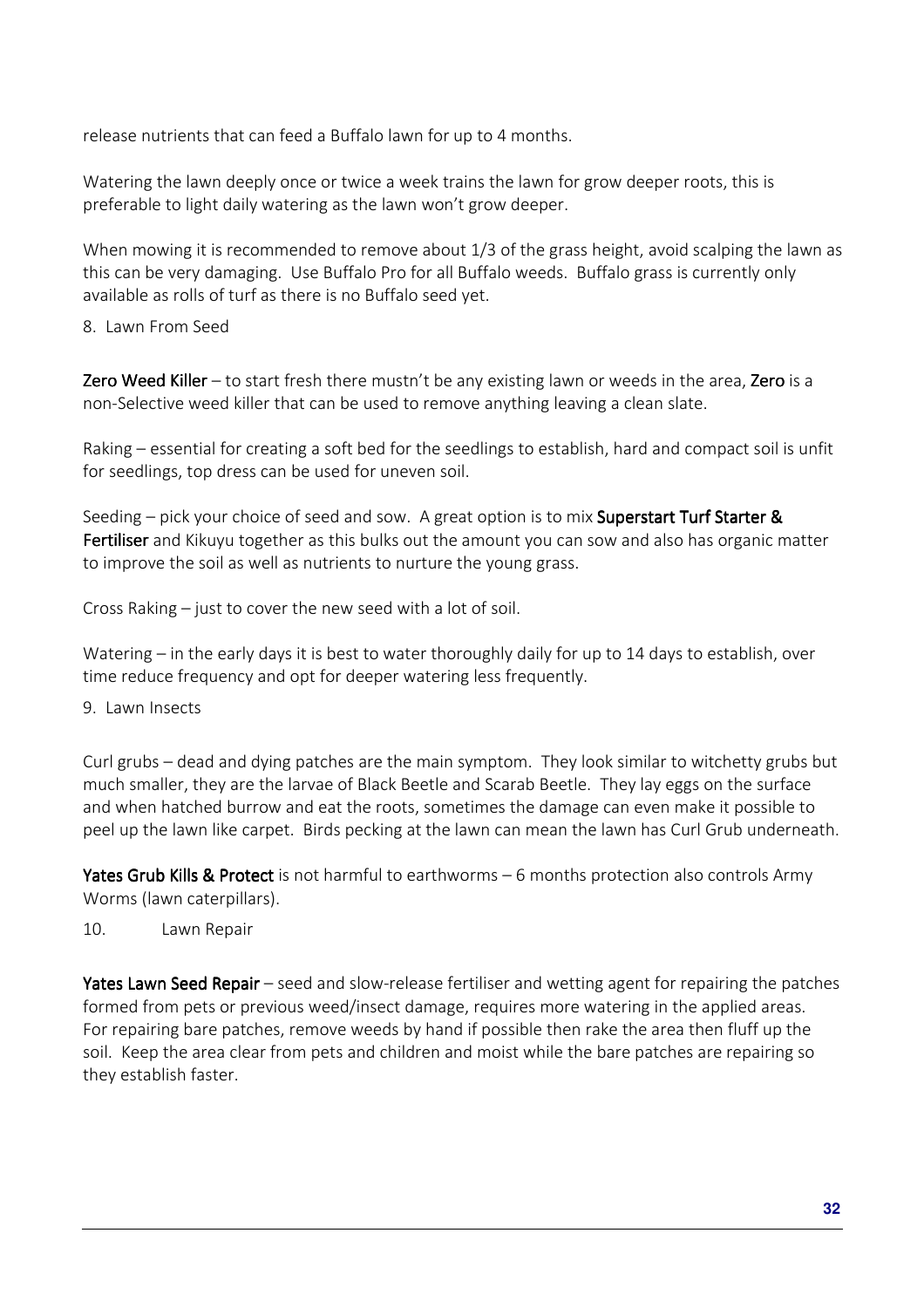# Loyalty Program

The loyalty card system is used at Globe HTH to build a loyal return customer base and not a direct financial gain through sales.

The Loyalty Program costs Globe HTH in membership and maintenance fees. We lose financially because points can be accrued on all items in the store including sale items. *This is why we encourage customers to use their points on additional or larger purchases.* 

Offers competitive advantage and enables profitable business growth. This is the new policy as it relates to our use of the Loyalty cards within this business.

- a) Promotion by staff
	- i. Encourage customers to become members in order to build a return customer base. Cards are at the counters.
	- ii. Explain online registration as detailed on take away brochure. The customer needs to do this in order to redeem points.
	- iii. Highlight 12-month expiry. Direct them to www.globehardware.com.au (this will promote our site and they customers are redirected to www.homehardware.com.au to join.
	- iv. Encourage membership so they can redeem their points for additional or larger purchases.
	- v. Offers:
		- a. Spend \$X and get Y (bonus items, bonus points)
		- b. Bonus points on selected items
		- c. Double points on some catalogue items
- b) What to do at the POS
	- i. Ask customers at the till if they have a loyalty card to scan to gain points.
	- ii. DO NOT ASK CUSTOMERS IF THEY WANT TO USE THEIR POINTS AT THE TIME OF A SALE. *(Customers are given adequate notification of their points balance via receipts and emails)* 
		- a. It is too time consuming at the point of sale.
		- b. It takes our attention away from what we should be doing finalising transactions without errors.
		- c. Financial reasons exist and daily cash flow is not hindered.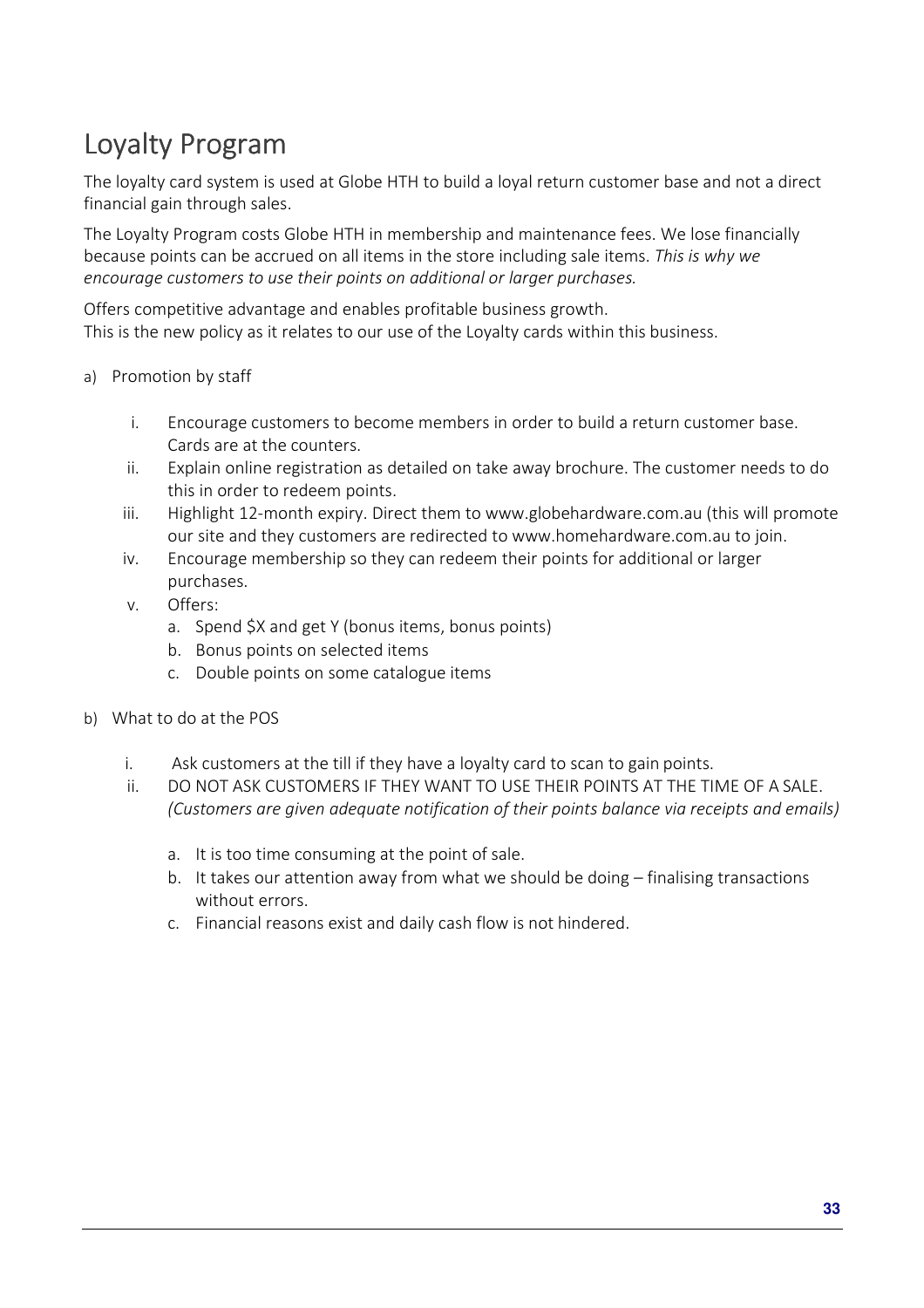- iii. There is a system restriction in DART that does not allow the accrual of points beyond a \$1500 purchase. At Globe we do not enforce the \$1500 limit and Selina makes changes manually so customers can accrue points. Take all the details and given them to Selina.
- *iv. Customers are given the autonomy and can decide on how they use their card.*
- NOTE Generally if a customer does not have the loyalty card at time of sale then they cannot get points thereafter. Exceptions can be made. Take the details and refer to Selina but do not make any promises.

# **Merchandising**

### *Templates for Signage*

We have several standards templates that must be used for signage to ensure we remain true to our Globe branding and consistent with the look throughout the store.

Yellow clearance signs. These must have the Globe logo printed on them – they are available in single A4 size, 4 to A4 or 9 to A4. Only the A4 size has the reference to the Globe website specials.

*They must not be handwritten – if you see a handwritten sign, give it to Leelee for replacement. Find others of a similar size for replacement to make up an A4 sheet.* 

### *Ticketing*

Tickets or signs must be ready prior to the stock going onto shelves or being placed on the floor. Stock cannot be on the floor without prices as it

- 1. Causes customer frustration they have to ask for a price (alternately they may not ask and we lose a sale)
- 2. Wastes valuable staff time scanning the item in order to do this the staff member may need to wait for a POS PC and/or may already be serving a customer.
- 3. Places unnecessary burden on the retail staff in under resourced due to absence or break times.
- 4. Tickets cannot be hand-written.

Signage

All staff are required to pay attention to signage and follow through with the basic actions regarding the sale of the last floor items, placing signs where they need to be, re-attaching sales signs to existing stock (when a customer has brought an item to the counter). Unless we do this, we experience a negative impact resulting in loss of sales, profit, incorrect stock on hand, stock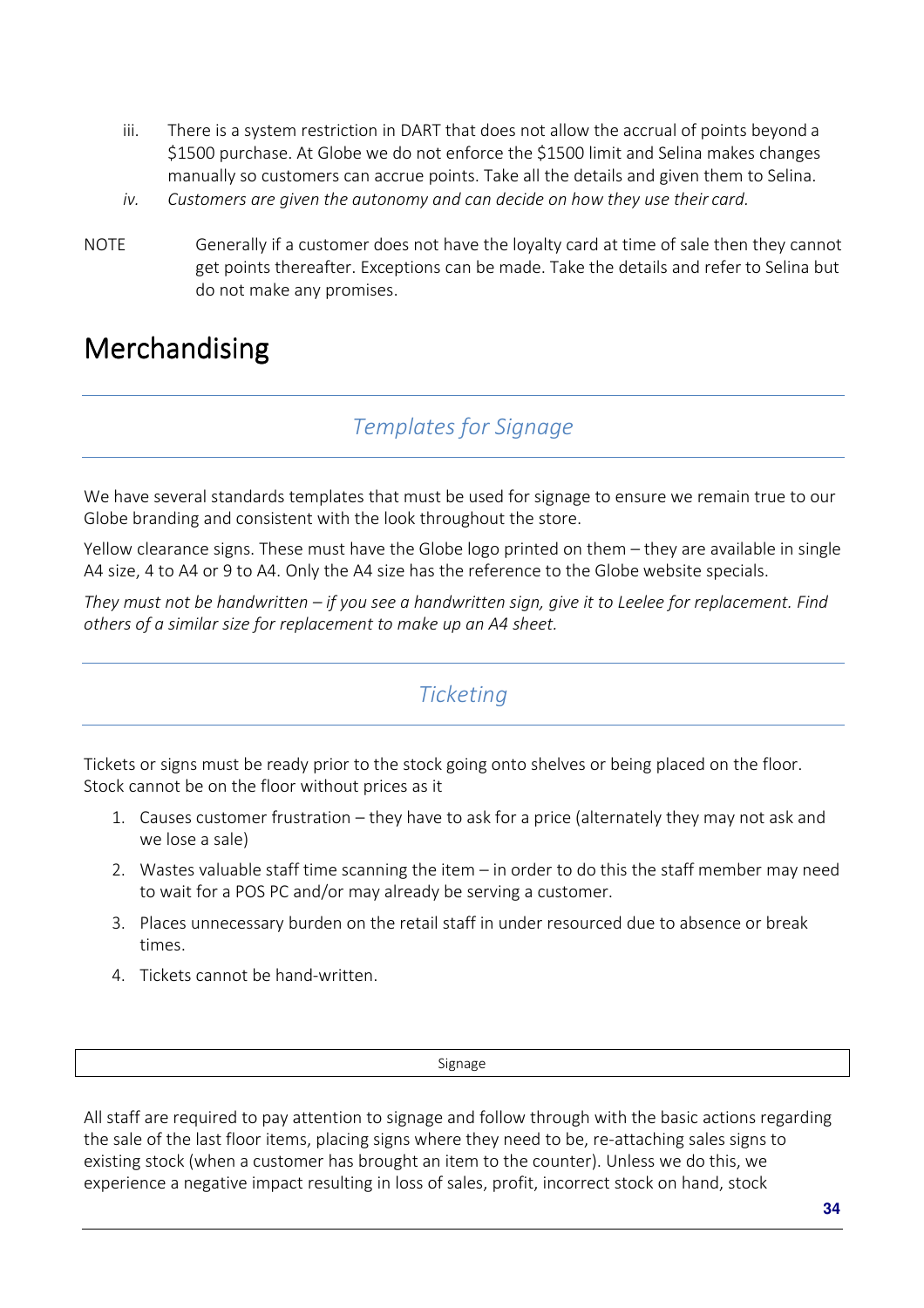management and stock ordering. These are all the signage conditions & actions to be taken: All signage templates are an expense to Globe and should not be wasted.

- 1. Outdoor catalogue signage. If a sign is attached to the last item on the floor, it is your responsibility to notify Brenton – Team Leader Retail/Merchandising so that he can instruct you or arrange for stock to be brought into the main warehouse from WH2.
- 2. When you are working throughout the store you must always check to see that items have the correct signage. For example, if stock has the normal label on it but should have outdoor signage on it instead with a reduced price this results in lost sales. You need to develop an awareness and pick up on changes regarding price changes from day to day so that you notice errors or destroyed/fallen signs. If you see a sign that has become unattractive or is poorly written – record the details and give to Brenton or Leelee who will do a new sign.
- 3. When assisting a customer taking stock from the floor do not take the item with the sign on it. There are too many occasions the sale price is removed with the stock that has been sold and the other stock remains with the normal/higher price attached = lost sales. The sales signs have been found at the retail counters, under keyboards etc.
- 4. If you sell the last of sale stock, you need to ask whether it should be re-ordered or taken off the sale worksheet so not sold for less than purchased.
- 5. After you sell the last of an item with signage, refer to DART.
	- o Check to see how many we should have available. If 0, check in-store just in case there are items that haven't been entered into DART or entered as a duplicate.
	- o When you are absolutely sure there is none left, write on the back of signage "SOH= 0 Dart= 0" and put into the Customer Order tray at Retail 02.
	- o If DART indicates there is still stock available, locate it and attach signage to it.
	- o If you can't locate the stock write "SOH= 0 Dart= X (x= number of items in stock) put into CO tray and let Fisk/Selina know that you cannot find them.

*Last updated 7.2.20 Last updated 22.9.20*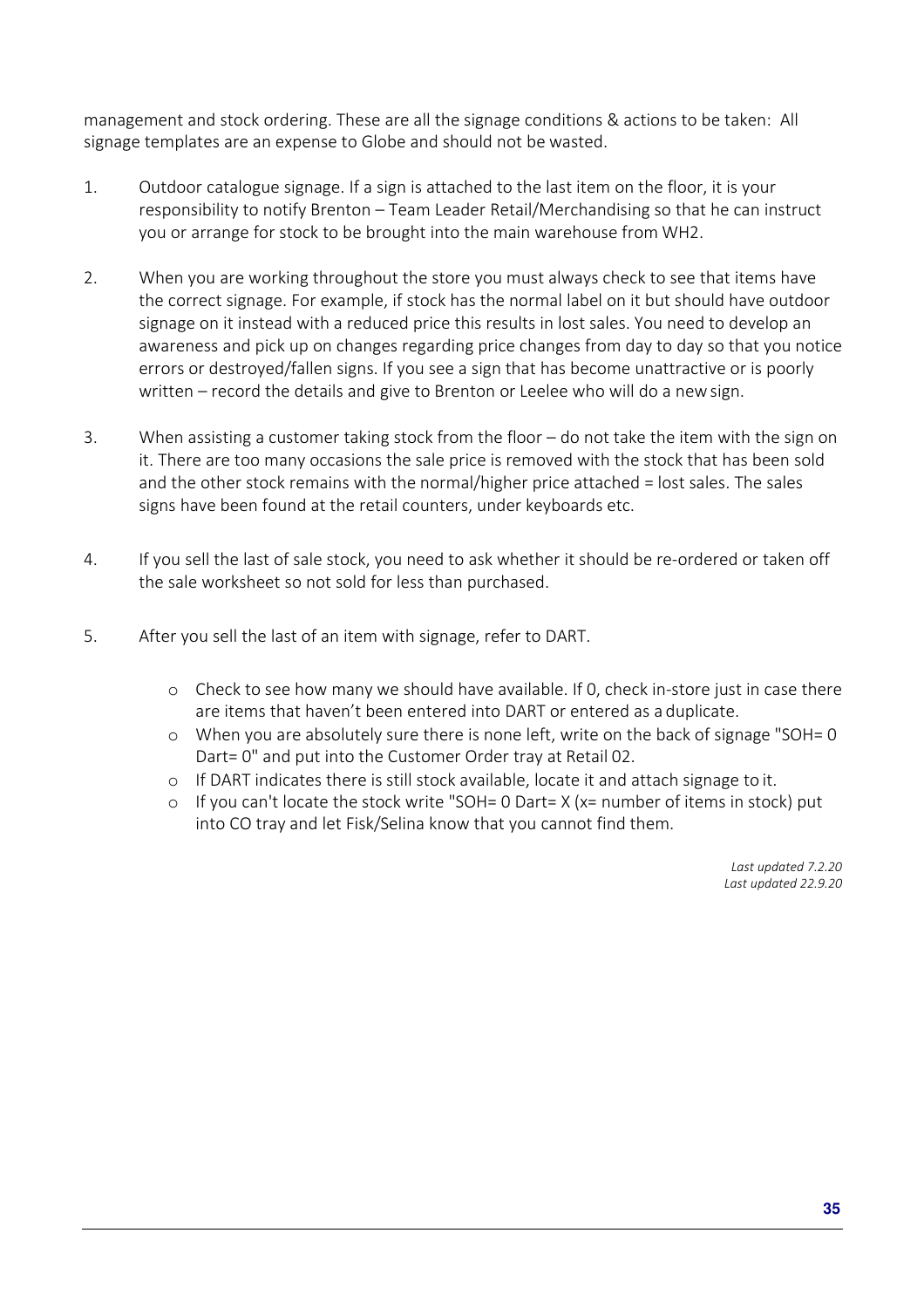# Orders - customers

### *Catalogue vs Normal Stock*

A customer may order a product at any time and we need to determine whether it is catalogue stock PLxxxx or normal stock from the warehouse or a direct supplier as this determines how we order the item and the cost to the consumer

- 1. Catalogue does not have all items that are on sale in the store in it. The catalogue sale items (pool items) are ordered months in advance by Fisk and Selina with the view to receiving it in time for the catalogue campaign start date.
- 2. Sale items displayed in the POS transaction screen in DART are highlighted as 'blue'.
- 3. Catalogue items are sourced from 2 areas Danks (warehouse) & direct suppliers (nonwarehouse stock – we pay the supplier directly, not via chargeback arrangement with Danks.
- 4. All catalogues have a start and finish date. Campaigns always start on a Wednesday and finish generally 2 weeks later on a Sunday. A pool number "PLxxx" identifies catalogue promotions in the DART system.
- 5. Catalogue items can be a special buy and also a limited buy. When processing a customer order YOU MUST check the Danks intranet product explorer for availability of the item before promising the customer that we can order for them.
- 6. DART prices will vary from internet prices so always use the DART data.
- 7. The item selection and prices for the catalogue are collated in a file that is uploaded to our system. However, this can have incorrect or missing items including price discrepancies. Always compare catalogue price, code, description and tag to DART in case there are any issues and aid in a correct sale.
- 8. Some items are available in various colours however we can't choose when ordering for a customer. Some items are similar but only is on sale. For example, Solagard 10L white base only, not strong, mid etc.
- 9. Direct orders arrive at different times throughout the week compared to the weekly warehouse delivery.
- 10. Allow  $1 2$  weeks for delivery from the order date of a direct purchase (this is not always the day the customer ordered it).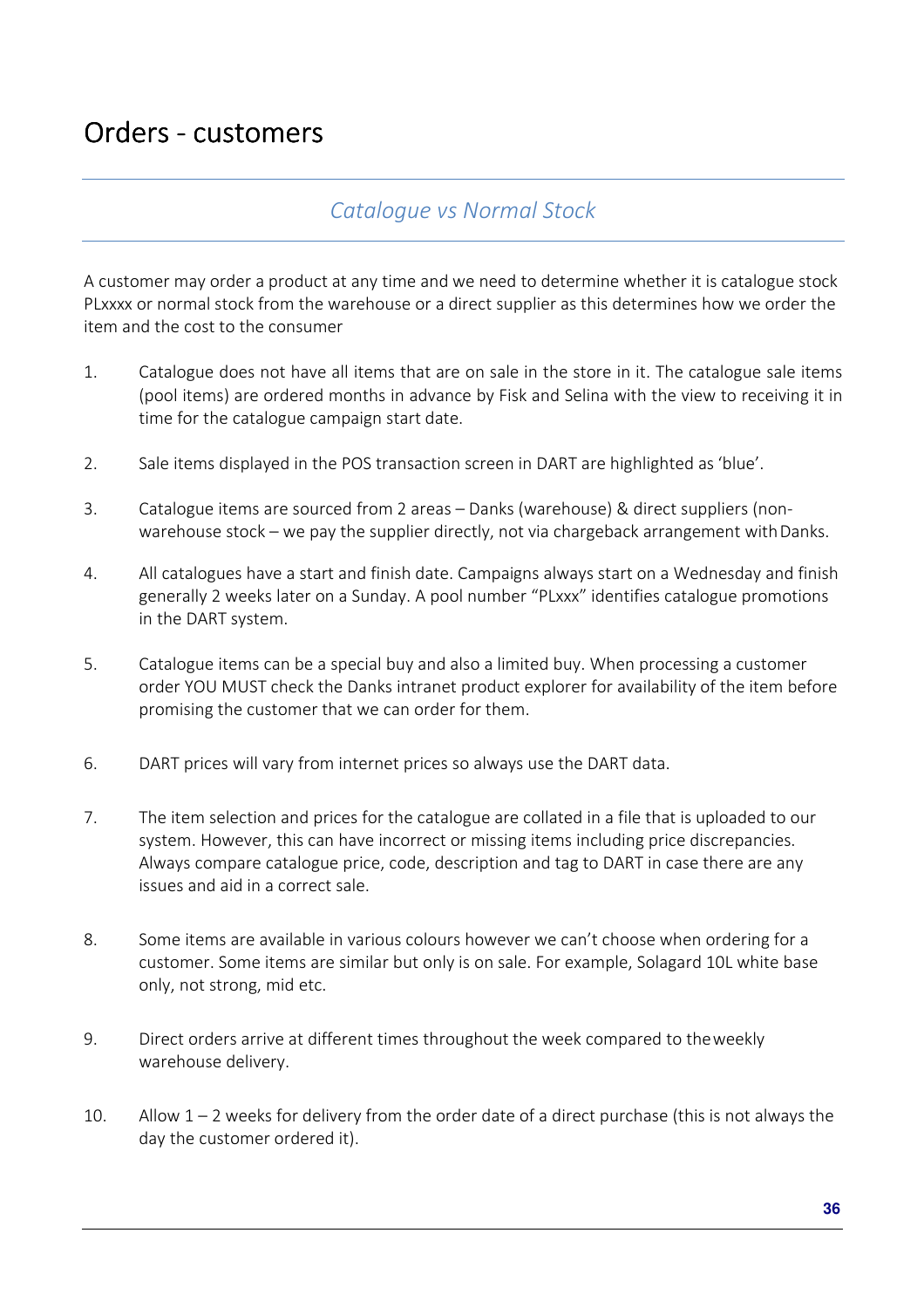## *Deposit Requirements*

#### *1 DEPOSIT REQUIRED 20% For ALL DANKS orders over \$100*

*2 DEPOSIT REQUIRED 20% For ALL CHARGEBACK / DIRECT orders – this applies to any amount. Please make it clear to customers that deposit is non-refundable if they decide to cancel the order or not take the goods.* 

*3 NO DEPOSIT REQUIRED For DANKS orders under \$100* 

- 1. When a customer places an order over \$100 you must daily to analyse the customer orders and payments).
- 2. Request a minimum of 20% deposit. If the customer "auto calc" box.

| Payables |
|----------|
|          |
|          |
|          |
|          |
|          |
|          |
|          |
|          |

1. When the ordered products arrive, process the full payment, enter the order number and populate the transaction.

*Arrival of Ordered* 

- 2. Convert the order to an invoice by selecting the opt**ion.A.R.T Globe Timber Mills & Joinery Pty Ltd [Sale**<br>Beceivables 
<br> **Payable:**
- 3. Change the top code to 'CASH'.
- 4. Complete the sale as normal.
- 5. Scan the loyalty card.
- 6. Select 'yes' to remove CODEP.



### *Collating customer orders*

- 1. Check the aisles and shelves in case the item ordered by the customer has been put away with other stock.
- 2. If the item has not been received, check to see if the customer has been charged for it.
- 3. If the item has not been received and not charged, investigate further.
	- a. Is it on back order and what is the ETA?
	- b. Do we need to re-order the item?
	- c. Inform the customer

This needs to be completed prior to the next order due date.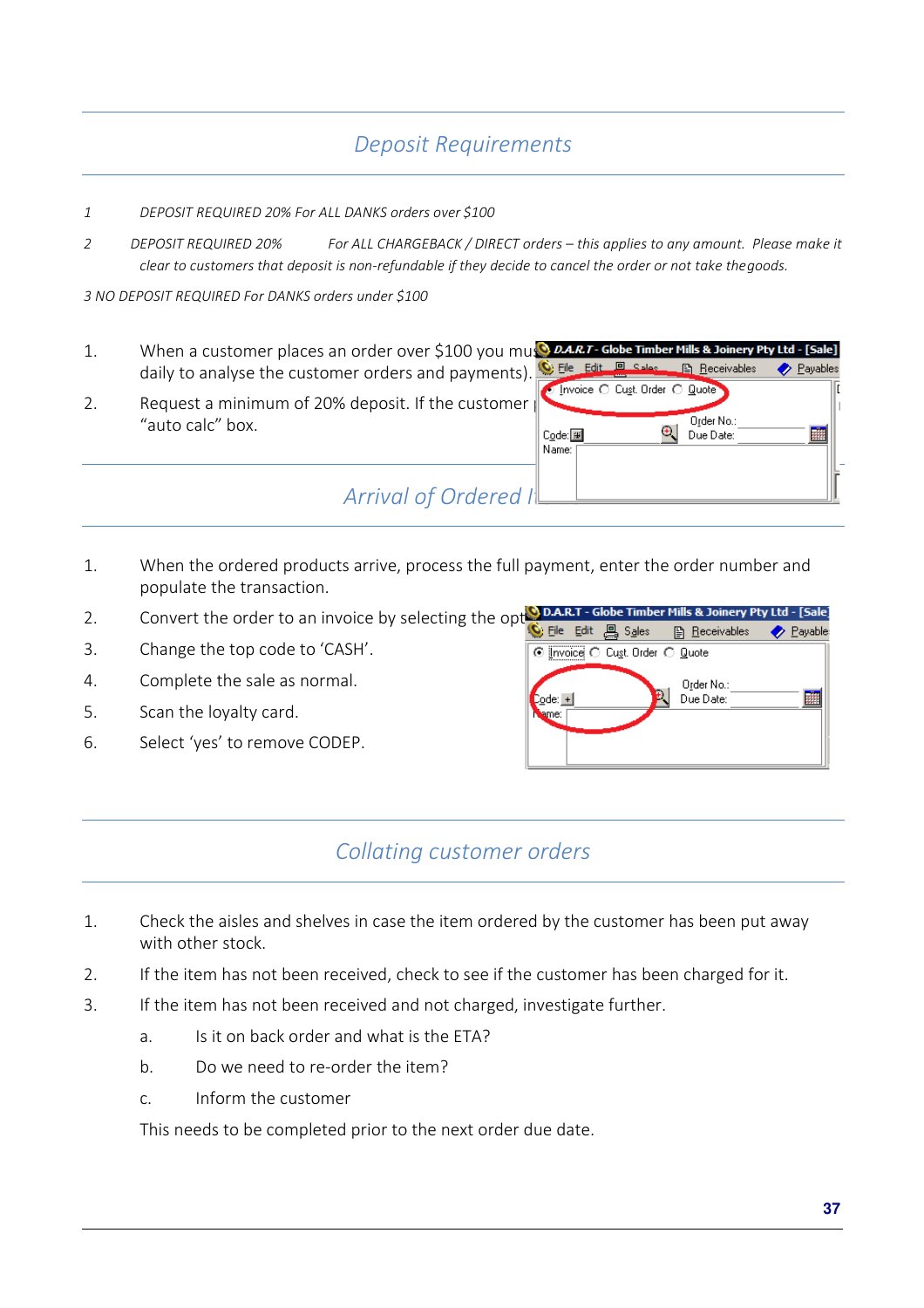## *Receiving Deliveries*

- 1. Throughout the week, Monday to Saturday; there will be trucks from different carriers that will deliver pallets and/or boxes of stock.
- 2. Pallets are to be unloaded in the next yard away from the shop front. Outside of WH2.
- 3. Boxes, bundles, parcels can be received in/delivered to the 'receiving room' were you'll be working. Making sure any and every box, bundle, parcel is brought INTO the 'receiving room' by the carrier not left in driveway or walk way.
- 4. On arrival of any goods received a signature is required accepting delivery ONLY AFTER THE GOODS HAVE BEEN SIGHTED.
- 5. Sighting goods received; This means
	- a. Check the 'receiving' address is ours and the 'delivered/sent' from address all corresponds with goods verses paper work. Do this on all boxes/pallets as well as on the C/N (con note) paper work associated with delivery.
	- b. Check quantity being received is the same quantity on the C/N
	- c. Check the description is relevant to what is being received as this is how we get charge \$ freight. eg: Boxes, Bundle, Chep Pallet, Wide Pallet, Rolls of ….and so forth.

# Parked Transactions

A parked transaction is a sale that an operator has started in DART by scanning products but is unfinished. The operator can then *park* (save) the transaction and come back to it later.

The transaction is parked in DART and every day the parked transactions need to be cleared.

- 1. If you are on an early shift and leave prior to the close of business, you are required to check any parked transactions you may have.
- 2. At the close of business, prior to running Z totals staff need to check if there are any parked transactions.
- 3. If parked transactions exist, confirm with relevant operators if the transaction is current or old.
- 4. DO NOT delete parked transactions until it is confirmed the transaction is no longer required and is obsolete.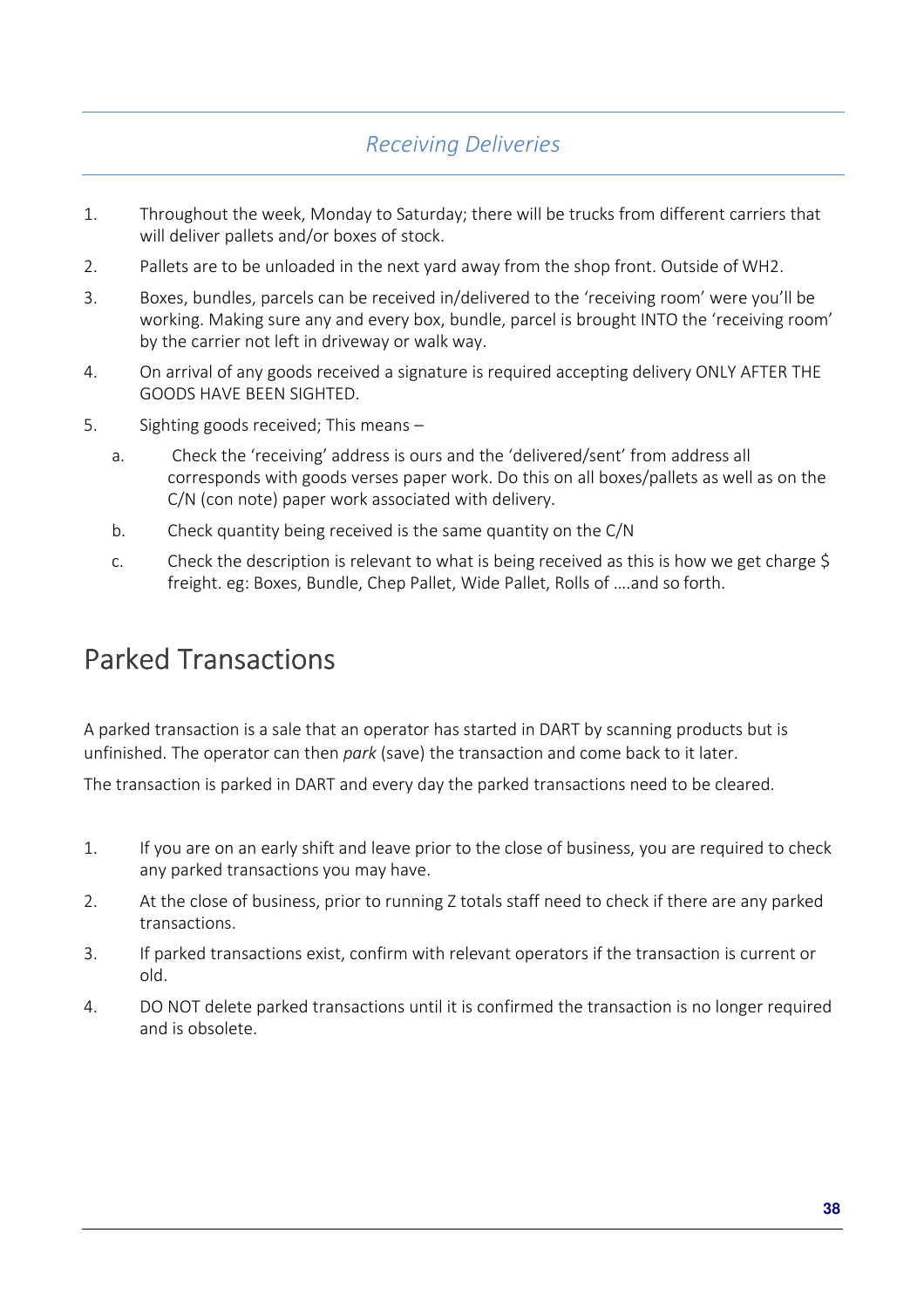# Pickup-customer

There are 2 areas where pickup stock will be located. The stock has been nominated for pickup by a customer once their special order has arrived.

## *Location of Stock*

Catalogue and retail stock is kept in the Goods Receiving room once identified with the paperwork attached. Pool or building materials stock is kept in WH2 or near Retail 04.

*Paperwork* 

All customer orders are processed through DART.

Orders are placed by our account customers and cash customers (non-account customers).

Once the ordered item arrives the customer is called and this is noted on the A4 tax invoice with the time and day of pickup per the customer. The item is then stored in the proper place.

The account customer will have their customer order in DART converted to an invoice and a copy attached to the item for collection.

Items that are being stored in more than one place should all have A4 invoices on each stating where the items are located. An additional copy is placed on the pickup board for easy staff access and enable staff to easily locate the item, advising the customer the best location to load up.

To determine where the item is efficiently, standard questions are asked when the customer arrives in store to pick up their order. NOTE: The customer may be premature in picking up their order and so you must not assume that their item is in store because they are asking for it.

- 1. Customer name
- 2. Did they receive a call?
- 3. What is the item?
- 4. When the customer ordered the item.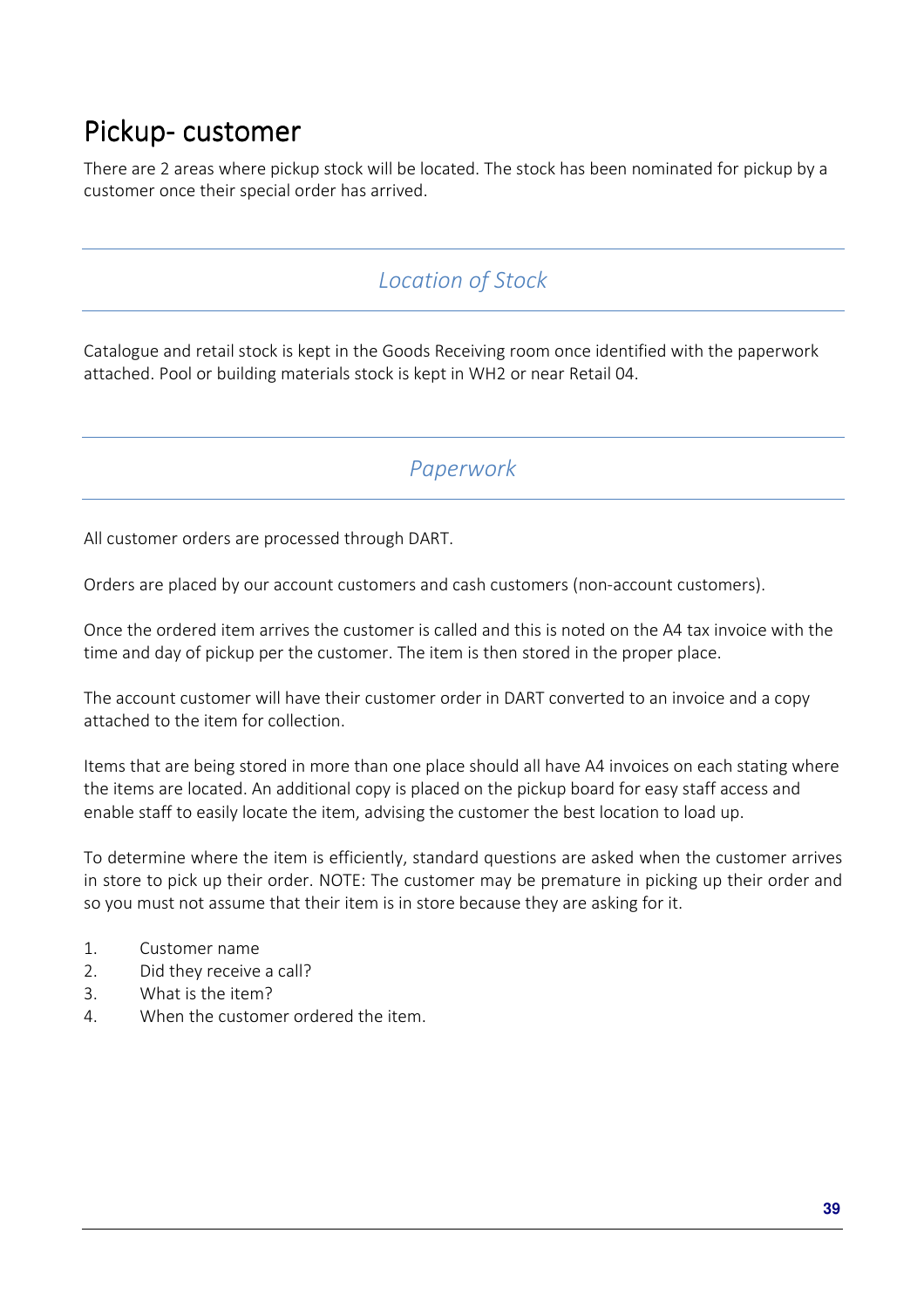# Pool products & water testing

There is a document saved to the Design PC desktop about water testing. Things to remember

- Wheel testers we do not charge for these, however if customers are getting their water tested more than once every 3 weeks, we will be looking to charge them \$3
- The bottles we will hand out (will need to have Globe stickers) one per customer
- On the bottles also have a sticker that we mark off with every test and when they get to free they get a free clarifier.

## *Hazardous Chemicals*

These products cannot be put together, they dangerously react.

When storing or when customers are purchasing together, THEY NEED TO BE SEPARATED.

# Point of Sale

The point of sale or POS is the group of tasks that are carried out at the register when a customer purchases their items.

The system used is DART (Danks Advanced Retail Technology).

## *Cash Handling*

The following are acceptable methods of payments from customers

- EFTPOS telephone sales We don't automatically take card payments over the phone and need prior approval to do this. Brenton is the first point of contact for this and he will determine if he needs further approval from Fisk, Selina or Leelee. Prior to talking to Brenton, you need to note 4 pieces of info
	- o name
	- o contact number
	- o amount of transaction
	- o why they want to pay over the phone with a card. Tell the customer you will call them back as you are going to get approval.
- EFTPOS at POS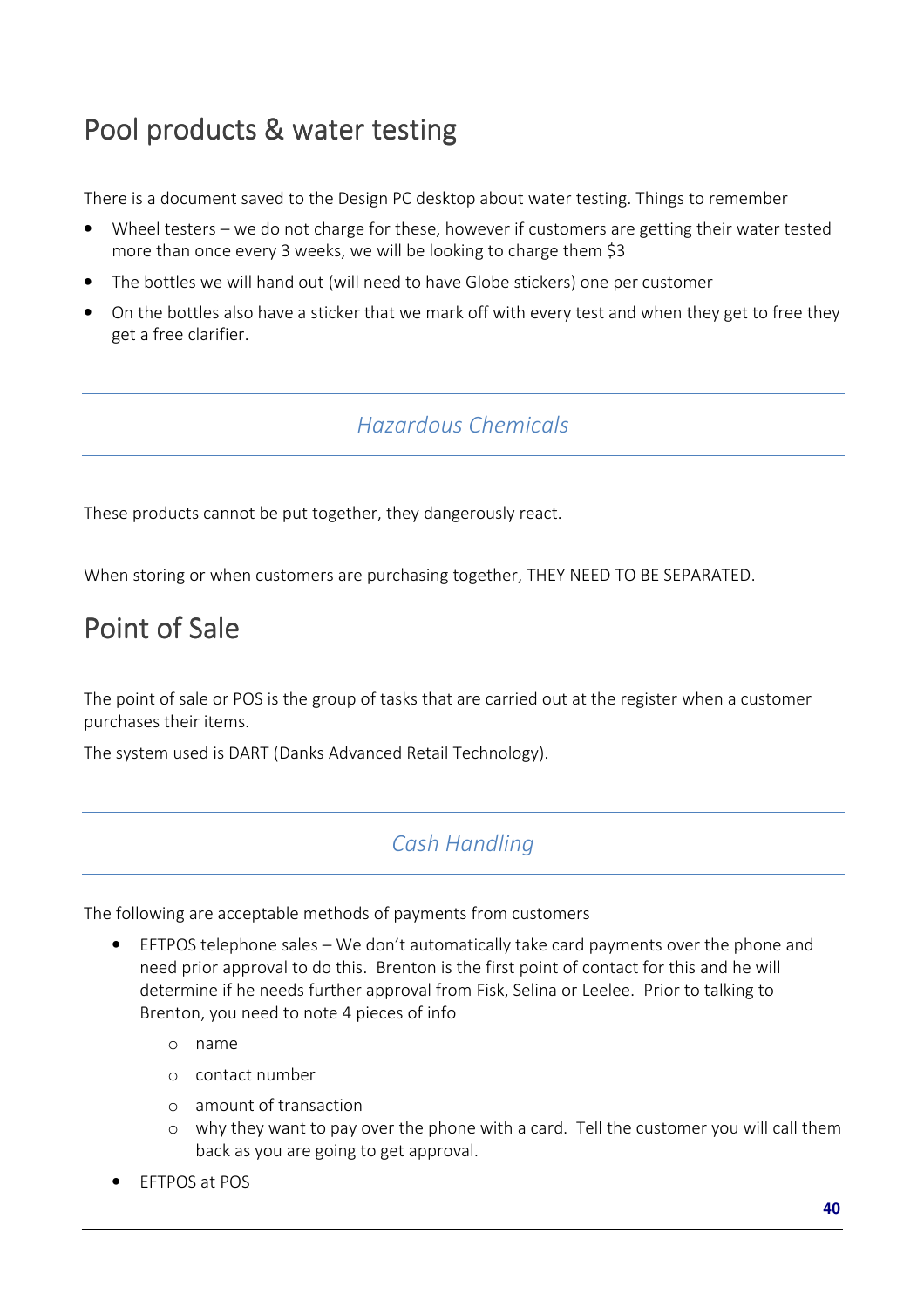- o Debit card
- o Credit card
- o AMEX
- Cash
- Digital wallet methods
	- o Zip Pay
	- o Afterpay
	- o Latitude Finance (refer Brenton, Sam, Leelee)
- EFT electronic funds transfer
	- o Hold goods until the payment has been receipted. Copy of invoice to go to accounts and wait for approval of collection once money is receipted.
- Redemption
	- o DIY Loyalty card
	- o Gift card
	- o Footy Club Vouchers
- Cheque
	- o Account holders can pay by cheque
		- **E** Enter the payment amount that matches the amount on the cheque
		- Ensure cheque is made out to Globe Timber Mill or Globe Home Timber & Hardware
	- o Cash shoppers
		- NO CHEQUES accepted unless you get approval from Fisk or Selina
		- **Ensure the cheque amount matches the purchase price**
		- Ensure cheque is made out to Globe Timber Mill or Globe Home Timber & Hardware

## *Footy Voucher Redemption*

The BH North & South Football Clubs are provided with vouchers for player awards each footy season. This is how to process the redemption of the vouchers – note, only vouchers issued to the club by us can be redeemed at POS.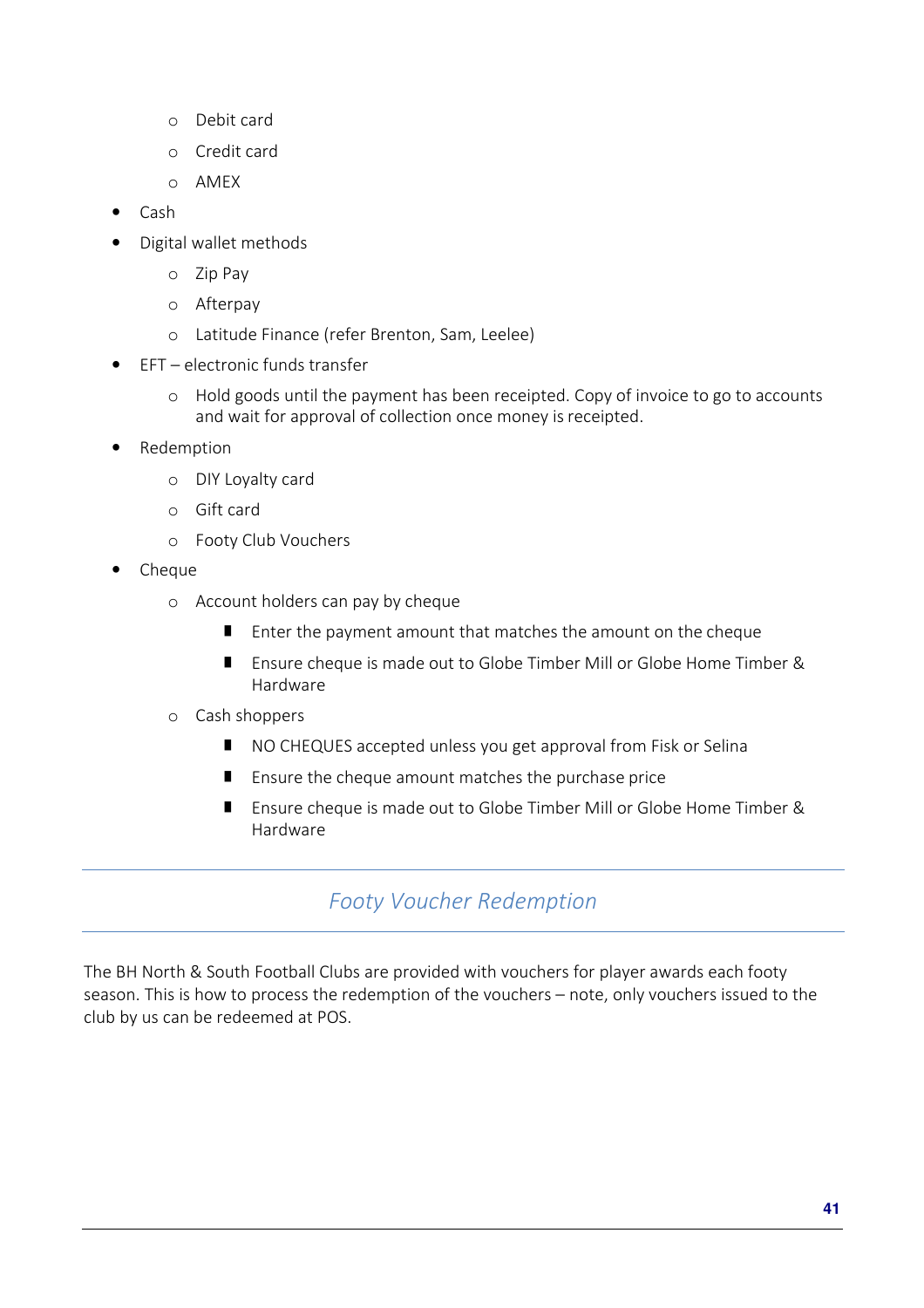- 1. When the \$30 voucher is redeemed, ensure it is an original 'Bulldogs' voucher with a league stamp on it.
- 2. Retail staff scan the product being purchased as normal and select from the payment methods 'Footy Voucher Redemption'. Use this payment method only to the value of \$30 and process the remaining amount owing select cash, EFTPOS etc for the balance of the amount.
- 3. Retail staff to place the voucher in the till.
- 4. At the end of day when the Z total receipt prints out, someone must check the Footy Voucher total that appears in the Payment Types Balances as matching the voucher totals in the till tray – initial as verified.
- 5. Selina will put the vouchers in the Leelee's tray.

## *Gift Card Redemption*

- 1. Gift cards cannot be:
	- a. redeemed for cash i.e. a customer can't give you the card in exchange for the cash amount on it.
	- b. used to pay off accounts.
	- c. purchased on an account.
- 2. When a gift card does not work at POS, staff call the gift card help desk (Wright Express) and they organize for a direct deposit to the bank. Contact details/ phone number is found on back of card.
- 3. You must record the following information on the sale docket and put it in the till so it can be sighted by Selina and given to Leelee
- 4. Amount of gift card redemption
	- a. If not the full amount of the sale, indicate the other payment method used
	- b. Total amount of the sale
	- c. Date of transaction
	- d. Reference number
- 5. The transaction in relation to the gift card that doesn't go through must be put through POS as cash for the amount required.
- 6. On completion of this sale, reprint a tax invoice and write details on it (see step 3). Put copy in till for EOD to be given to Selina which will be forwarded to the CSM. The Ztotal at EOD on that till only will be reduced by the value of the gift card redemption that could not be scanned.
- 7. On handing the till to Fisk & Selina you need to tell them about the difference in cash.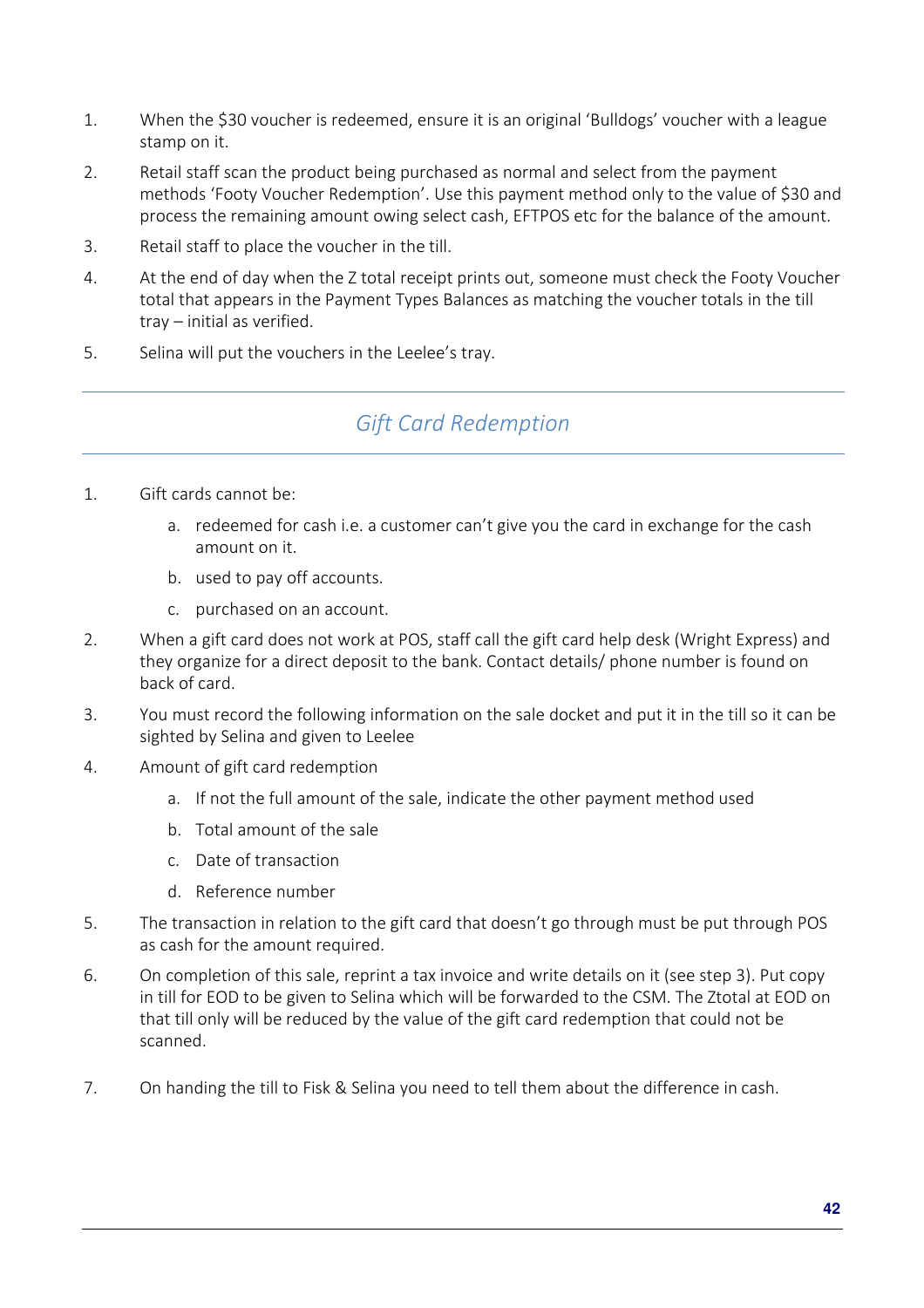8. If a customer needs to know the balance of a card or there is a problem with a gift card, go to the Globe Portal and click on the Gift Card icon that will take you to the Gift Card website. DIY Loyalty Card

Account holders are not permitted to use a loyalty card. Loyalty cards are a cash only sale in DART.

Loyalty cards are ONLY scanned at the END of a sale therefore in the case of a customer order only scan the Loyalty card at the end process of the second recall of the CODEP (customer order deposit) finalisation.

There are 2 parts to a customer order.

- 1. An order requires 20% or higher deposit if customer so wishes (follow the customer order guidelines in this manual). Do not scan the Loyalty card when taking a deposit.
- 2. When a customer collects the goods and pays the remaining amount scan Loyalty card and the points WILL accrue points for the total of the sale.

Normal sale - What to do at the POS

- v. Ask customers at the till if they have a loyalty card to scan to gain points.
- vi. DO NOT ASK CUSTOMERS IF THEY WANT TO USE THEIR POINTS AT THE TIME OF A SALE. *(Customers are given adequate notification of their points balance via receipts and emails)* 
	- a. It is too time consuming at the point of sale.
	- b. It takes our attention away from what we should be doing finalising transactions without errors.
	- c. Financial reasons exist and daily cash flow is not hindered.
- vii. There is a system restriction in DART that does not allow the accrual of points beyond a \$1500 purchase. At Globe we do not enforce the \$1500 limit and Selina makes changes manually so customers can accrue points. Take all the details and given them to Selina.
- *viii. Customers are given the autonomy and can decide on how they use their card.*
- NOTE Generally if a customer does not have the loyalty card at time of sale then they cannot get points thereafter. Exceptions can be made. Take the details and refer to Selina or Leelee but do not make any promises.

We need to add double points manually when a customer shops on their birthday and presents their loyalty card – give Selina or Leelee a copy of the tax invoice with the loyalty card number on it.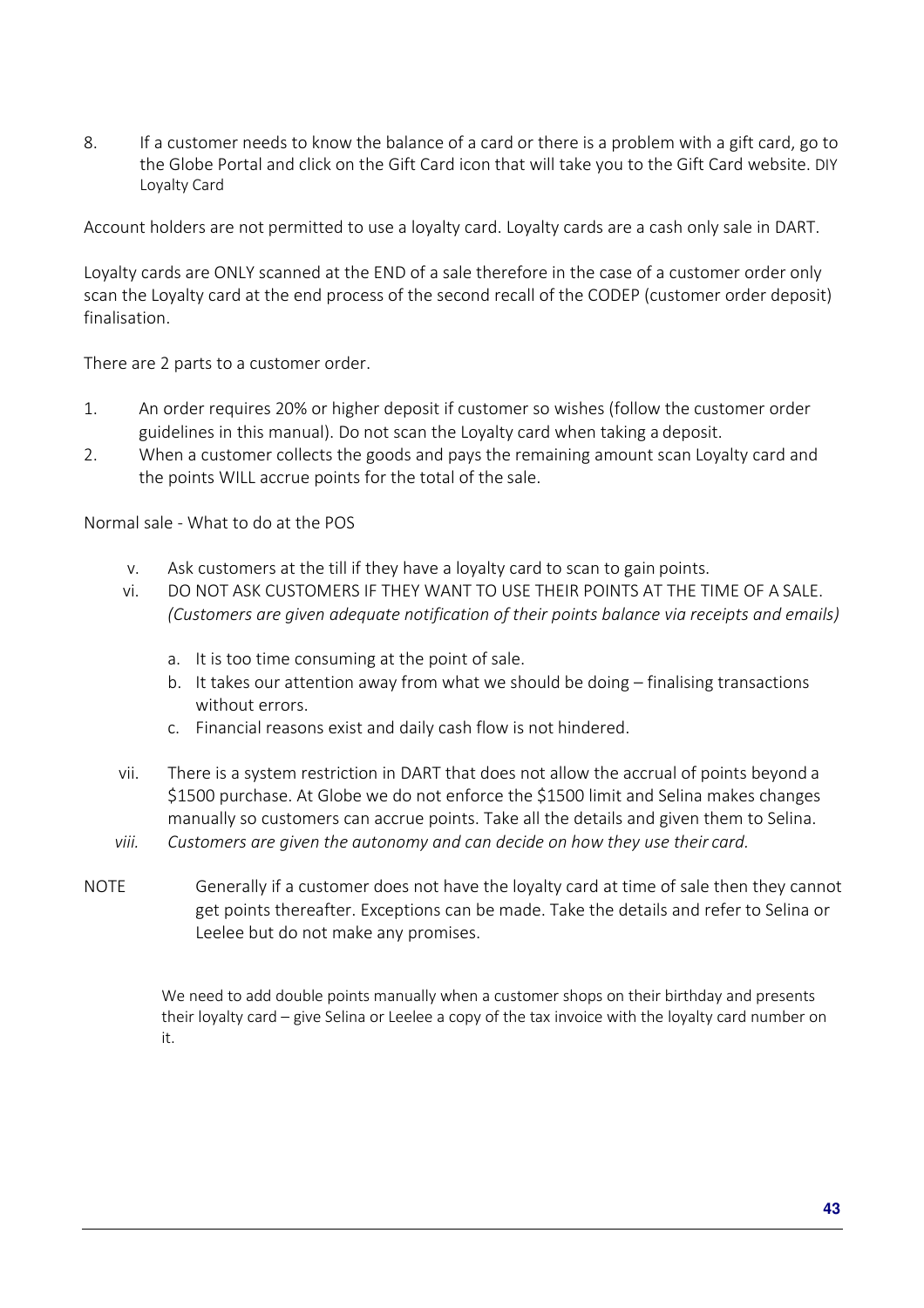## *Procedure with Notes*

Eliminate confusion and develop a habit by following this procedure when taking cash for a payment. Troubleshooting mistakes with change etc is easier.

- 1. Place and secure the note under corner under keyboard so it is visible to customer and yourself and safe from wind etc. Tell the customer you are putting their note(s) there while you get the change.
- 2. Key the received amount in to POS so that the screen will display the correct amount of change. It prints this on the tax invoice.
- 3. Give the change to the customer with the receipt.
- 4. Now take the cash note from under the keyboard and place it inside the till and close the draw.

This is a scenario where handling cash this way would help in a dispute over change:

Customer opens his/her wallet and sees more than one note and may get confused about what they gave you, a \$50 or \$20 note. This will cause upset and demand of more money back in change.

This is not an easy fix and the customer details will have to be taken for the end of day and wait for till to be counted to see if it is out in any way (up\$ or down\$) for a resolution to be found.

Enter the correct amount of cash received in DART. This is like having a safety net if you forget the key step of putting the notes under the keyboard while you get the change.

## *Opening the Till*

Under no circumstance should a till be opened using a "work around" method.

Opening the till in any other way is fraudulent and will be viewed as such. Internal controls exist for a reason and any variation of these regardless of the intent will not be accepted.

If you need to open a till, please see Selina or Fisk as first reference, stating why and collect the keys.

If Fisk and Selina are not in the store see Brenton.

*Counting the Till – End of Day*

One person is to be responsible for the counting of a till (this person to log on in DART). Others can help count but the person responsible is to finalise and recount if needed. This person is also responsible for bringing the till to the office and at that time will explain any discrepancies to Fisk and/or Selina.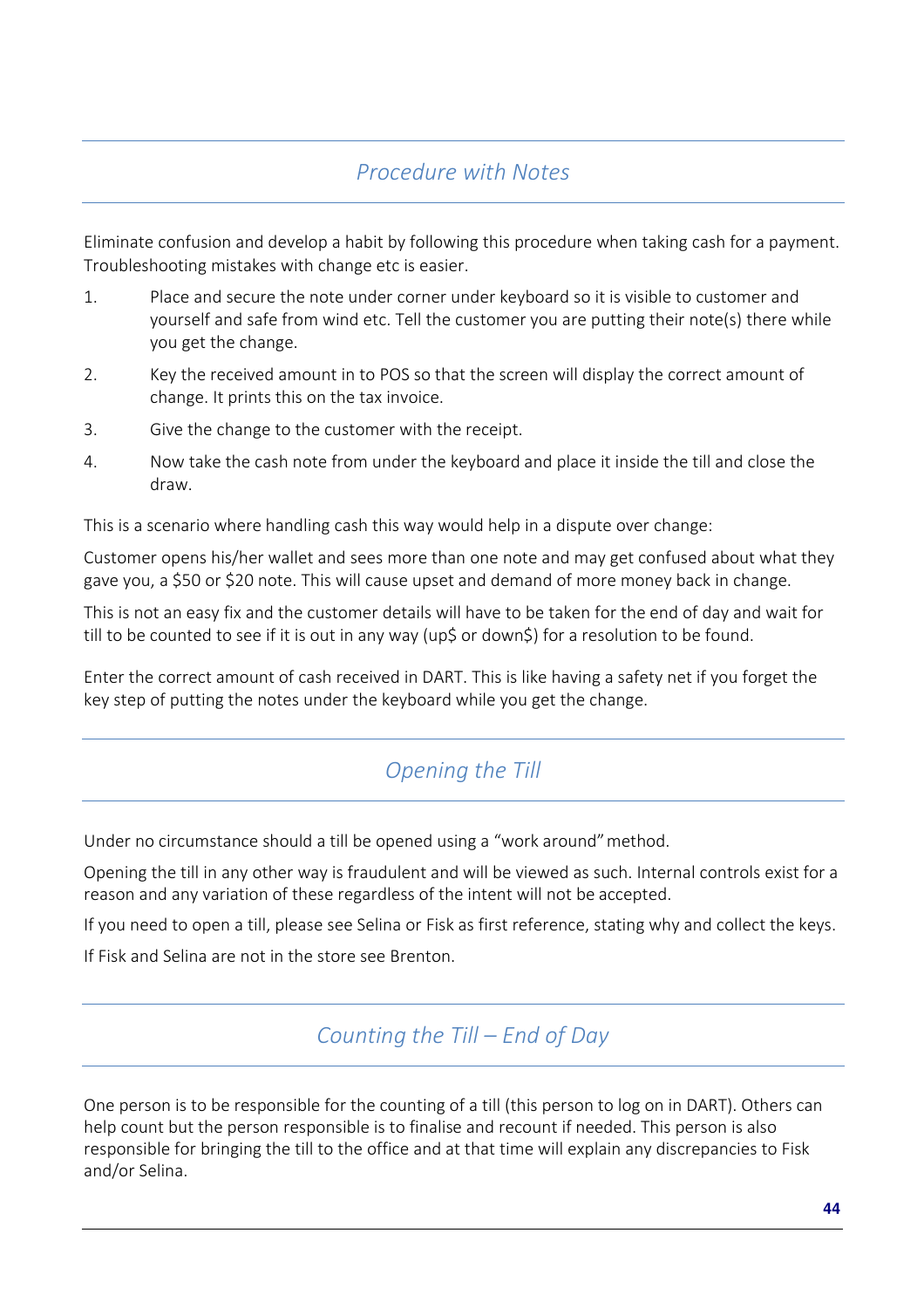## *Entry of Items in the Sales Transaction Screen*

This is the strict order of entry in the sales transaction screen:

- 1. Non product entries first i.e. delivery, labour charge, assembly as these are often forgotten when doing a sale that requires much attention and information. Find these non-product related items by typing the description as follows:
	- o DELIVERY
	- o ASSEMBLY
	- o WORKLAB
	- o WSCUT This is a \$25 fee used when a door is cut back.
	- o DREDG This is a \$45 fee used when a door needs to be rebuilt (Cut back and re glued)

o

Always confirm your sale before processing.

- 2. WH2 items. These items will need to be keyed and can't be scanned. Pay attention and show the customer first the product to make sure it really is what is required and that we have stock on hand to sell. That means if a customer requests cut timber, PVC or other items located in WH2, don't put them in the sale transaction screen until you have physically sighted the stock in WH2.
- 3. Always read back the sale on the screen to the customer reassuring them you have selected the correct product and quantity.
- 4. Scan other items and pack as you go left to right.
- 5. In some instances when scanning products a bar code may not work and an additional window will pop up. At this point seek help.
- 6. Lastly, check the other side of the counter for items on the floor at times they have been missed and the customer has picked them up and taken them which has resulted in a theft or lost sale.

### *Items to Cut by ½ Metre & Metre*

At times customers will have items cut by the metre and then continue to shop, sometimes resulting in non-payment of these items. To alleviate customers not paying for items they've had cut by the metre

• Once cut - chain, cable, shade cloth, turf, tubing etc. start a transaction in DART and park the transaction.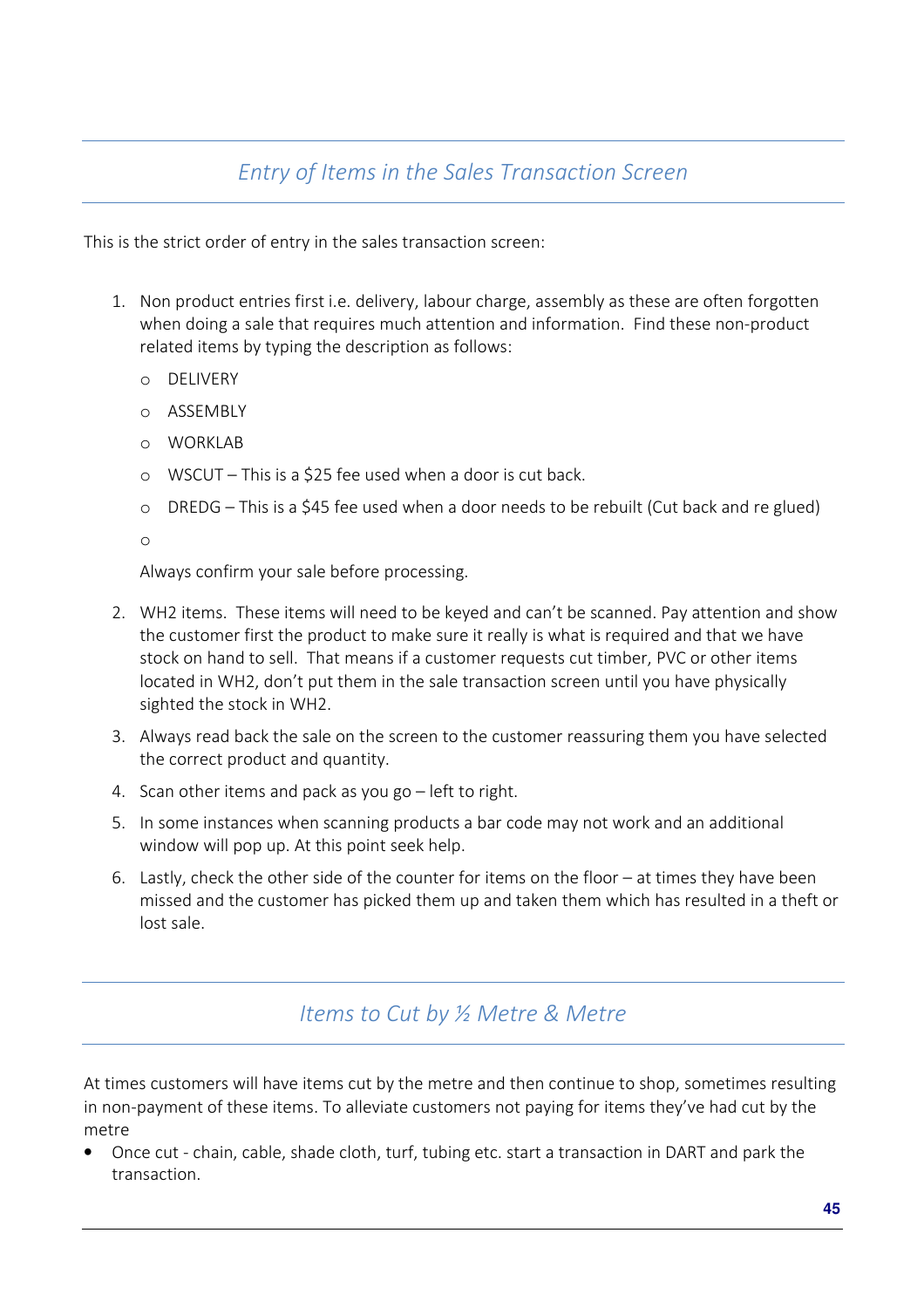- Provide the parked transaction docket to the customer.
- Retrieve the parked transaction when the customer has finished shopping and finish the sale.

### *Product – Quantity - Price*

PQP is another "fail safe" procedure put in place so that you get in the habit of sales to eliminate the possibility of errors, creating a streamlined process at the POS.

Product Check the product descriptions match the physical items you have scanned. Use the description to check with the customer that the item they have selected is correct i.e. grey gap filler vs white gap filler.

> Keep in mind also that the DART inventory may have incorrect details and the scanned product may not match the description in the transaction.

You also need to repeat the items to the customer as you scan. Quantity Do not overwrite the quantity for multiple items of the same type. SCAN EVERY ITEM INDIVIDUALLY. Price Check the total of the transactions matches the physical items you have scanned – check the vicinity on the other side of the counter for items at the customer's feet and make sure all items on the counter have been scanned.

Be methodical with scanning and pack or bag the items as you go.

### *Customer Detail*

Details are to taken first when actioning a sale. Obtain as much information as you can. Be clear and brief with what is needed in relation to the type of sale you are doing.

The details are not to be hand written after the sale is complete. This can cause issues when trying to recall the invoice for any number of reason and the only copy was one and hand written. If it gets lost then we are at a loss.

## *Colour Significance of Inventory Items in DART*

On the POS screen when scanning items, some lines may appear in two other colours. Red

Stop sale, don't go any further. Call Selina or Fisk as there is something wrong with this item in the DART inventory. Do not finish this sale unless you have received authorisation from Fisk or Selina.

#### Blue

This indicates the item is on sale. It's also a talking point that can be used to continue to engage the customer at the POS and an easy visual sign when selling items in a catalogue as all these items are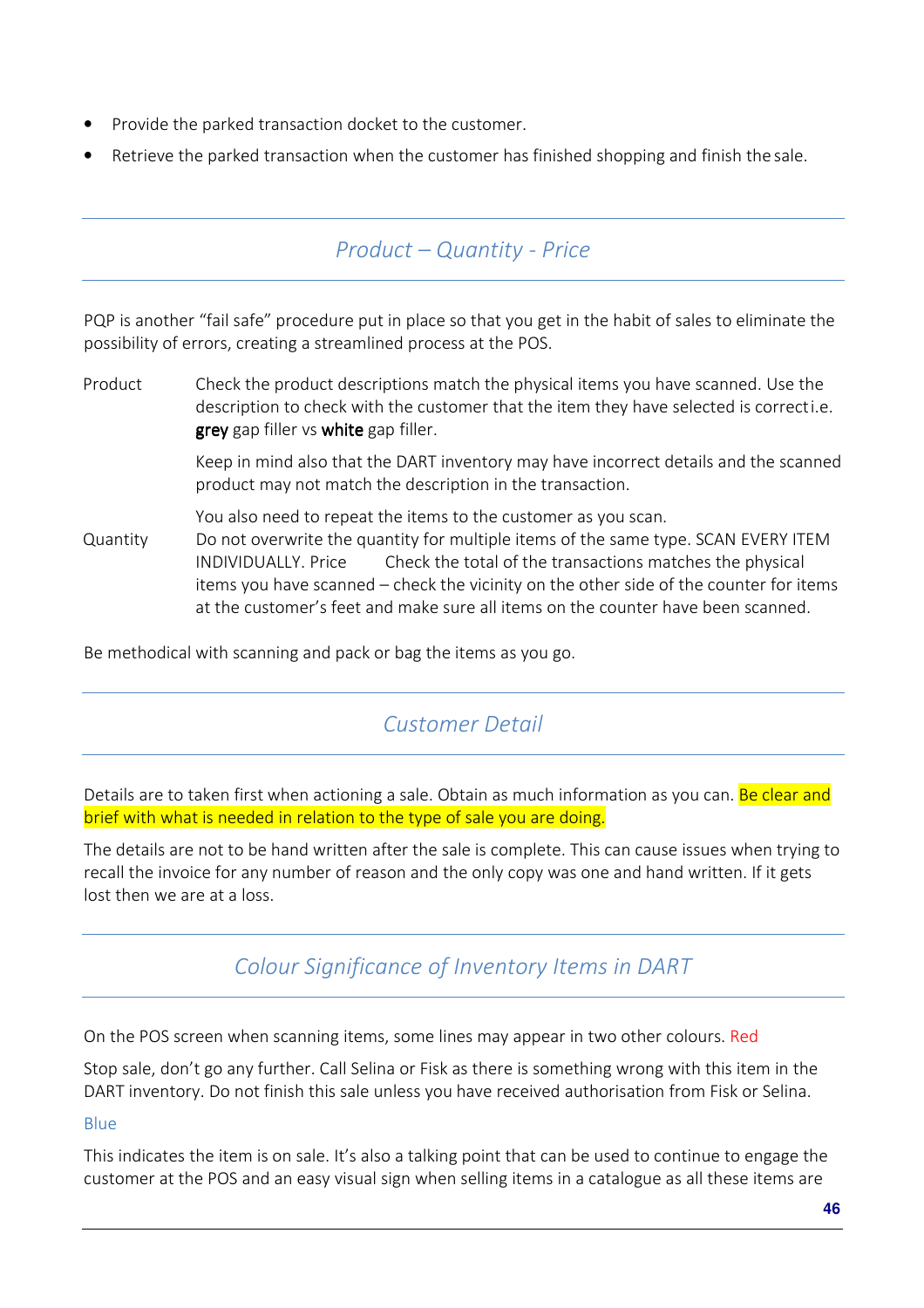blue.

## *Conducting a Sale at POS*

Things to remember

- 1. Don't remain silent.
	- o Greet the customer, tell them their items are a good choice, or will do the job etc.
	- o Tell them you will pack as you go.
	- o Say the item out loud when you are scanning.
	- o Always smile even if feeling overwhelmed or under pressure
	- o Always offer a Loyalty Card if a customer says they don't have one.
	- o Talk about the current promotion.
	- o Refer to a catalogue there could be items that relate to their current purchase.
	- o THANK THEM FOR COMING AND SAY 'We'll see you next time".
- 2. Always use your own login. If screen is already active on approach, log out and proceed to login in your user only.
- 3. If the customer has an account, read the instructions to determine if a PO (purchase order) is needed.
- 4. Ask for loyalty card to scan enabling customer to accrue points. We do not add after sale is complete.
- 5. Do not type/search for items. Give the scanner to a team member to go to an aisle to scan a product, or do this yourself if there are few customers

## *Use of the MISC code*

For chargeback catalogue lines that are put out on the floor / shelves before Brea has time to set up in DART we can sell as MISC but every detail must be taken to identify the stock and a copy of the invoice taken to Brea so she can adjust the stock.

With any miscellaneous sale record as much detail to help for future item look up, warranty details, code numbers for ordering.

If you are unsure whether to book something out using the MISC code please Retail Team Leader or the Goods Receiving Team Leader. Booking out as miscellaneous has numerous negative consequences:

- The stock on hand (SOH) information is incorrect. DART indicates stock on hand this is not in the store – it's misleading information for customers and wastes staff time wasting looking for product in store.
- Gross profit on the item is incorrect.
- Min/max ordering becomes inaccurate.
- Theft / stock is written off unnecessarily.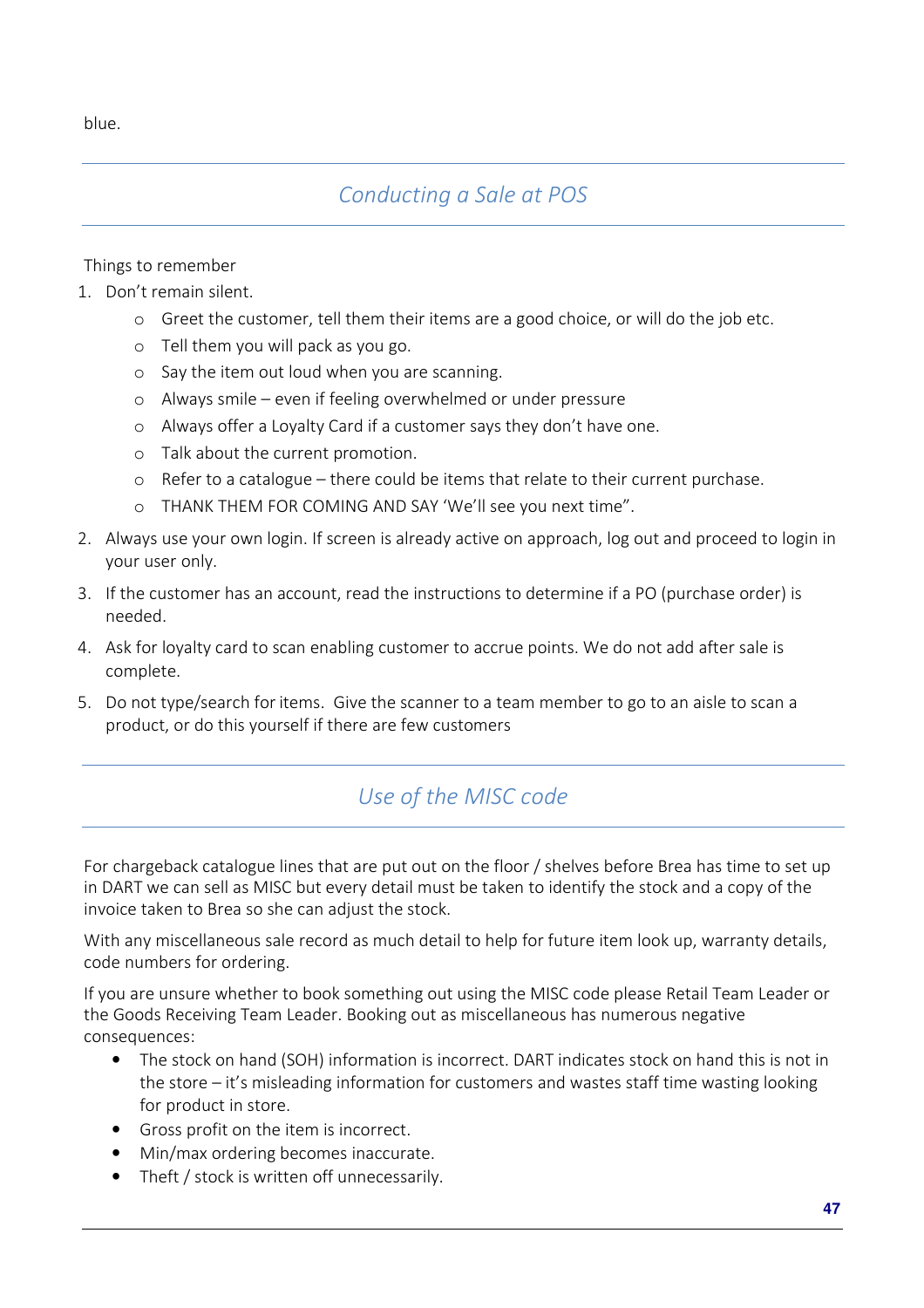It may be an easy fix at the time but does create work later down the track.

### *Emailing Invoices*

If an account customer wants invoices emailed, give the email address to Leelee and she'll enter and tick a box that enable invoices to be emailed. Once this is done – go into the account transactions, select the tax invoice, choose print and select the email option.

*Sale – Customer Order Deposit (CODEP)* 

In the DART Sales | Transaction screen when you click on the 'Cust. Order' radial button the screen will change to a 'red' screen.

NOTE A quote transaction will change to a 'green' screen and a sale (invoice) screen will change to 'blue'

Customer orders require a deposit. Follow the guidelines in this document.

When the items are recorded, take the deposit and print a receipt for the customer. An A4 copy of the customer order will print which is to be placed on the order board.

## *Adding Purchase Order Numbers to Account Purchases*

- 1. If a customer invoice in DART has been generated without a purchase number, add the purchase number by first finding the invoice number;
	- a. Accessing the 'Receivables' menu
	- b. Go to 'Accounts'
	- c. Type in the customer code and click on the transactions tab at the bottom.
	- d. Find the relevant transaction and note the invoice number.
	- e. Add (or change) the purchase order number.
- 2. Go to the 'Receivables' menu and select 'Add order number' from the menu options.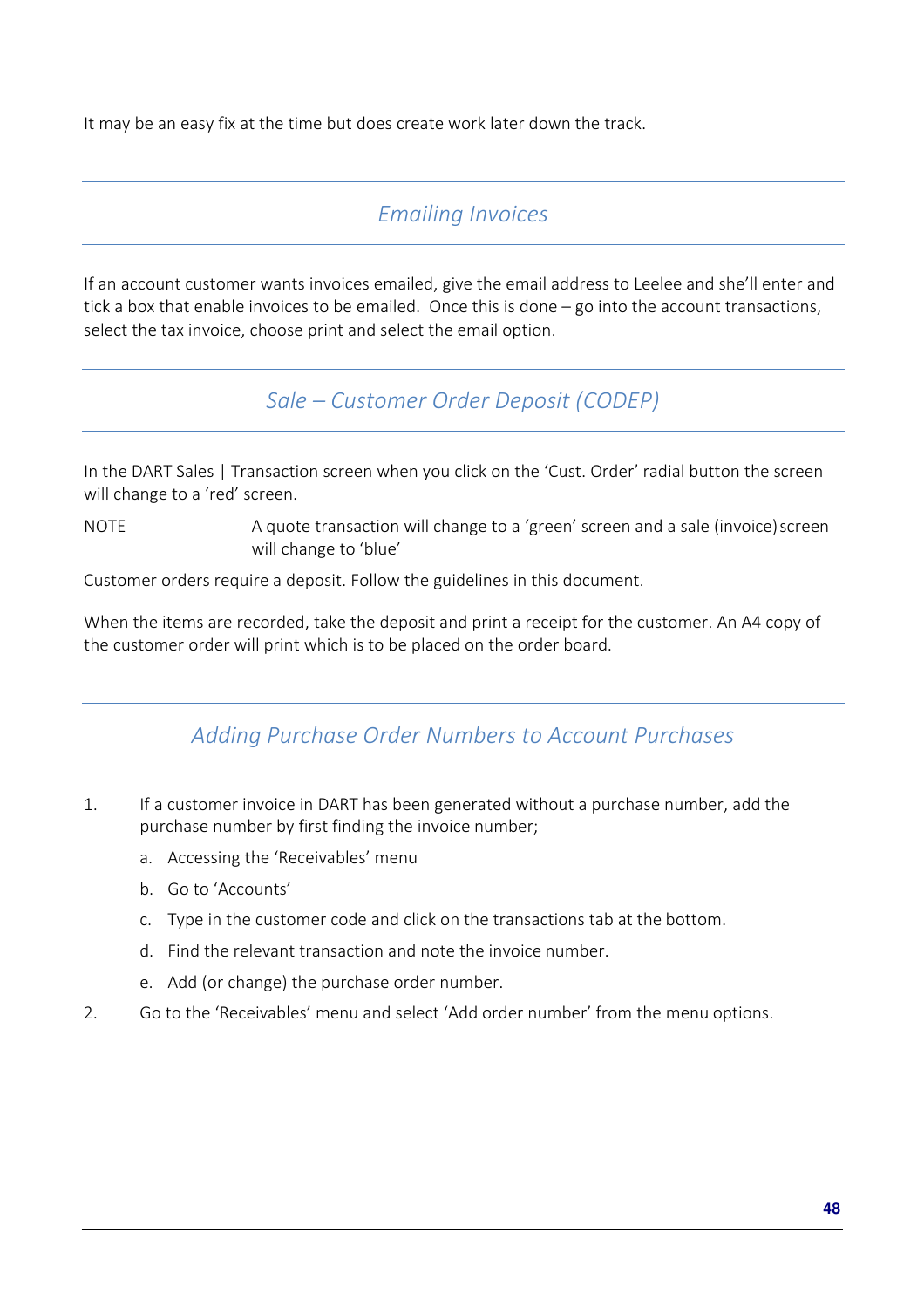3. In this popup window, type in the invoice number and click on the binoculars icon as shown.

| 4. | Enter the purchase                | OrdNum - Edit Order Number on ARTrans - V2.1.0 |
|----|-----------------------------------|------------------------------------------------|
|    | order number and then AR Inv Num: | ð4<br>Assign OrdNum:                           |
|    |                                   | Ready                                          |
|    |                                   | SQL-globe01dc (optemizer)                      |

- 1. Check EFTPOS receipt shows as approved.
- 2. Print screen or write down items on DART screen.
- 3. Take this to either Selina/Leelee or Fisk to process on "back office" terminals selecting EFTPOS as payment method.
- 4. Print invoice for customer.
- 5. Restart DART on POS.

### *Workshop Labour Charge*

- 1. In the Sales, Transactions, Sales screen, enter code : WORKLAB Workshop labour charge.
- 2. When entering, add brief description in line below charge.
- 3. Joinery work is billed in the number of minutes the job has taken and is counted in 6 minute increments. E.g. If job has taken 2 minutes then the sales staff must enter 6 minutes as a minimum charge and so on. 13 minutes = 18 minutes. The work is charged at \$1.10 per minute.
- 4. Door cutting is charged using the following cutting codes:.
	- a. WSCUT This is a \$25 fee used when a door is cut back.
	- b. DREDG This is a \$45 fee used when a door needs to be rebuilt (Cut back and re

glued)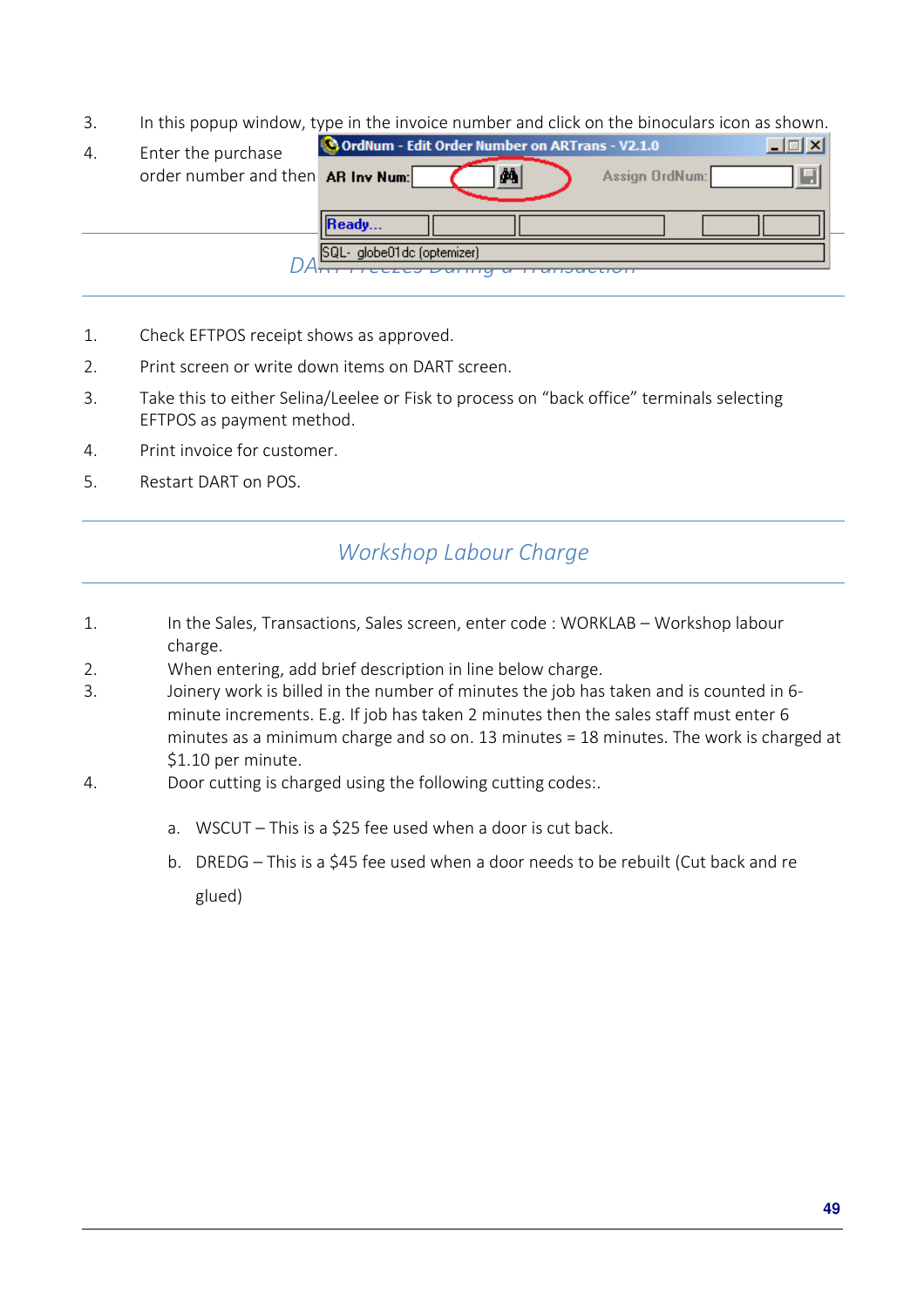## *Makita Range*

- 1. Location & range.
- 2. Price point we do not sell Makita products for profit and they are set up in DART to not be discounted.
- 3. When entering a Makita product in the DART transaction screen you will see a pop-up box where you need to enter the serial number on the box of the tool.
- 4. This serial number will appear on the receipt or tax invoice and must be maintained by the customer for warranty purposes.

### *Customer Quotes*

Customer quotes are completed when we're asked to source products we don't stock in store and are not available through the HTH warehouse. In this situation notify the customer that you will need to do some research and that you will contact them later with pricing and availability. This is where the Customer Quotes form should be used. It is important that during this stage you get as much information about the product as possible, because the more information you have the easier it will be to locate the item. For example;

- **Supplier**
- Brand
- Product code
- Barcode
- Colour
- Quantity
- Size

Give this information to Dean who will then source the product based on your information and consult with the customer further and advise ETAs etc.

### *Completion of Form*

For your information only – Dean is responsible for completing this form for a customer order.

The Customer Quotes form simplifies the process and should always be used when completing a quote on an item that we do not regularly stock.

With this form its simple if you just start at the top, firstly filling in the date, customers contact details and any information you have on the item. The next field you should fill in is the supplier. Finding the supplier can be tricky, but there are a number of ways you can go about it;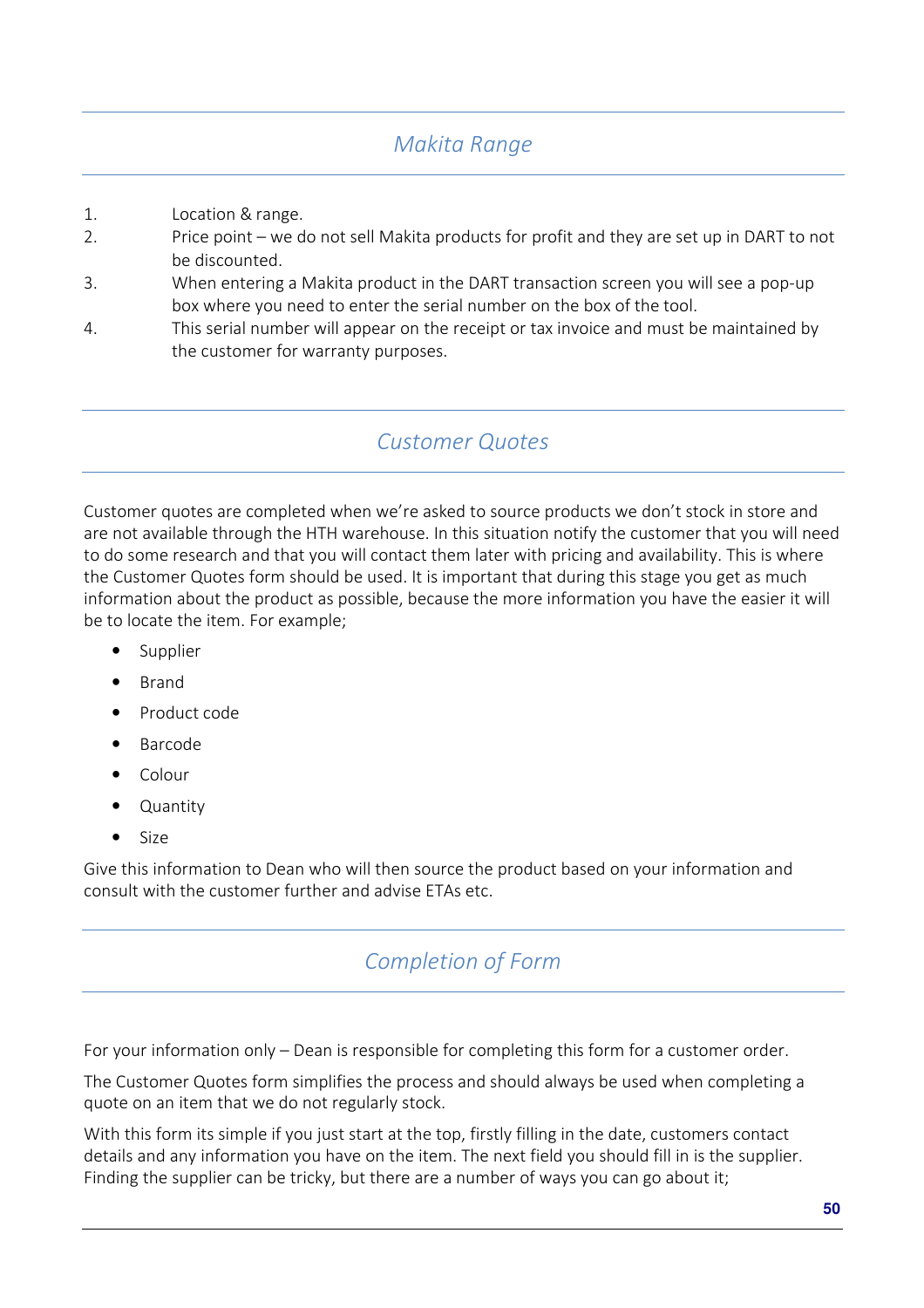- Find a similar product we have in store and find out if they also supply the item you are looking for.
- Using "advanced Search" search the extranet for the item or for the category of item.
- Google the item and try and find a supplier we deal with.
- Once you have identified the product and supplier, call the supplier and while on the phone ask the relevant questions to fill in all the blank fields on the customer quote form.

Once you have all the relevant information take it Fisk, Selina or Christian to help with the margin and freight calculations.

When you have your final price and it has been approved with signature, call the customer.

### *Delivery Timeframes for Customer Orders*

Giving the customer an accurate delivery timeframe is very important. A common mistake is telling the customer a direct item will be in on Friday with the Danks delivery. In this instance direct items can arrive via freight any time of the week.

There are many factors involved with delivery times with regard to direct items. These can include;

Stock availability

Stock location

Minimum order quantities

Designated shipping days e.g. plasterboard can only be picked up by freight company on Tuesdays and Thursdays.

Before giving a customer a delivery date, you need to first discuss it with the supplier and either Fisk, Selina or Dean.

### *Direct vs Chargeback*

Our stock or special orders come from three sources.

- 1. Warehouse (Danks warehouse stocked items).
- 2. Chargeback suppliers (stock sent by suppliers that invoice Danks and we subsequently pay Danks).
- 3. Direct suppliers (stock sent by suppliers who we pay directly).

With regard to ordering stock or special items for customers, each supplier have variations to the way they supply, freight and charge for the items.

Follow the quote form closely and if you ask the relevant questions with regard to minimum orders, freight costs, delivery times etc. then the information we give the customer will be correct.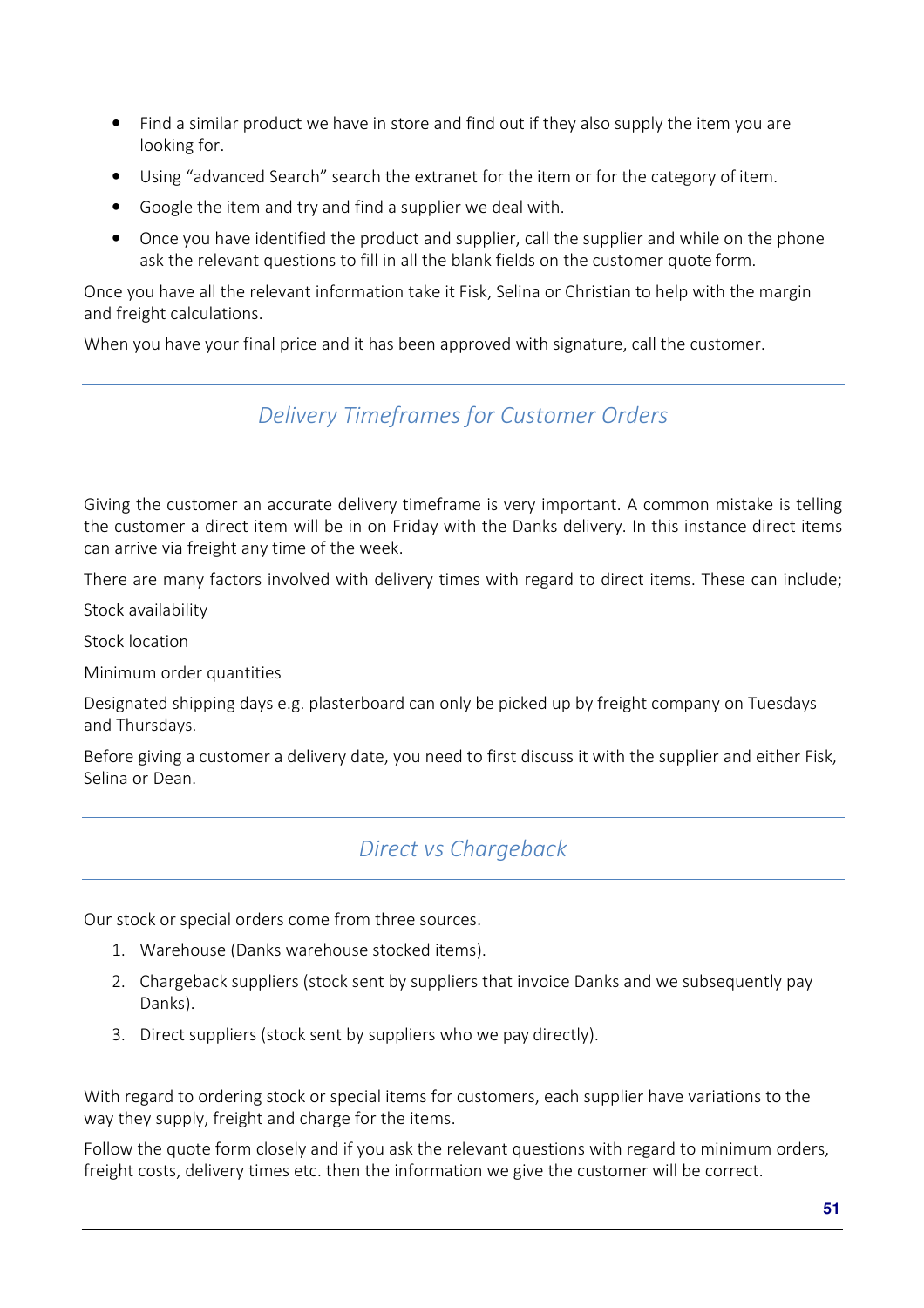## *Copy Invoice to Quote - DART*

If you accidentally scan up a quote or a customer order as an invoice, below is a simple way to transfer it back to either a quote or a customer order. This saves re scanning the entire order.

- 1. Park your invoice.
- 2. Click on the "Quote" or "Customer Order" tab
- 3. In the top left-hand screen click "Edit" scroll down to copy from parked.

| C: D.A.R.T - Globe Home Timber and Hardware - [Sale] |                  |              |                    |                 |            |           |      |             |                          |        |      |
|------------------------------------------------------|------------------|--------------|--------------------|-----------------|------------|-----------|------|-------------|--------------------------|--------|------|
| Ö.<br>Eile                                           |                  | <b>Sales</b> | <b>Receivables</b> | <b>Payables</b> |            | Inventory | G.L. | Maintenance |                          | Window | Help |
| $\odot$ Invoite                                      | Cut              |              |                    |                 | Deliver To |           |      |             | $\overline{\phantom{a}}$ |        |      |
| Status                                               | Copy             |              |                    |                 |            |           |      |             |                          |        |      |
| Code: L                                              | Paste            |              |                    | 鬸               |            |           |      |             |                          |        |      |
| Name:                                                | Copy From Parked |              |                    | Delivery        |            |           | 翻 制  |             |                          |        |      |
|                                                      |                  |              |                    |                 |            |           |      |             |                          |        |      |
|                                                      |                  |              |                    |                 |            |           |      |             |                          |        |      |
| Qty                                                  | Product          |              |                    | Description     |            | Retail    |      | Price       | <b>UOM</b>               | Ext.   |      |
|                                                      |                  |              |                    |                 |            |           |      |             |                          |        |      |
|                                                      |                  |              |                    |                 |            |           |      |             |                          |        |      |

- 4. Select your parked transaction (Remember to look in the "Parked Sales" tab).
- 5. Fill in the appropriate details; Name, Contact Details
- 6. Finish the quote as usual
- 7. Remember to go back and deleted the unwanted parked transaction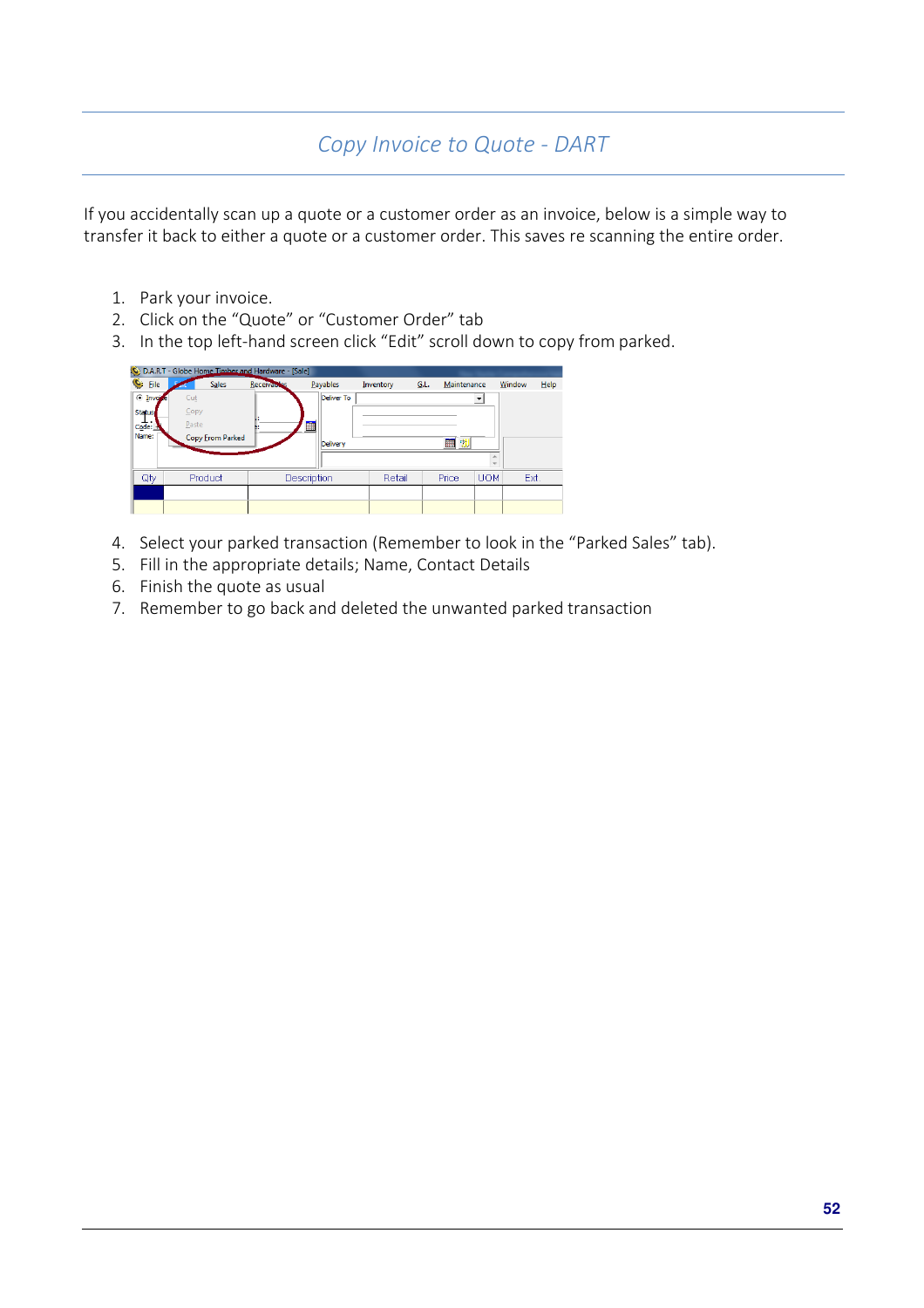# Refunds / warranty procedure for Goods Receiving

The procedure by followed to test and issue a refund or replacement under warranty by the Goods Receiving staff.

*Procedure for Authorised Staff Only*

Ask the customer for their receipt. If they do not have a receipt refer to Fisk or Selina for assistance.

Electrical/Petrol/Larger Items

- 1. Check the purchase date if it is a warranty return to determine it is still with in warranty period.
- 2. Fill in the Globe Warranty Return form with all information necessary.
- 3. Take the item for a 24hr inspection period. We set this period for the purpose of allowing sufficient time to test and replicate the fault.
- 4. Advise our staff member responsible for processing credits the item is awaiting inspection.
- 5. When the inspection is completed the 'credits' staff member contacts the customer with information on refund or exchange.

Smaller items

If the fault is in the product and is noticeable the best practice is to confirm with the 'credits' staff member before refunding or exchanging the item.

Fill in the Globe Warranty Return form with all information. All items are to be put on the shelf marked 'New Credits'.

### *Documentation*

When the Globe Warranty Return form is completed with all the relevant information, attach a copy of the invoice or write the invoice number on the warranty form – this is essential.

This paperwork needs to be attached to the item being returned to us and stored to be processed with the supplier.

### *Policy*

Our current policy includes;

1. Electrical/Petrol/Larger Items are taken from the customer for a 24-hour inspection.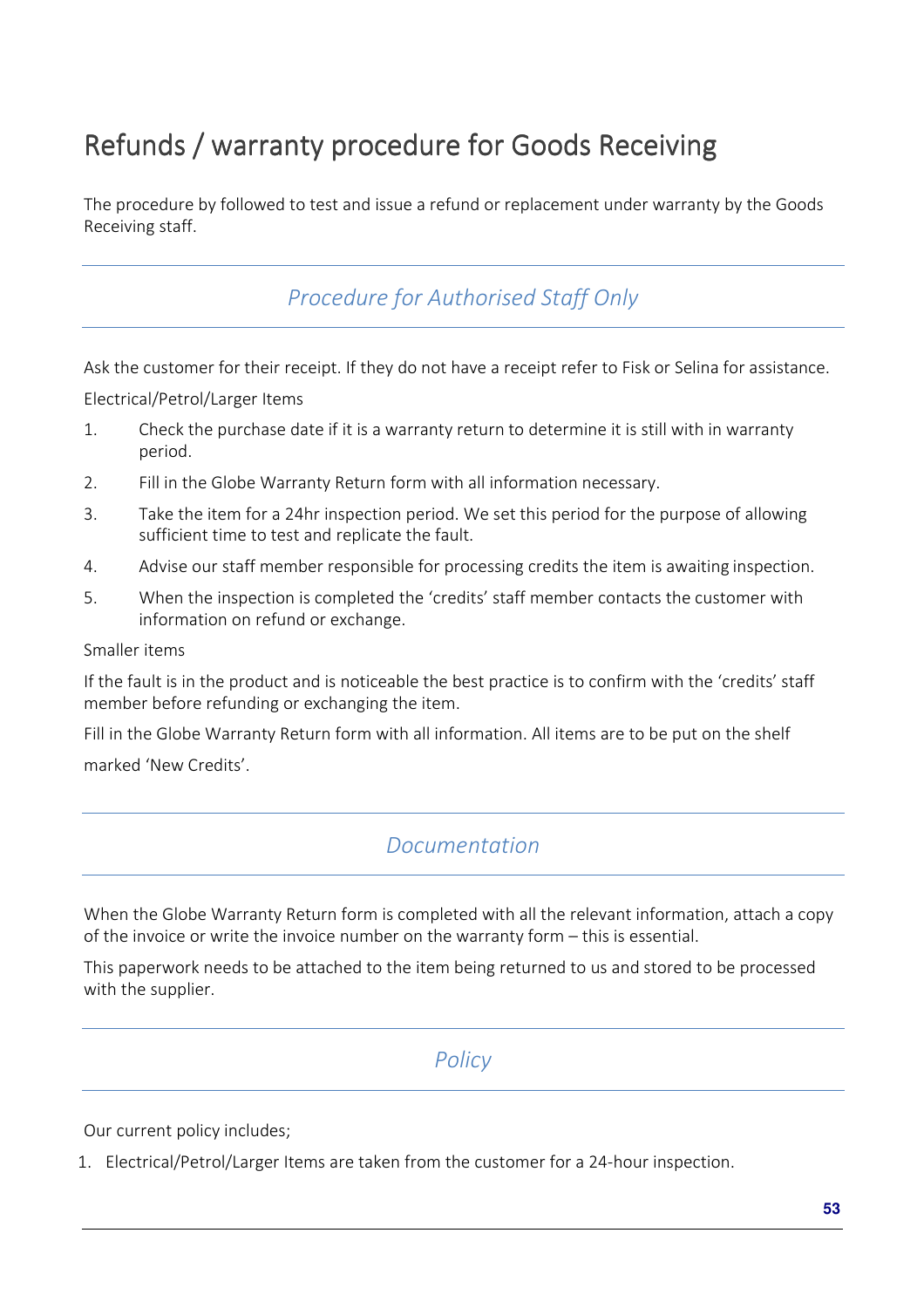- 2. No receipt no return
- 3. Globe in-house testing of faulty item.
- 4. We follow individual supplier return/warranty policies.

# Returns / refunds / warranty

Only experienced team member on the authorized list below are permitted to assist a customer with a return/refund/warranty. Politely advise the customer you will get assistance.

The staff members authorised to consult with a customer and use DART to process a return, refund are:

Brenton, Sam, Leelee, Dean, Alan, Ben, Fisk (last resort) Selina (last resort)

These staff will join you at the counter and talk with the customer. If it is a simple return request, they will log out and then re-login to DART with their login to do the DART transaction. They will then logout allowing you to continue with other sales.

## Sand vouchers

Customers purchase play sand from Globe because they are entitled to the purchase as part of the 'Lead Program" in Broken Hill.

They will present sand vouchers given to them by Far West Local Health and request to purchase 5 bags of sand.

The purchase is charge to the Far West Local Health service. The code in DART is FARHEALT.

Complete the transaction in DART and staple the sand voucher to a copy of the tax invoice. This goes into Selina at the end of the day with the till takings.

When recording the transaction in DART use the purchase order number supplied that is applicable to the current financial year – compulsory.

## **Security**

### *Cameras*

CCTV cameras are positioned inside and outside the main warehouse. CCTV footage is reviewed regularly by Fisk & Selina for the purpose of identifying thieves among customers and staff.

A camera is positioned at the entrance gate and was installed to monitor customers that load their vehicles and drive away without having paid at the register.

To minimise the occurrence of this, we have in place a procedure that customers cannot load their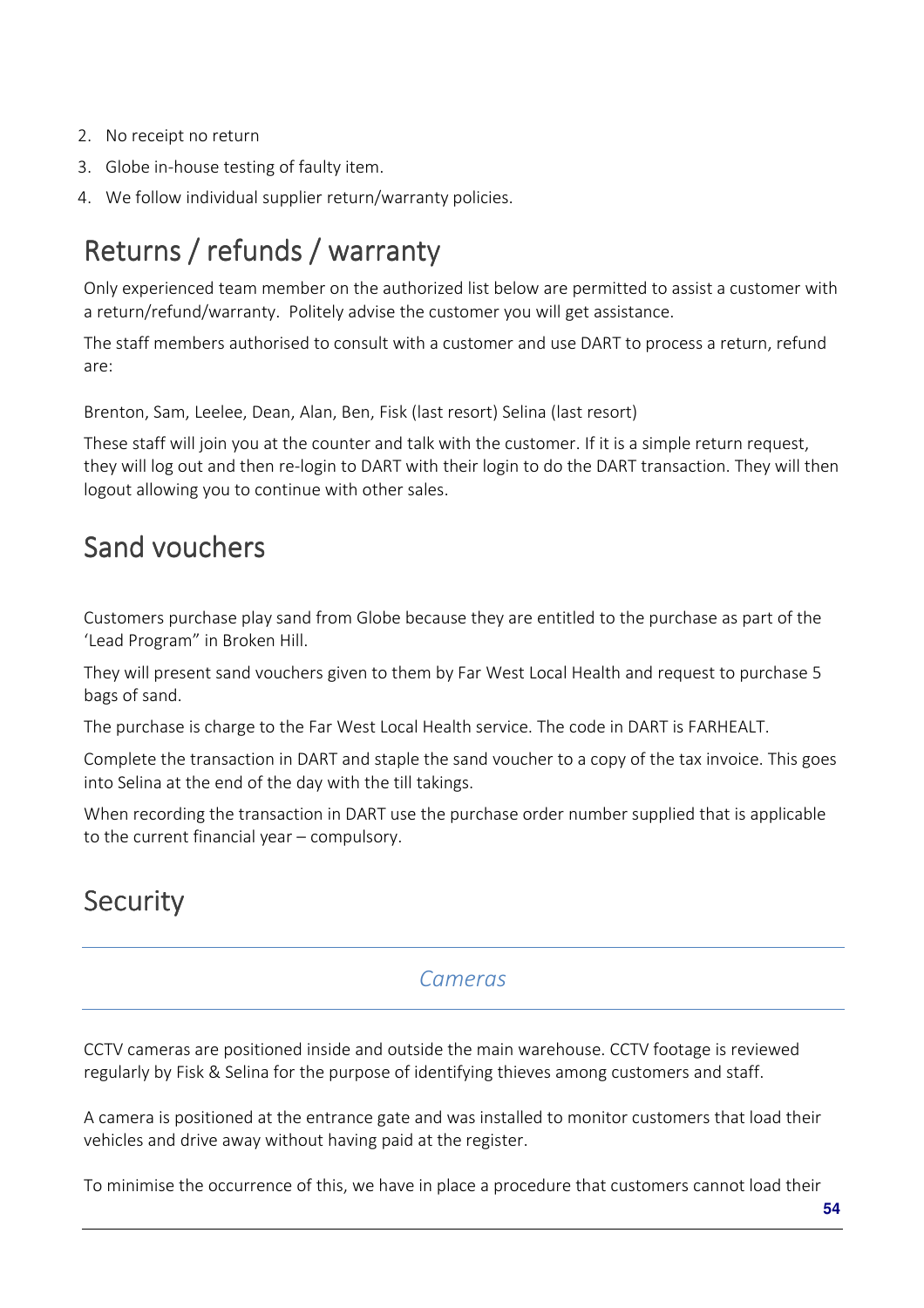vehicles. However, if this has happened a staff member has to sight what has been loaded accounting for all stock that is being purchased in that transaction.

## *Theft Checks*

Each morning you will be required to carry out a theft check of your designated shop area. This involves walking the aisles or floor area and checking under the shelving or larger items for open packets. This is easily done with the orange broom with the wide mop head. Looking among the shelves also may yield empty packets discarded by customers that have put the contents in pockets.

The theft check has to be done daily without fail and if a team member is unable to do their area due to absence then the area is picked up by others ensuring the check is completed.

*Drill Bits & Power Tools Accessories*

A customer cannot be left unattended in this area. If you see a customer, assist them immediately and if they don't require assistance, remain in the area to monitor or tidy the stock. These are high value items that can easily be stolen (and are).

#### Theft bonus

If you are instrumental in catching a thief Fisk & Selina will award a \$100 theft bonus. If you suspect that a customer is stealing, tell the closest staff member to you and ask them to continue to watch while you call Fisk or Selina to give them the information. If they are not in store, get Brenton and approach the customer with caution.

Our CCTV cameras are useful in identifying and tracking the theft.

Trade end / weekends / drill bits

Staff need to constantly vigilant and aware of customers in the store. On weekends customers can easily walk out the Retail 04 end roller doors with anything if the register is not attended or there are no staff at that end of the warehouse.

It's important for a Retail / Trade Sales Assistant to roam the warehouse on weekends, primarily for the purpose of providing great customer service in a timely manner but also to mitigate against potential theft.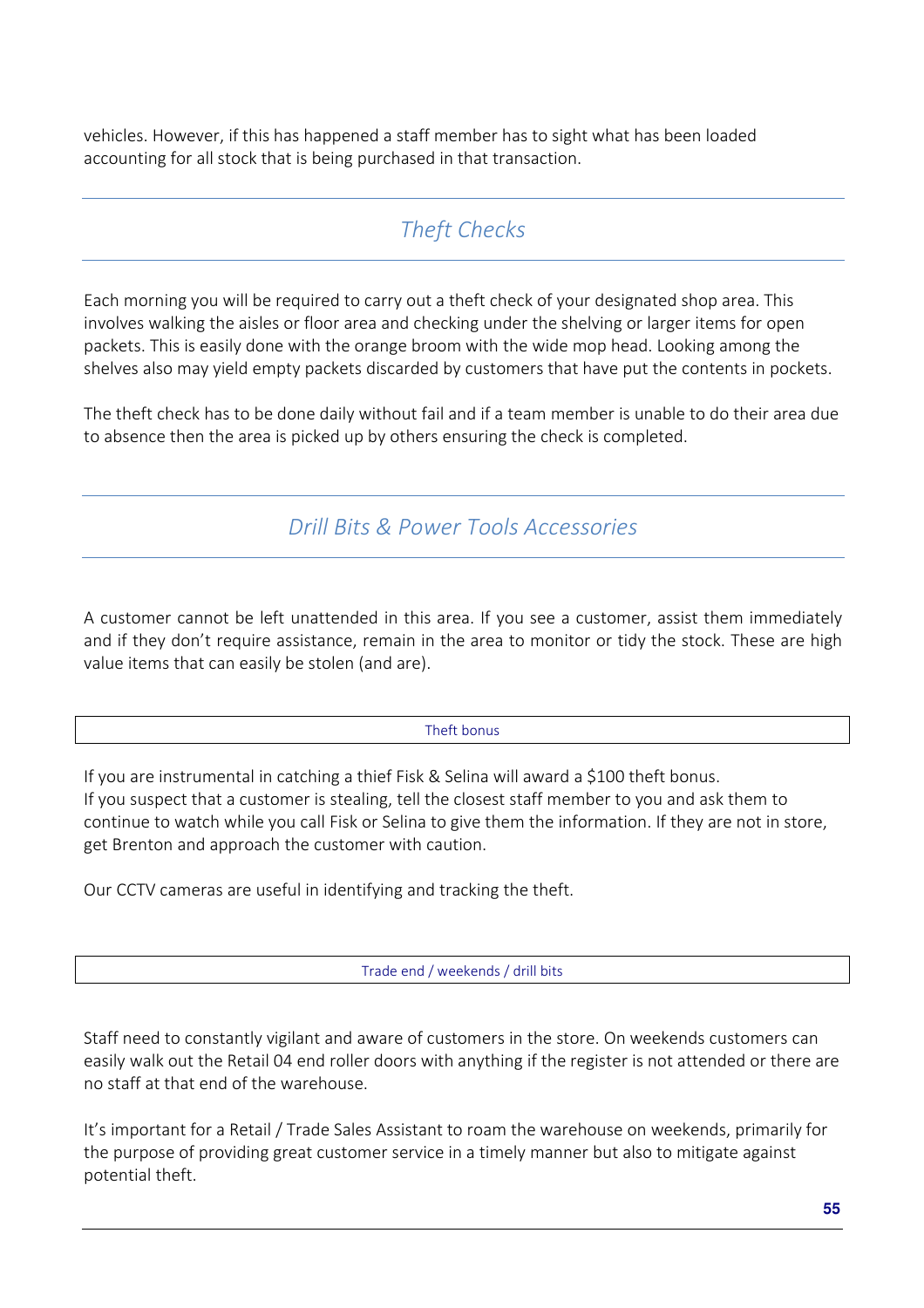On all trading days staff are required to be especially vigilant of the area in which the drill accessories are located. Theft of items is high in this area and every customer needs to have a staff member in attendance while looking at items to purchase.

# Selling Techniques

During your time at Globe you will learn about various products in the departments where there are opportunities to make add-on sales and upsell products to customers.

This content highlights some of the priority areas where it is necessary to suggest add-on items to a sale.

*Definitions of Add-on & Upselling* 

#### Add-On

This typically calls for the salesperson to offer the customer related products. For example, suggest a customer buy a fuel can with a petrol mower, or drill bits or other accessories with the purchase of a power tool. To assist with add-on sales there are checklists in some of the departments with suggestions for add-on products.

### Upselling

This sales method encourages customers to buy a more expensive product than they had in mind such as instead of a power tool skin, you can suggest a combo pack that includes batteries or a larger can of paint than what the customer had in mind.

### *BBQ Add-ons*

It is important when selling BBQ's to sell add on items and suggest the customer buys:

Gas bottles

Gas

BBQ utensils, trays, accessories

BBQ covers etc

BBQ cleaner

We have some tear off pads that list these types of items, please hand this to each BBQ sale customer and ask if you can help them with any of these items.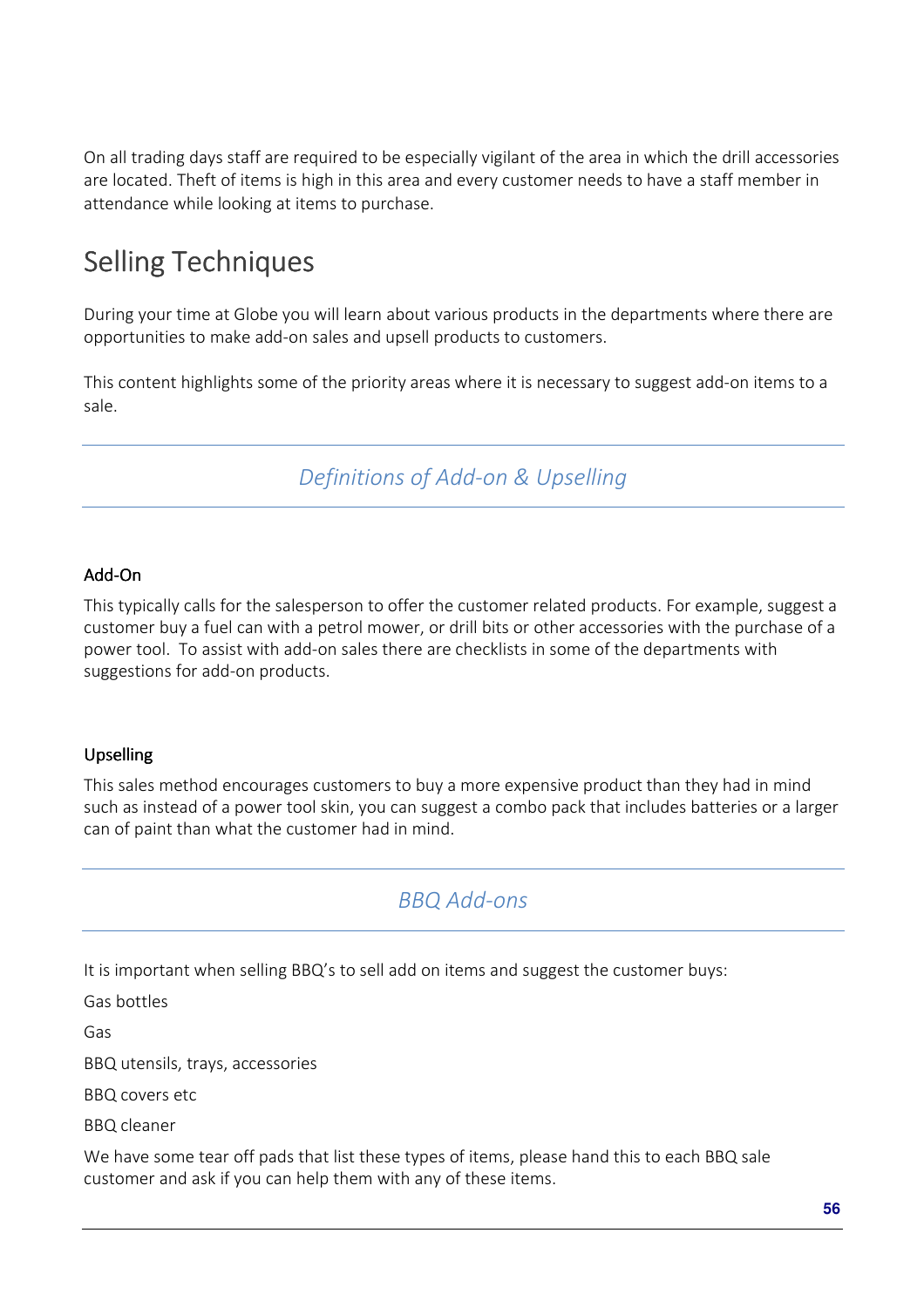# Shift time keeping

### *Commencement Time*

Arrive 5 mins prior to your shift start time in order to put your lunch away, have a coffee, go to the rest room. The shift start time is when you start working on the floor.

If you are starting on the first shift of the day you are required to arrive 10 minutes early to assist with the store opening tasks so we can begin to trade at 8.00am.

The shift commencement time on Sundays is 9.20am.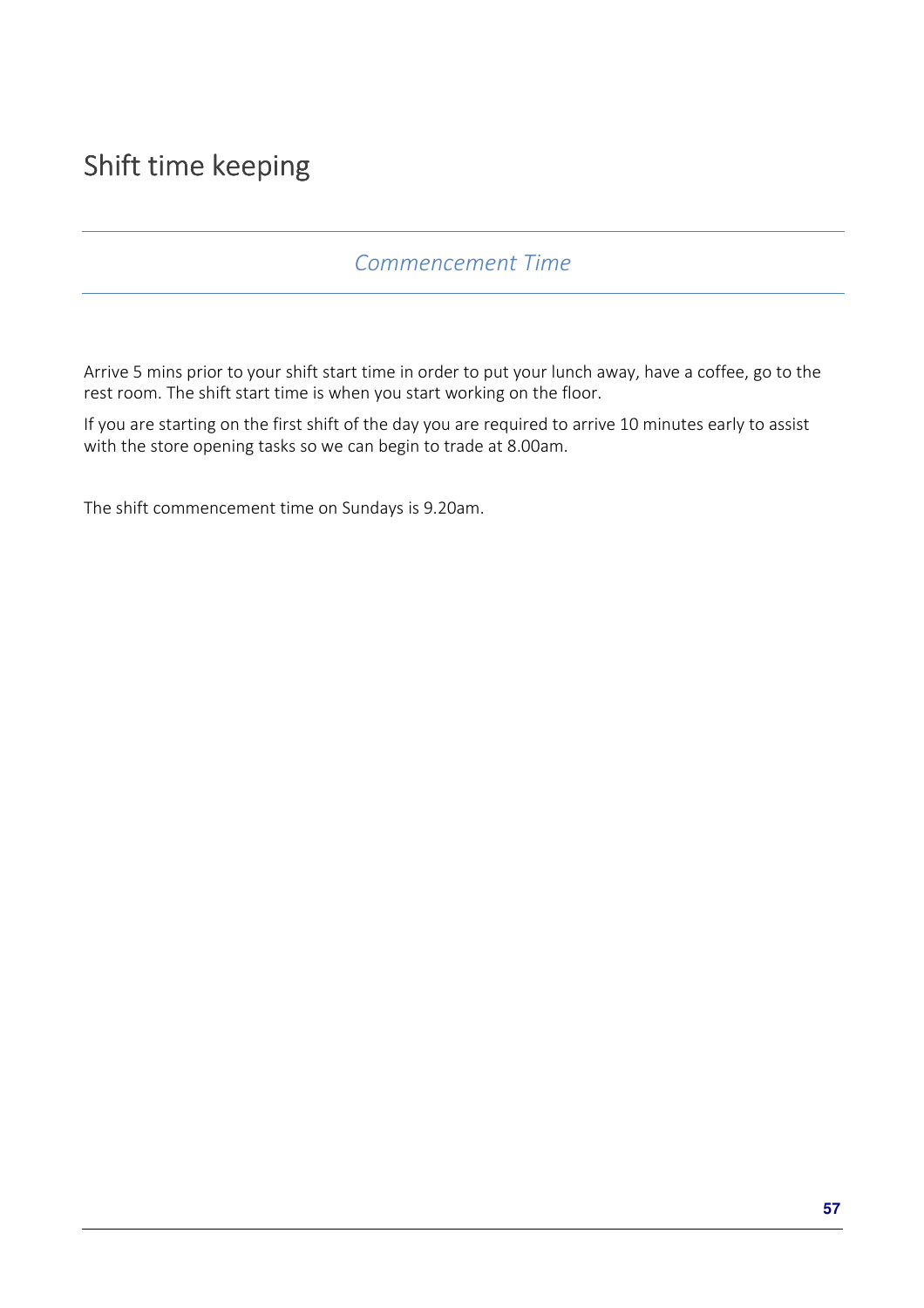#### Time sheets

Complete daily. Do not record your finish time at the start of the day. Record your actual start time and finish times on your times sheets. Do not simply copy the roster.

Do not record the time waiting in your car prior to gates opening

On the Wednesday evening prior to the payroll processing on the Thursday, complete the timesheet for the Thursday and Friday up to an including the end of the payroll period. Your will copy the roster for these two days. IF your actual start and finish times differ for these 2 days then you must immediately make a note to record an adjustment on your next time sheet. This would also apply if you take personal leave and you had recorded shift start and finish times per your roster.

Ensure all details on the time sheet are complete and neat. Give the signed time sheet to the Retail/Trade Team Leader for approval.

If you have not completed your timesheet by Wednesday night you must do so by no later than 9.30am Thursday of the payroll period.

Shifts not recorded will be included as an adjustment in the following pay period.

Break times

2 x 10min breaks and  $1 \times \frac{1}{2}$  hr break are taken by the Retail Team members. The breaks are to be clearly recorded on the timesheets.

NOTE: Those staff who have a late lunch are at times approved for 2 x 10 min breaks in the morning.

There will still be no 10 min breaks between  $12 - 2.30$ . These must be taken twice daily and there are no exceptions to this.

Planned leave approvals – personal leave, annual leave, LWOP

Applications for long term planned leave must be forwarded to your *direct supervisor* with a minimum of 4 weeks' notice.

If you are part of the Retail / Trade Sales Team you will report to the Team Leader and will give your forms to this person.

This means if you apply for leave to be taken in February, forms need to be forwarded for approval no later than 31 December.

For leave in

March **Forward form for approval no later than 31 January** April **Form** forward form for approval no later 28 February And so on...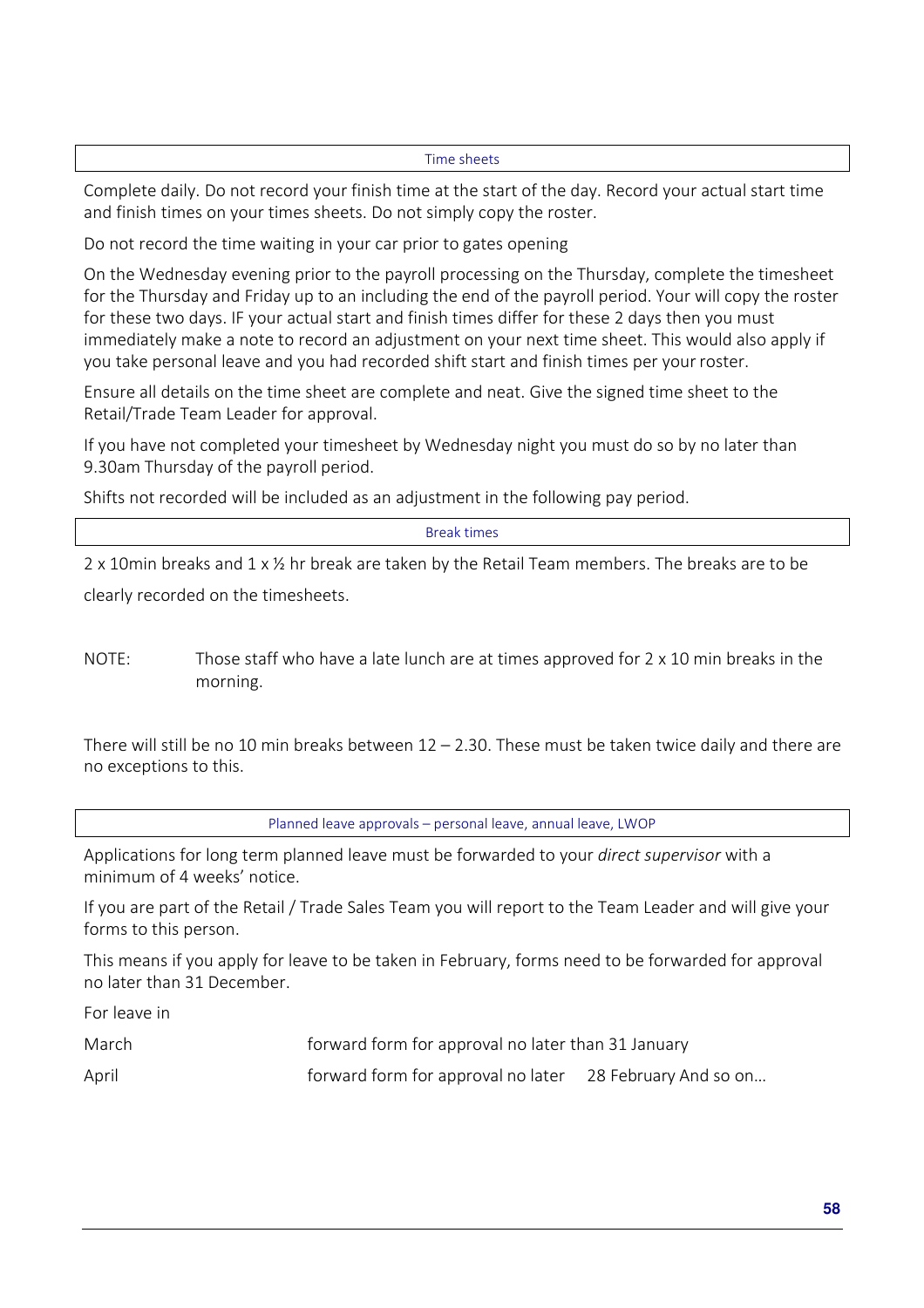There may be some exceptions – please discuss these circumstances with your direct supervisor. This applies to permanent and casual staff.

# Store walk through-products

Plumbing etc

PVC bends, brass fittings, black gardening PVC fittings etc.

All these are connectable products and can be joined together as they are not in packaging and only barcoded.

Customers may join parts together to work out what is needed to solve their issue.

*At the POS you need to pull apart the items before scanning to correctly process and charge out the sale.* 

This is why it pays to take the time to get to know all the products and how they are presented/packaged on the shelf for sale.

There are also products sold as a unit/one but can be separated for example turn buckles, warm clamps, brass fittings, rubber seals with clamps etc.

Customers may pull apart this one item and cause confusion at the POS or may just steal it.

Sold by the metre

There are a range of products in the shop we stock that are sold by the metre and therefore require cutting. Only two cuts are allowed depending on the product.

By the METRE or HALF metre

#### Metre

The products that are pre tagged with a metre mark or just don't sell in half metre, or not efficient in half i.e. the chain. Note, we lose a link for every cut - a way to reduce that is to only sell in a metre lengths = less cuts.

- Clear tubing
- Chain
- Electrical cable
- Antenna cable
- Gardening/watering system cable
- PVC storm water pipe
- Turf/synthetic grass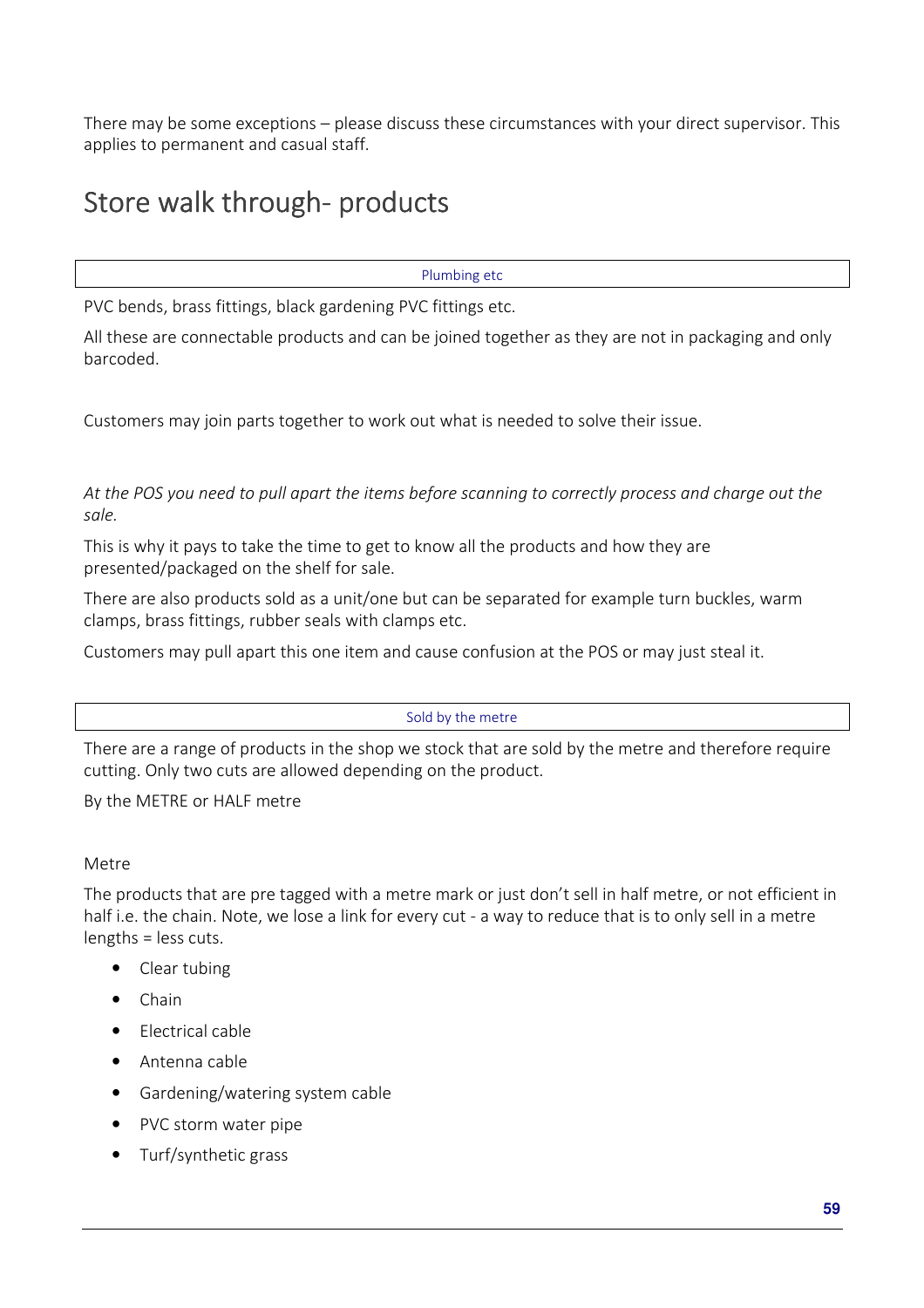### Half metre

Unmarked but readily sold items such as flyscreen which is used for a multitude of purposes therefore needed in many different sizes. So half metre is a better selling point than full metre.

- Rope
- Matting
- Table cloth
- Glass cover pvc
- Flyscreen
- Shade cloth

When cutting products, you need to be precise so the customer gets what they need. Never cut and

leave a small length on the shelf as it may not sell.

Be smart, don't cut and measure the remaining of a roll at a decent/sellable length and properly label for selling then get a new roll down to cut from.

DO NOT OVER CUT AND UNDERCHARGE. *Last updated 11.2.20*

# Team Communication Methods

Retail staff email account

1. Email usage.

- a. Email will be used for communication purposes. In particular for;
	- i. Distribution of new policy & procedure documents
	- ii. Updates on advertising changes
	- iii. General notifications
	- iv. Store wide changes
	- v. Product / New Stock Info.
- b. Emails should be opened in the morning read and actioned and then reviewed throughout the day. The Team Leader's requirement is for staff to read the emails a minimum of 3 times throughout the day – start of shift, lunch time and mid-afternoon.
- c. Emails will be kept filed in appropriate folders to the left of screen.
- d. If staff have been absent from work, they should review all emails sent during this period upon their return.
- e. Email should only be used for work no private emails.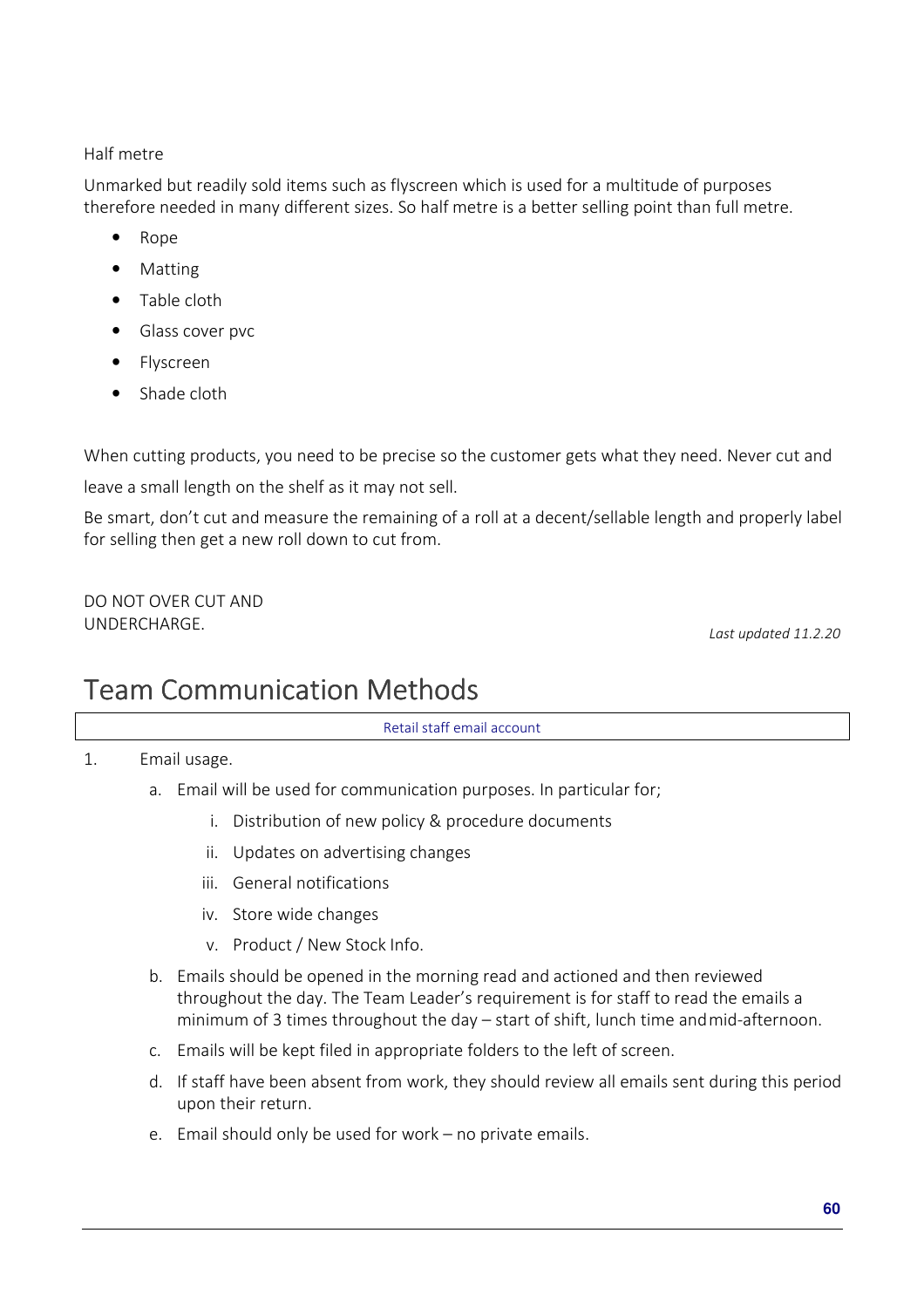- 2. The email account is accessed on the paint laptop. All staff members have access to the laptop, laptop gets turned on and unlocked as part of morning opening procedure and locked at night. Note whilst using the laptop to be wary of customers lining up at the POS.
- 3. If there is an email that has a request for individuals to reply to it read and thoroughly understand and action the content (if required) then reply as requested. When you do this, put your name at the bottom of the email which will identify you (given the email name is shared as POS4).
- 4. Please be aware that we can and do receive many emails that when opened could potentially download viruses to our PCs and network. While we have excellent virus, spam, phishing security on our network, NEVER OPEN emails from external senders on the Paint laptop with addresses that look similar to this - messaging-service@post.xero.com or that cannot be identified. If you accidentally open an email DO NOT click on any links within the message – they could be green buttons that say 'open invoice' or just be a hyperlink that looks like this. All other email users on the Globe domain, please also exercise caution.

If you are not sure, ask Leelee.

*Last updated August, 2020* 

Globe Team Portal

An electronic message board is located on the Globe website in the Globe Restricted area. These messages contain information & announcements from Fisk, Selina & Leelee. The portal is in place to complement the existing emails, not replace them and as such needs to be read no later than 10am daily. Ideally it should also be read a 2<sup>nd</sup> time in the afternoon.

## Timber cutting

When cutting timber, it is important to have the correct size offcut. If the offcut is too small is becomes difficult to sell.

If the timber or other products come in standard lengths and are scanned for sale at a certain length – cut it to size for the customer if required and give the offcut to them – they paid for it.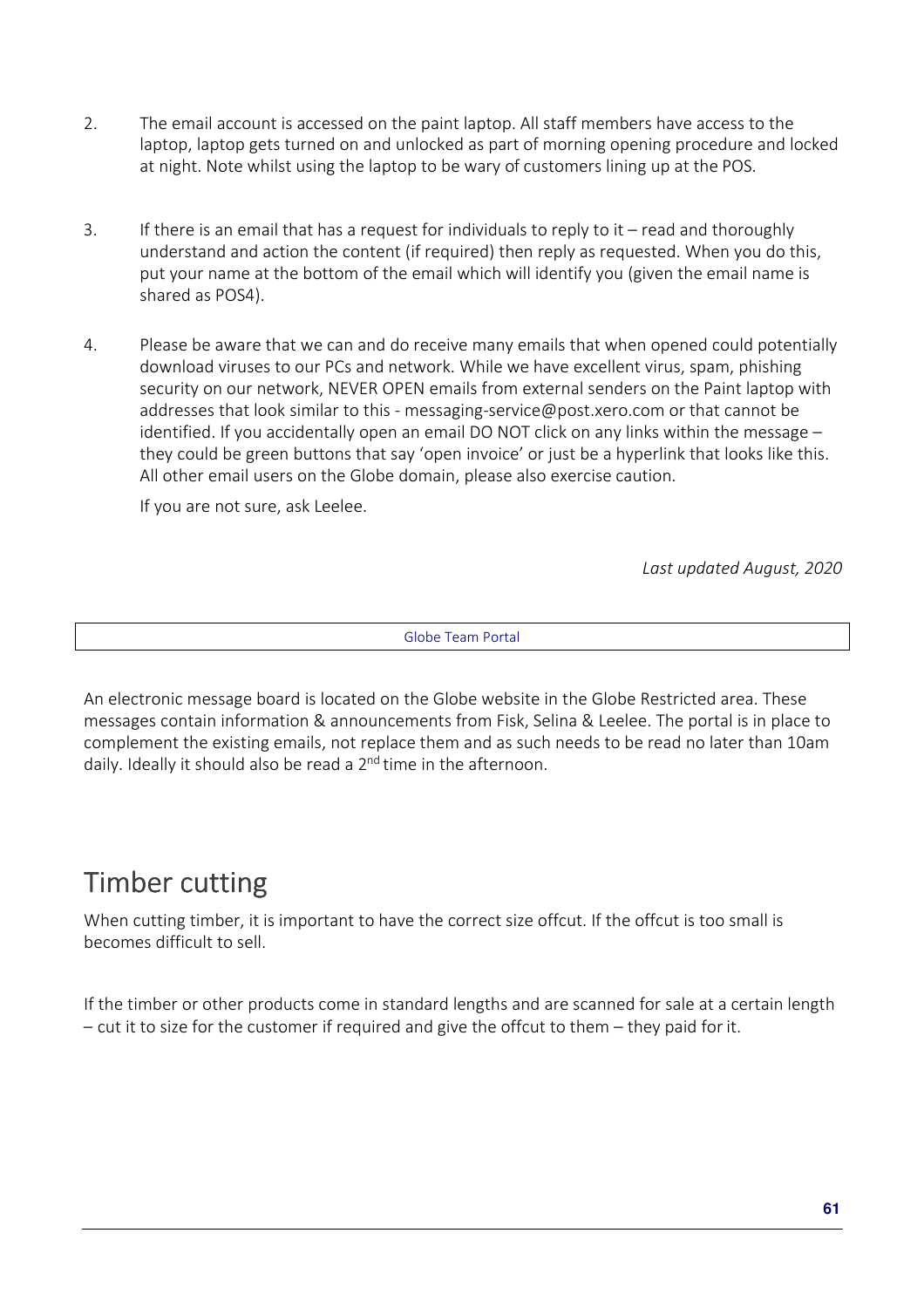|                              |                          | Length cutting quidelines                                |
|------------------------------|--------------------------|----------------------------------------------------------|
|                              |                          |                                                          |
| Structural pine              |                          | 1.8 <sub>m</sub>                                         |
| <b>LVL</b>                   |                          | 2.4m                                                     |
| LOSP Fascia &                |                          | 2.4m                                                     |
| LOSP posts                   |                          | 2.4m                                                     |
| Clean pine (furniture grade) | $\overline{\phantom{0}}$ | 1.2 <sub>m</sub>                                         |
| Meranti                      | -                        | 1.2m with the exception                                  |
| Meranti 140x30               | $\overline{\phantom{a}}$ | 2.4m lengths can be cut to 1.2m Meranti 140x42 laminated |
|                              |                          | 3m lengths can be cut to 1.5m Ezi Trim<br>DO NOT         |
| <b>CUT</b>                   |                          |                                                          |
| Decking                      | $\overline{\phantom{a}}$ | 1.8 <sub>m</sub>                                         |
| Sleepers                     |                          | DO NOT CUT                                               |
| <b>Round Posts</b>           | -                        | DO NOT CUT                                               |
|                              |                          | Last updated 11.6.20                                     |
|                              |                          | Labelling & storing timber                               |

All offcuts must be labelled on the end with an accurate measurement.

Put all offcuts back in the timber racks either with the uncut lengths or in the case of structural pine in the rack with other offcuts.

Do not leave on bench or put on stools.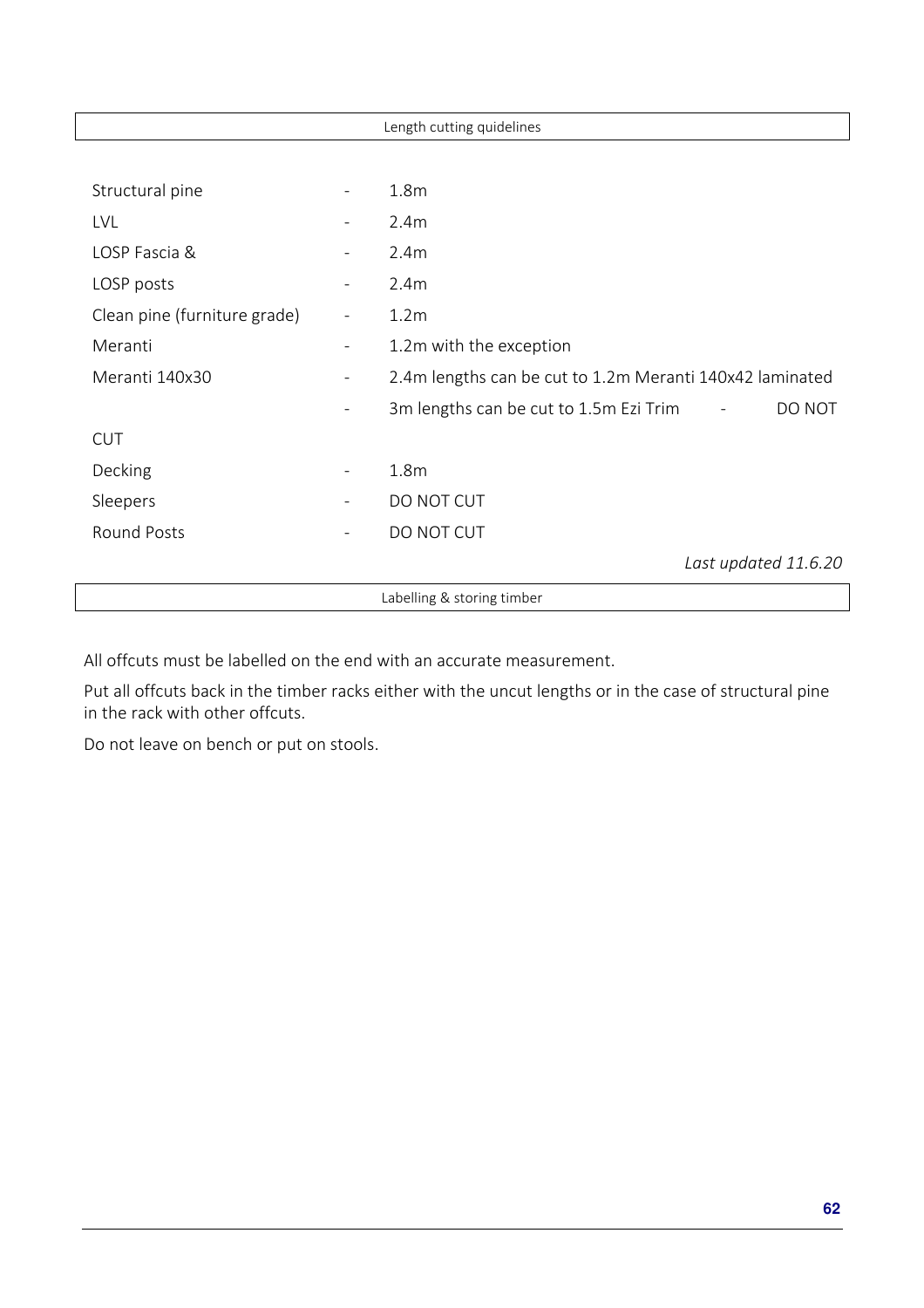# Trade & building products

The trade and building product storage is currently split between the main warehouse and WH2. Bulky products are also located within the compound.

Timber

### Most Popular Structural Timber Sizes Stocked in WH2

Untreated Pine 70 x 35 MGP10 H<sub>2</sub> Treated Pine 70 x 35 MGP10 Untreated Pine 70 x 45 MGP10 H2 Treated Pine 70 x 45 MGP10 H3 (CCA) Treated Pine 70 x 45 **F7** 

Untreated 90 x 35 Pine MGP10 H2 Treated 90 x 35 Pine MGP10 Untreated 90 x 45 Pine MGP10 H2 Treated 90 x Pine 45 MGP10 H3 (CCA) Treated Pine 90 x 45 F7

#### Less Common Structural Timber Sizes Stocked in WH2

H2 Treated 140 x 45 Pine MGP10 H3 (CCA/LOSP) Treated Pine 140 x 45 F7 H2 Treated 190 x 45 Pine MGP10

H3 (CCA/LOSP) Treated Pine 190 x 45 F7 H3 (CCA/LOSP) Treated Pine 240 x 45 F7

#### FJ LOSP Primed Design Pine

LOSP H3 Primed FJ Pine 88 x 88 LOSP Pine H3 Primed FJ 112 x 112 LOSP Pine H3 Primed FJ 138 x 42 LOSP Pine H3 Primed FJ 185 x 30 LOSP Pine H3 Primed FJ 18mm Quad

LOSP Pine H3 Primed FJ Grooved Facia 185 x 30 LOSP Pine H3 Primed FJ 230 x 30 LOSP Pine H3 Primed  $FJ$  280 x 30

LVL Timber Sizes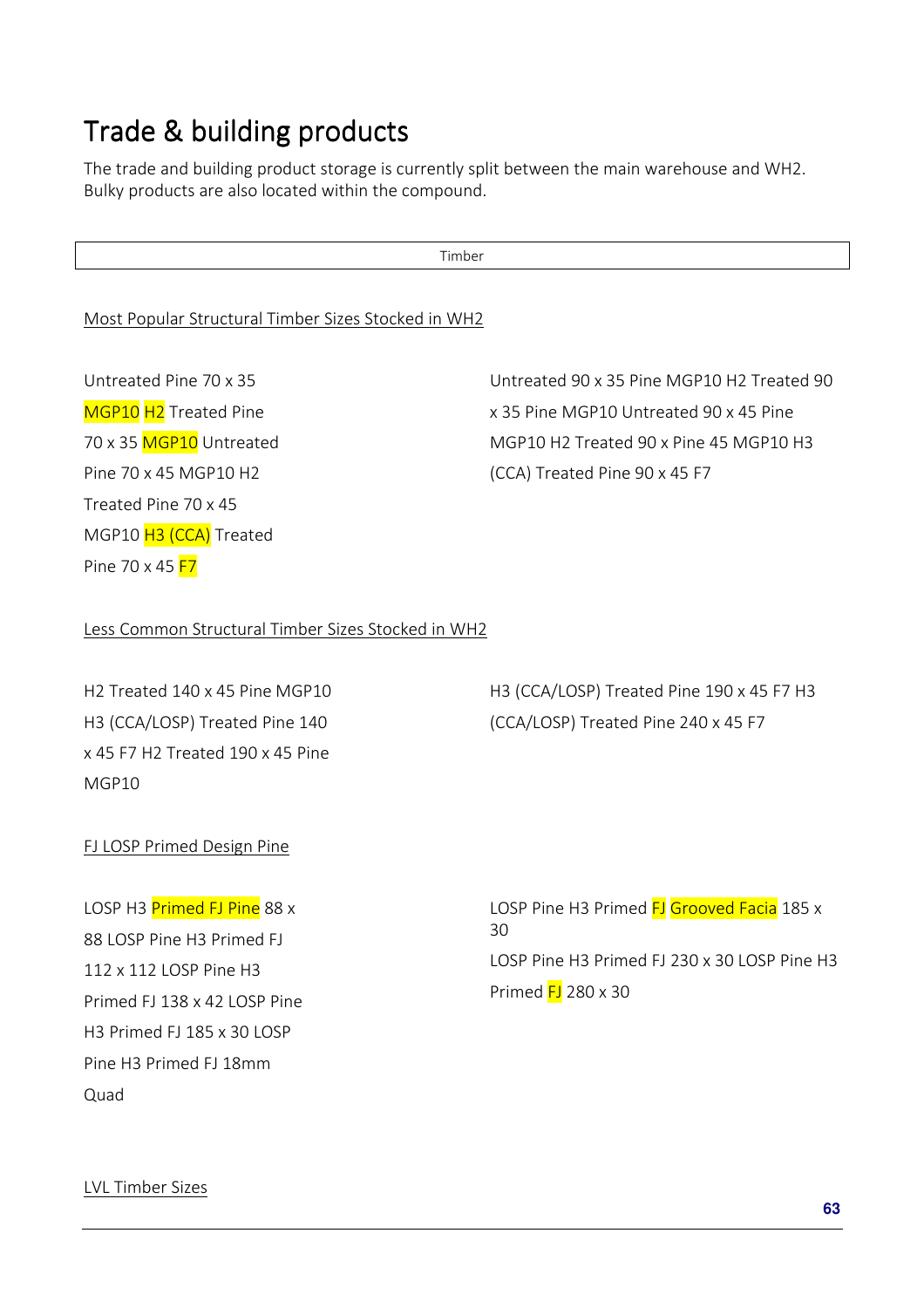| <u>LVL</u> 150 x  | TVL 240 x 45 H2 |
|-------------------|-----------------|
| 35 H <sub>2</sub> | TVL 260 x 42 H2 |
| $LVL$ 200 x       |                 |
| 45 H2             |                 |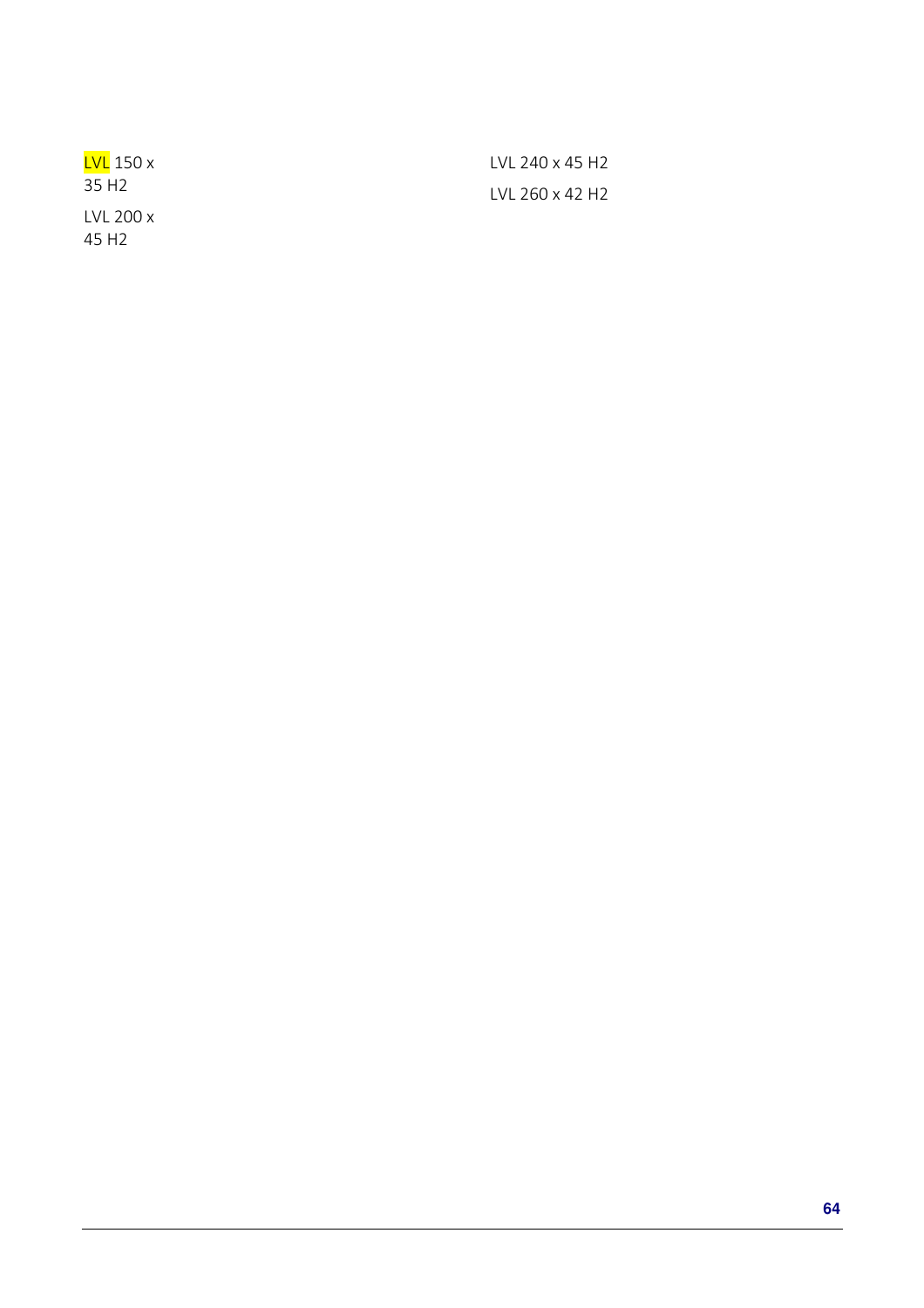### Non Structural Pine KD

Pine (Clear Choice) 42 x19 Pine (Clear Choice) 70 x19 Pine (Clear Choice) 90 x19 Pine (Clear Choice) 140 x19

Pine (Clear Choice) 190 x19 Pine (Clear Choice) 290 x19 Pine Matchboard 140 x 12

#### Decking Timber

Hardwood Decking 70 x 19 (Red Belau) Hardwood Decking 90 x 19 (Northern Box/Kekatong) ReliaBoard Composite Decking 138 x 23 (Cedar/Redwood)

#### Ezi Trim FJ Chinese Fur Primed 5.4m Lengths Only

Ezi Trim 66 x 18 Half Splayed AS5 Ezi Trim 90 x 18 Half Splayed AS5 Ezi Trim 138 x 18 Half Splayed AS5 Ezi Trim 66 x 18 NSW Colonial AS2 Ezi Trim 90 x 18 NSW Colonial AS2 Ezi Trim 138 x 18 NSW Colonial AS2 Ezi Trim 66 x 18 Pencil Round AS7 Ezi Trim 90 x 18 Pencil Round AS7 Ezi Trim 66 x 18 Bevel AS3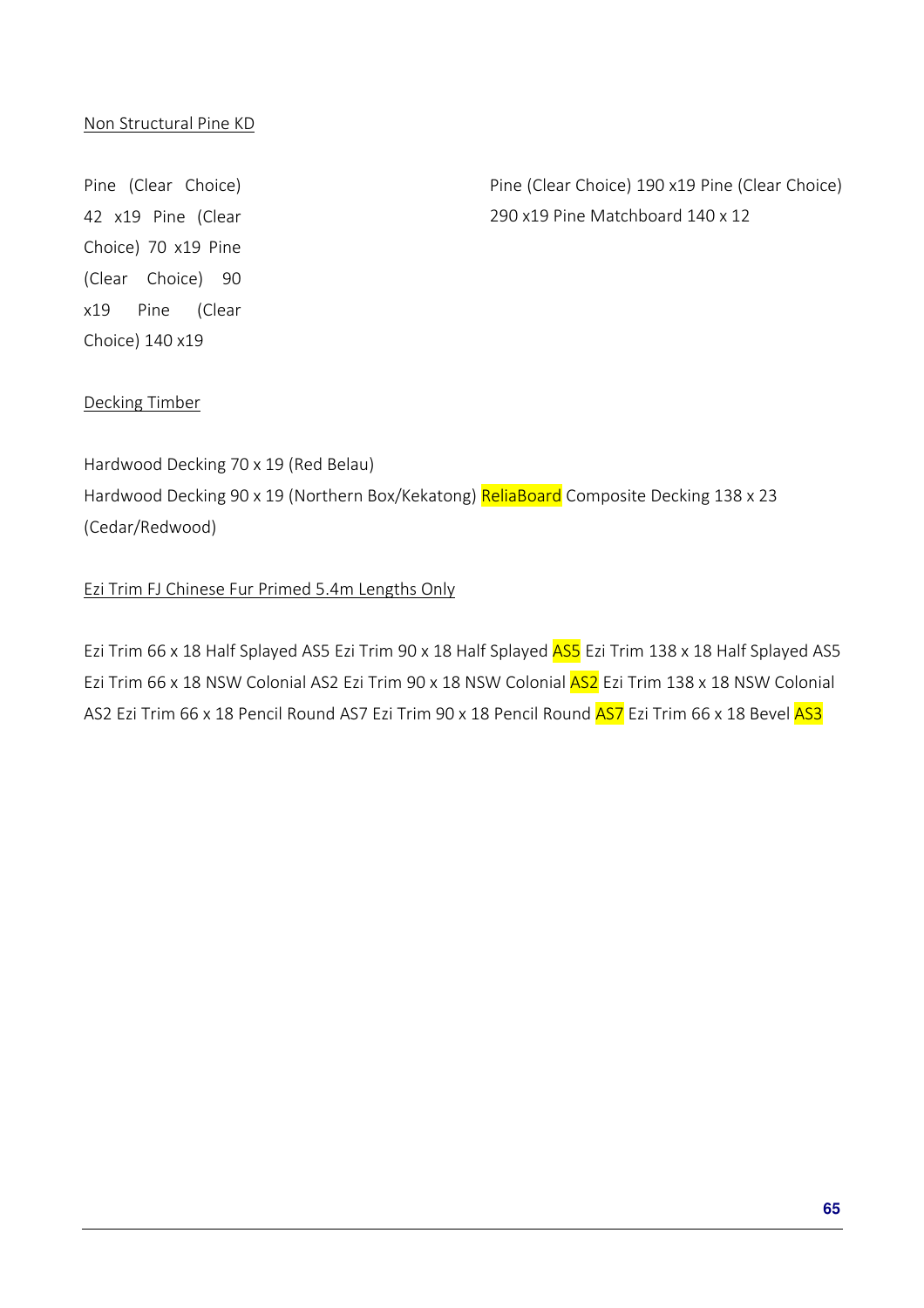#### Building Materials

### Concrete mesh

- F82 F72 F62 in stock
- Size relates to main wire thickness (f82 is 8.2mm thick
- Sheet size is 6000mm x 2400mm
- Used to strengthen concrete

### Deformed bar

- N12 in stock
- 12mm diameter 6000mm long
- Also called y bar
- Used to pin concrete slabs together

### Trench Mesh

- Tm11 in stock
- 3 bar 200mm wide 6000mm long
- Used in concrete footings

### Insulation

- Glass wool product
- $\bullet$  R1.5 R2.0 R3.5 in stock
- Either 430mm wide or 580mm wide
- Thickness varies r1.5 70mm, r2.0 90mm, r3.5 150mm
- R1.5 and r2.0 are normally used in walls r3.5 in ceilings
- Blanket rolls for roofing 55mm thick r1.3
- Coverage is content plus allowing for standard timber studs

### Plasterboard

- 10mm thick
- Various sheet sizes from 2400 4800mm in length and 1200 or 1350 in width
- Water resistant in stock (limited sizes, standard is majority)
- Normal plasterboard white in colour
- Water resistant is blue
- Products for jointing
- Basecote 45 / 60 / 90 number denote working / drying times
- Topcote
- Total joint (mixture of base and topcote)
- Cornice cove 55 or 90 in stock
- 3000mm to 4800mm length
- Use cornice cement (45 / 60) denotes working and setting time
- Perf external angles for corners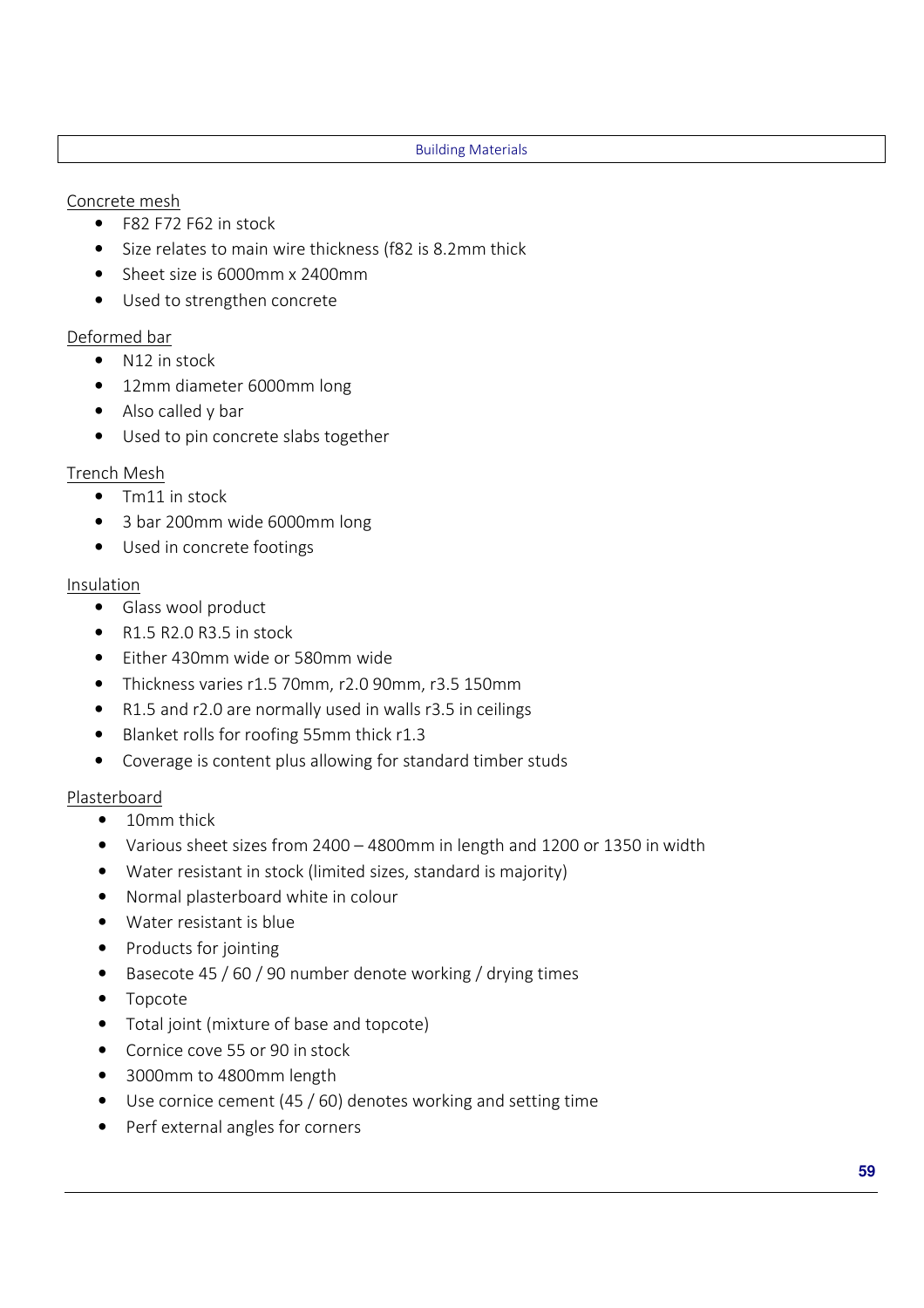• Backing angle for internal

### Hardiflex (prima flex)

- 4.5 thick (in stock)
- Sheet sizing from 1800 to 3000 long and 900 or 1200 wide
- Used under eves and internal, external lining
- bevel edge uses a joining strip or can be butt joined

### Villaboard (prima aqua)

- 6mm thick
- Sheet sizing from 1800 to 3600 long and 900,1200 and 1350 wide
- Used mainly in bathrooms to tile over
- Recommended for wet areas, can be painted over
- Has a recessed edge for jointing on two long sides

### Blueboard

- 8.5 mm thick
- Sheet sizing either 1200 x 2400 or 1200 x 3000 in stock
- Used as a exterior cladding under render or painted over
- Has a recessed edge for jointing on two long sides and 1 short side
- Uses specific joint product (Dunlop joint and patch) and blue board tape

### Corrugated iron

- .42 base metal thickness ( .35 and .48 available on order)
- 760mm coverage
- Colorbond colors available
- Will not match other suppliers coro fully
- Can be ordered to length up to 12000mm
- Stock sheets sold by the sheet

### 115 D gutter

- Brackets, pops, ends in stock
- Lengths 3600, 4800, 6000 in stock
- Colorbond available by order rolled to length up to 12000mm
- Min offcut length 2400mm

### 350 Roll Top Ridge Cap

- Lengths 3600, 4800, 6000mm
- Colorbond available by order and rolled to length up to 12000mm
- Min offcut length 2400mm Flashing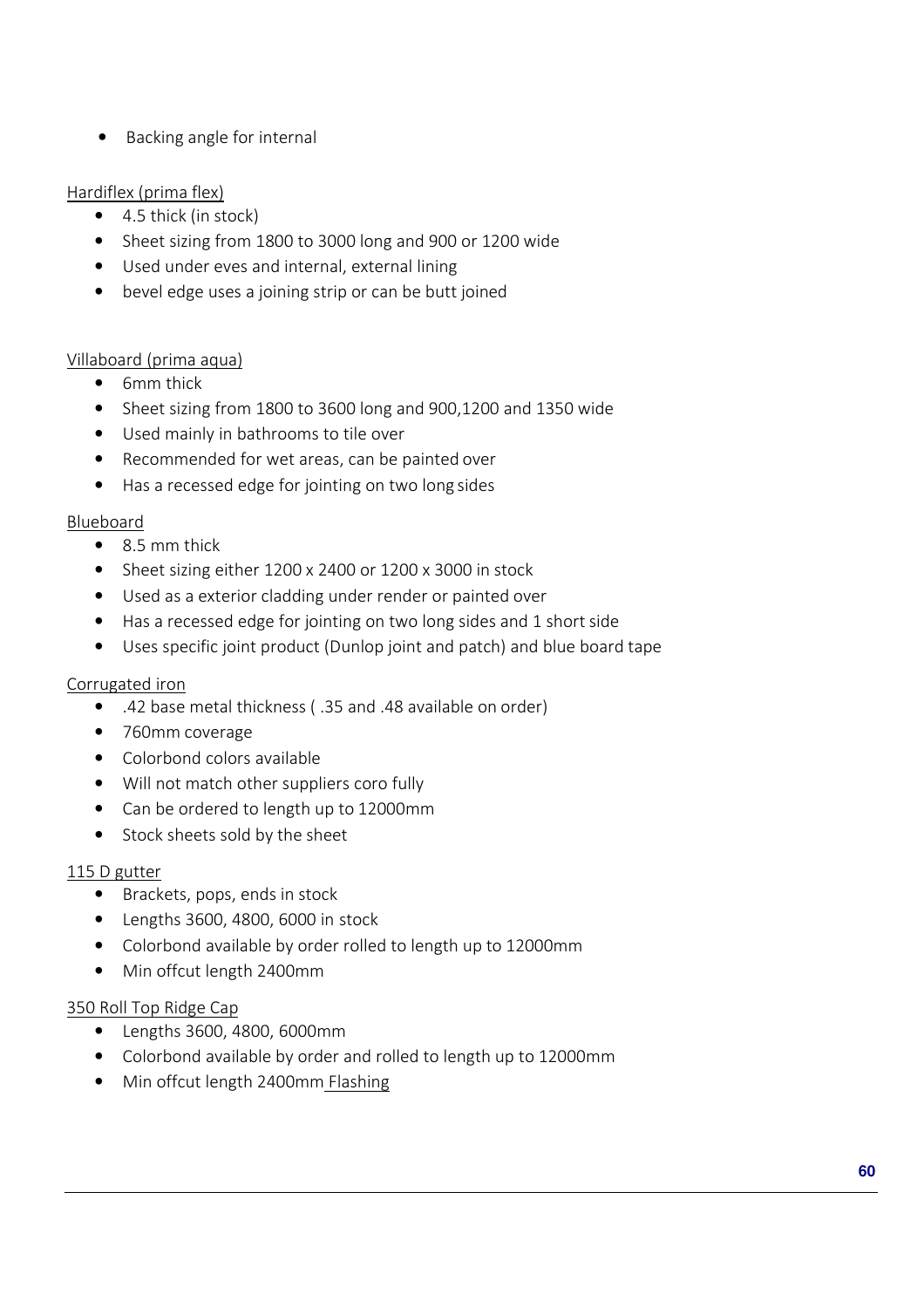- Sizes 50x50, 75x75, 100x100, 150x150
- 2400mm in length
- Custom flashing available upon request
- Colorbond colors available

### Steel

- Sold by length
- Various sizes available

### C-section

- 75mm, 100mm, 150mm and 200mm in stock
- 1.5mm thick (200mm 2.0mm)
- Stock length 6100mm sold as lengths

### Rondo

- Part of a larger system
- Some clips and joiners located 7l6
- Furring channel not to be confused with ceiling batten and vice versa

### Kane fill

- Bitumen impredenated fiber board
- 100mm and 200mm by 2400mm in stock
- Used as a expansion joint in concrete path ways/ external concreting

### Backchannel

- 25mm, 35mm and 55mm available
- 7500mm lengths, sold as length
- Foam to suit located at retail 4 end

Doors

All the doors we stock are split up in to two main categories, interior and exterior.

### Exterior Doors

Exterior doors are doors that suitable to be used on an exterior wall of the building. These are either D/C finish (green) which is a tempered hardboard finish (masonite), or SPM finish which is a timber veneer over a door skin.

### Interior Doors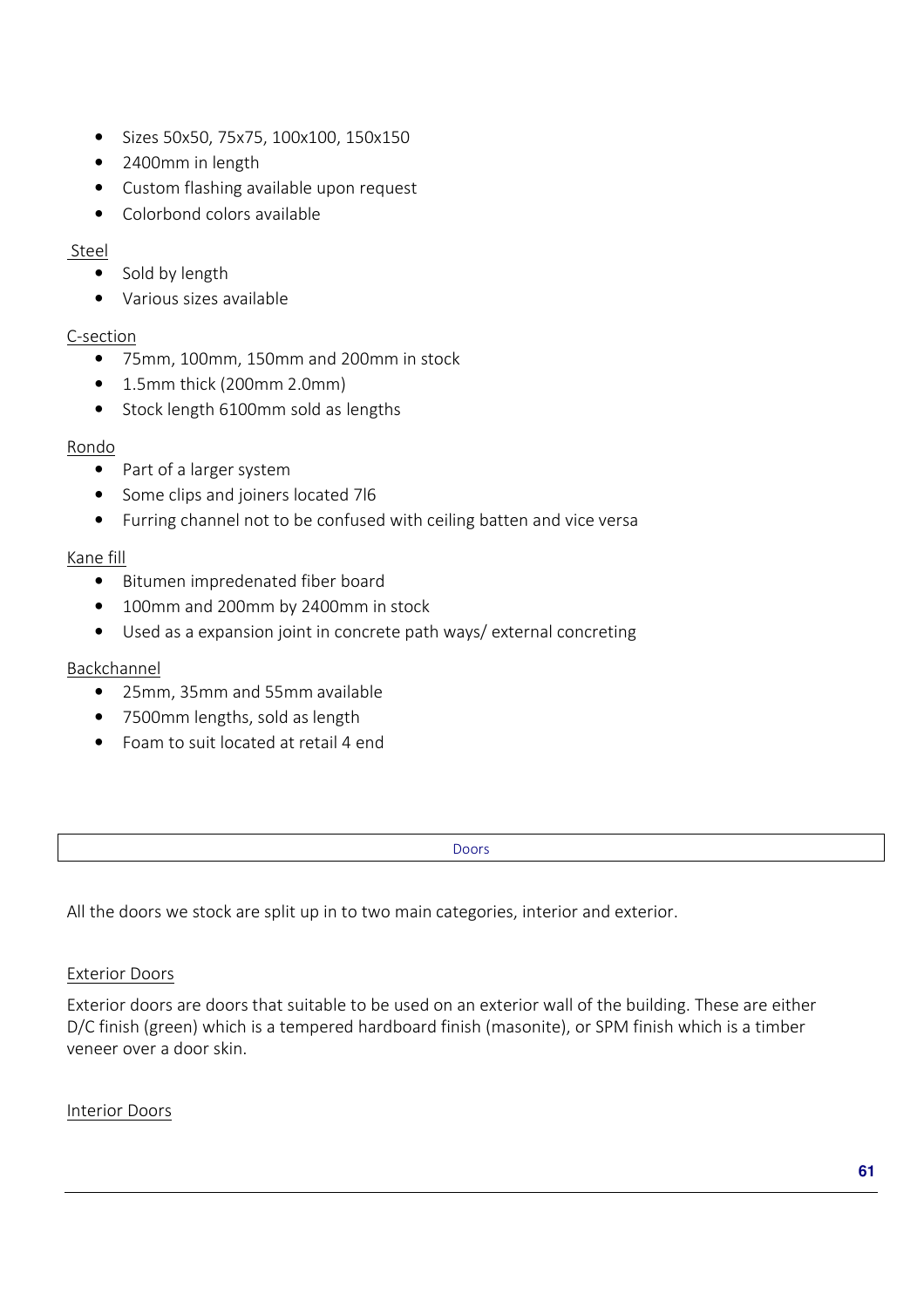Interior doors are doors suitable to be used on the interior of a building. These are primarily PCMDF finish (white) which is a primed MDF finish.

Doors can further be categorised into hollow core, Solicore and Solidcore. Hollow Core H1

with a solid timber frame

Solicore SC

Solidcore STPC

door.

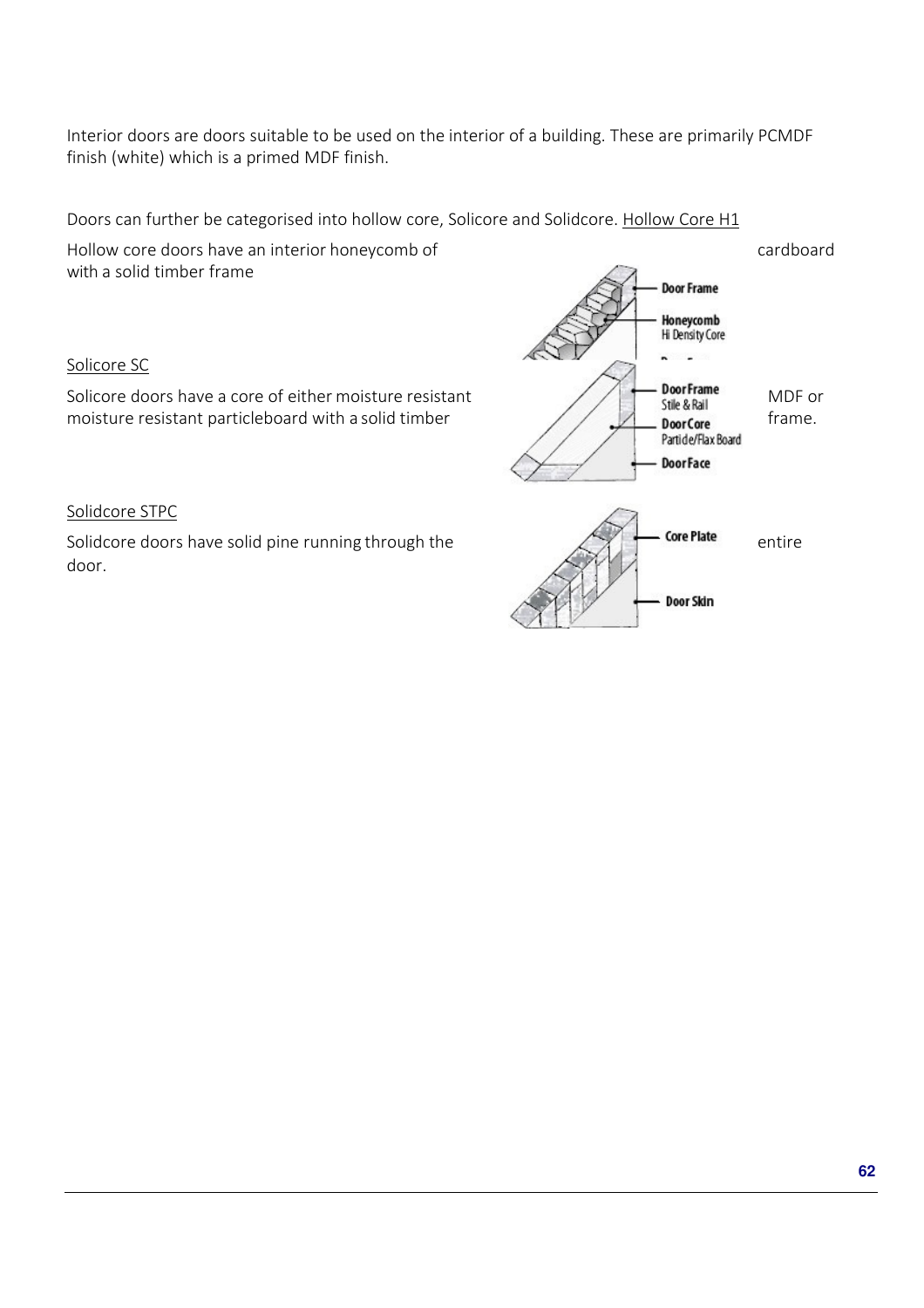Location of cutting tools

The following cutting tools can be found in the following locations;

Compound one – Radial arm saw WH2 – Radial arm saw

WH2 – Steel drop saw WH2 – Timber hand saw Trade – Timber hand saw Trade – Steel hacksaw

No cutting tools are to be used in or taken from Tom's shed without prior permission.

# **Training**

Ongoing workplace training is a compulsory part of your role. This is in the form of online learning or a course at an authorized training organization etc. and at this point includes

IHG e-learning

There are over 300 courses available to us via this online portal. It is a Mitre10 training tool and has been adopted by the HTH group. Leelee is the administrator and will give new staff their login credentials, enroll them in courses to catch up with the other team members and include in the future rollout of additional courses. With each rollout, approximately 12 courses will be assigned to all staff with a deadline for completion. You must meet this deadline. Training is to be completed during your shift and you need to organize time with the Retail Team Leader to work in the Design area on the PC in order to do this. If you want to, you can complete the courses in your own time at home.

This online learning is accessible via the Globe Team Portal.

We are not authorized to access the portal outside Globe so in order to complete training outside work hours, type this into an internet browser URL followed by login credentials.

*https://learning.mitre10.com.au/learn*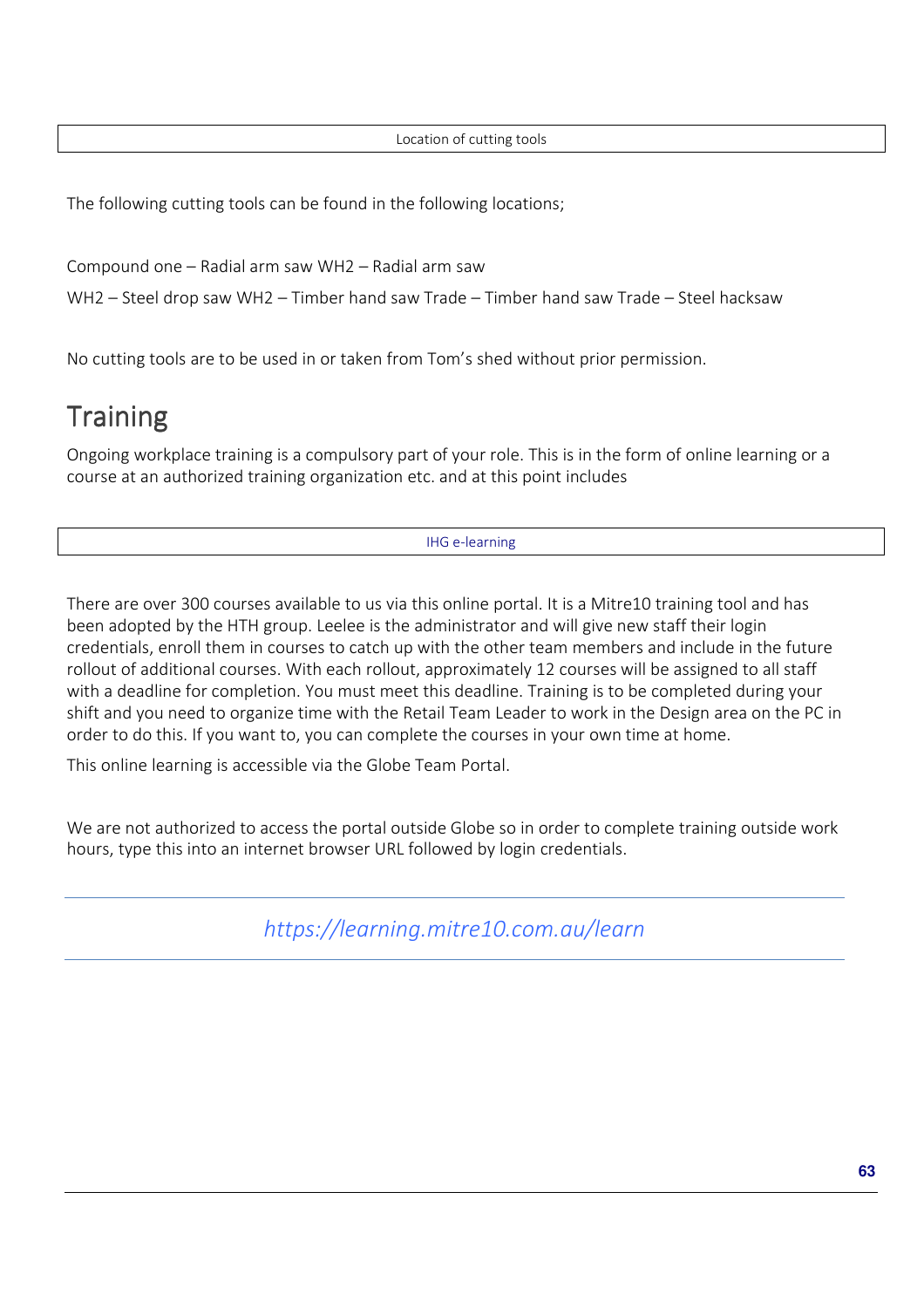External training courses

Periodically, we will enroll staff in a course to obtain Forklift Licence – this training is conducted off site at Robinson College.

*Last updated August 2020* 

# Unpacking stock

**Trolleys** 

Customer trolleys are used on stock days to fill stock and take to the aisles to stock shelves. 2 or 3 trolleys must always be left for customer use. Stock is stacked neatly and safely into the trolleys and in aisle groups as best as possible. There will be a designated person to do this.

Do not leave in aisles blocking customer access. If you are not using the trolley, return it to the Trade end until you can resume unpacking stock.

Empty boxes

Return boxes to driveway at Retail 04 end of WH1 once emptied.

Check boxes before you flat pack them for small items that have not been unpacked.

There will either be a bigger box to stack flat packed boxes inside off or take straight to the cardboard compactor outside the roller door at the Retail 04 end.

*Last updated August, 2020* 

Damaged goods & contents

Damaged goods or contents will need to be taken to the Goods Receiving room and marked with time and date found and whether it was found instore or come part of the stock so that a credit can be processed. There is a spot in the white racking area for new credits to be placed.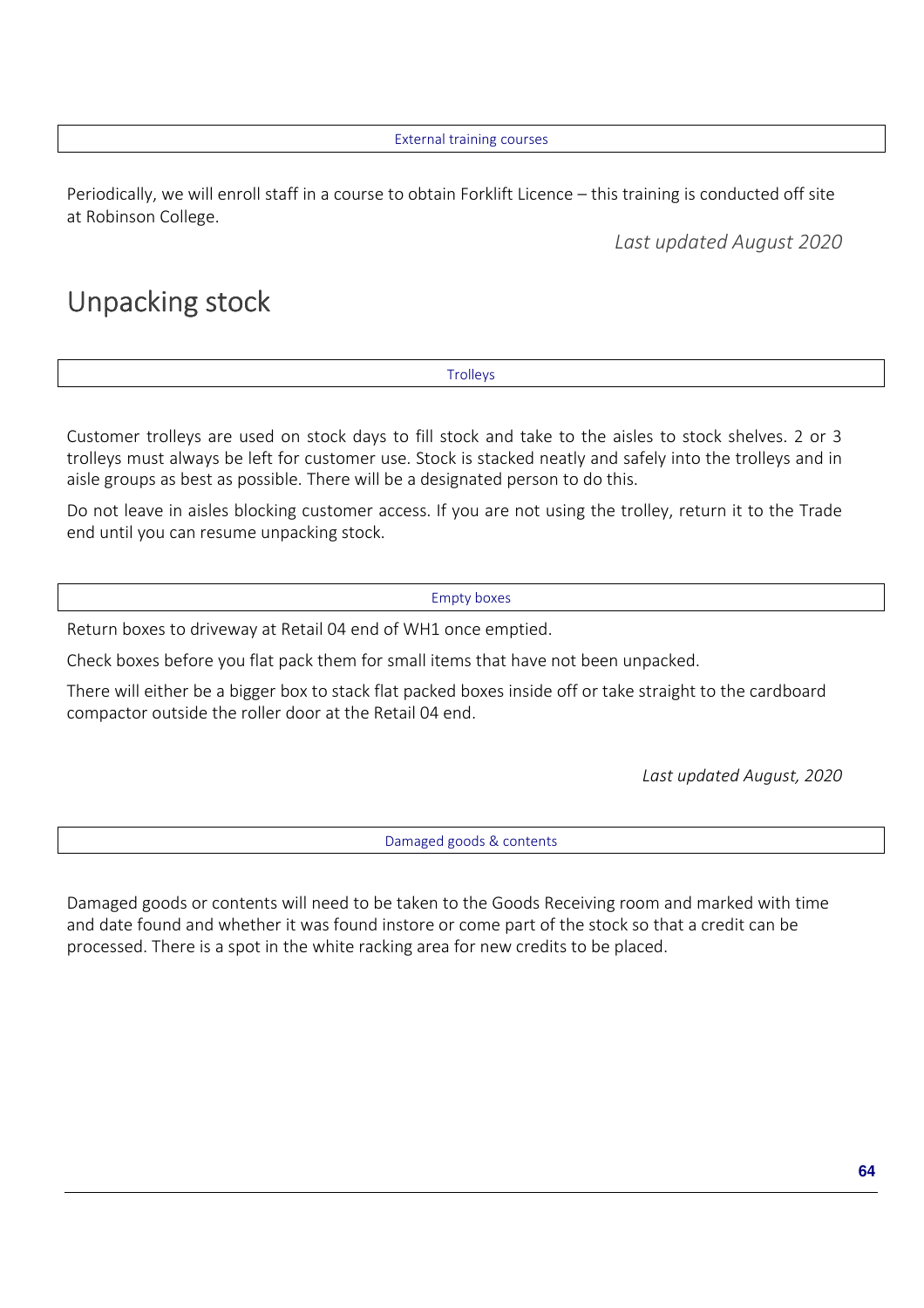# Wattyl / Sherman Williams ITC account

#### Paint sales

Globe is a Sherman Williams / Wattyl ITC Store (Trade). I.e. a Reseller of products to retail customers and Agent of Wattyl for sale of products to Commercial account customers.

Sales are made either to;

- a. retail customer sold via DART at price determined by Globe or to
- b. Commercial Trade customer via ITC web system at price determined by Wattyl. These sales are entered at time of sale and transmitted to Wattyl daily. The commercial customer pays Wattyl direct. When the sale is entered into the ITC system, the delivery docket is printed and we get the Trade customer to sign as proof of receipt. These are kept at retail counter and transferred to office at end of month.

Occasional ITC purchase by cash customer

Occasionally non-ITC customers will purchase from Wattyl / Valspar via us using the ITC account, using cash (or other payment method) at the POS

- 1. At the POS;
	- (i) The sale is put through DART as a cash sale and a tax invoice is printed.
	- (ii) The sale is also processed online using the Wattyl ITC account. A Wattyl tax invoice is printed and attached to the Globe tax invoice.
	- (iii) A note is written out for end of day till reconciliation difference
- 2. The rest of this sale is processed by CSM on receipt of the paperwork.

Processing ITC credits

When paint sales are processed via ITC, the paperwork is processed by Sam at this point in time, the following way:

- 1. All Wattyl Dockets ITC Commission copies that print at time of purchase are to be signed by customer and put in 'CREDITS' tray at the main retail counter.
- 2. Wattyl invoices, credit notes and statements will now be sent to the Retail Laptop. The email address is POS04@globehardware.com.au.
- 3. Credits will be titled *Tax Invoice ITC Credit*.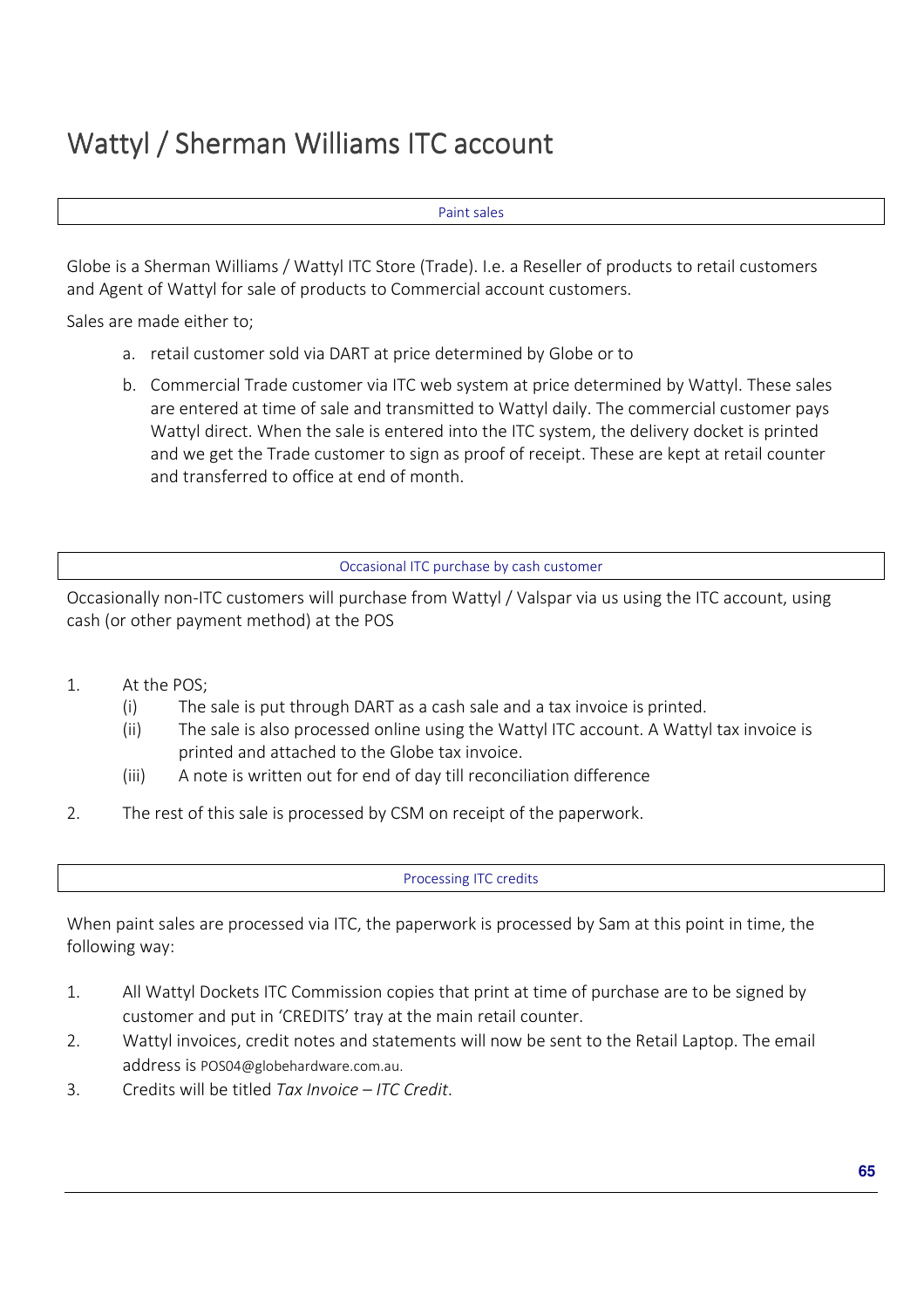- 4. Print the credits, write in red, brackets either side of the Total inc tax amount, eg (55.20) and our and place in 'CREDITS' tray.
- *5.* Invoices will be titled *Tax Invoice Invoice.*
- 6. Print and place in 'COMPLETED' tray.
- 7. Print any other statements or miscellaneous documents and put in 'COMPLETED' tray.
- 8. Once a week match the ITC Dockets with the emailed credit notes. Match the paperwork according to the DD docket number. Staple the ITC docket to the back of Wattyl credit invoice. File in 'COMPLETED' tray. Follow up any dockets not received via email from Valspar and have them resent. Check the credit amount is the same as our system. If the amount is less record it on the Wattyl sheet found in the Wattyl Credit Draw. If you find there are a lot you can check with the Rep and try to get the pricing back in line.
- 9. Take the 'COMPLETED' tray contents to Goods Receiving and file in nominated tray.

# Work Health & Safety

## **Globe HTH Stataement of Policy**

Refer document requiring signature – General Statement of Policy.

At Globe we implement the SOPs provided by Corporate, procedures & policies per the Hardware Association manual and SafeWork Australia.

## **Observe Replace/Fix**

Each staff member has a responsibility for maintain their own safe workspace and that of their team members, customers and 3rd parties that visit the premises. To enable this, each staff member, regardless of their role must pickup, move or secure items to ensure walkways are kept clear and unobstructed and products are not protruding from shelves.

The ladder section needs constant monitoring because the items are moved around by customers and need to be put away.

The outdoor living area is another area where furniture is moved around and needs to be replaced neatly allowing customers to walk freely.

The ropes, chains and tubing are 3 items that must not be allowed to dangle from their reels posing a risk.

The shade cloth, synthetic grass and plastic require great care when cutting. Customers are not permitted to assist given the risk of injury.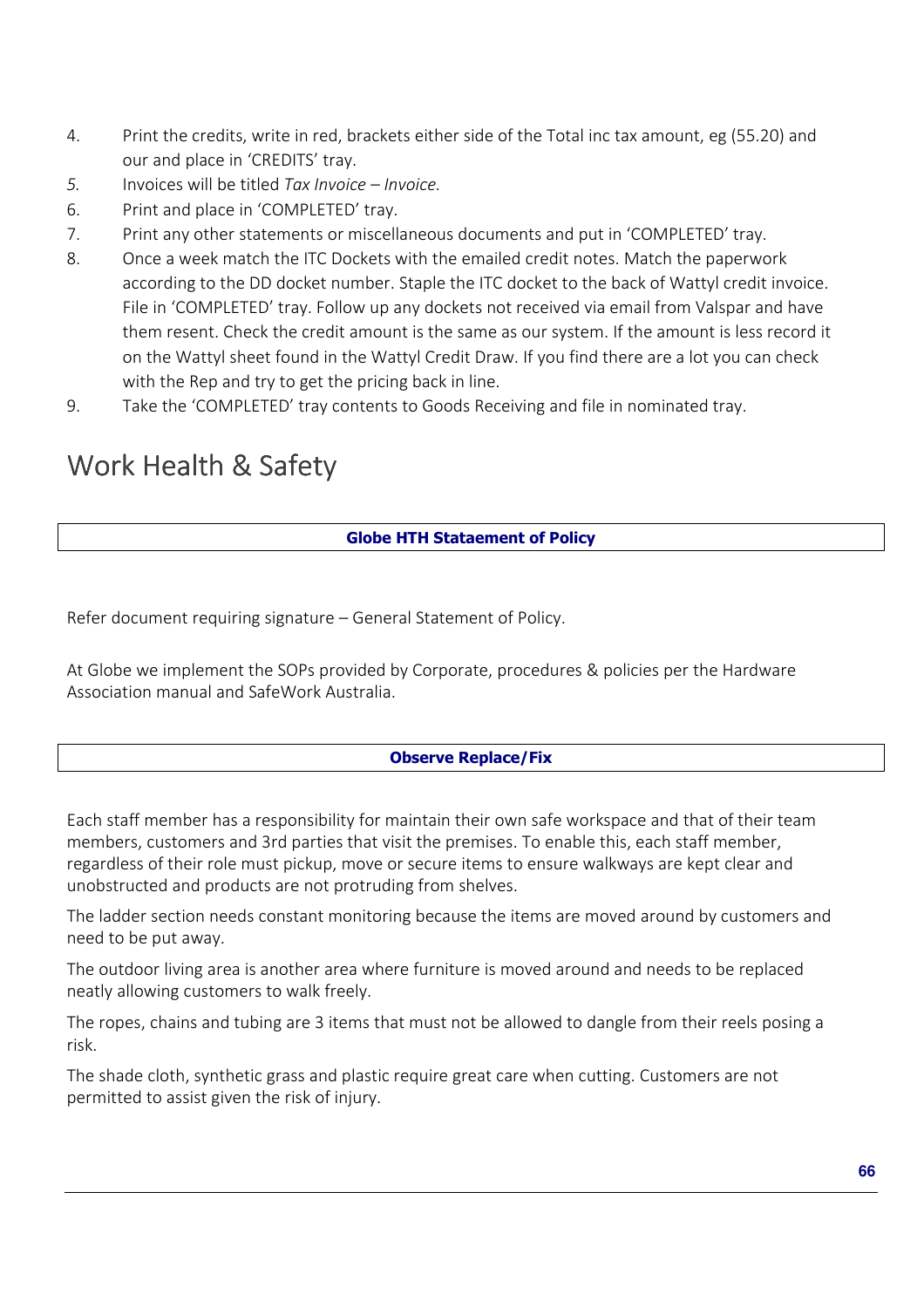#### **WH2 Access**

Forklifts and vehicles are in constant use in WH2 - customers are not permitted to enter the warehouse without the company of a staff member. If the customer does not have appropriate foot-wear they must not enter at all.

All customers are asked to step back from the timber cutting equipment. No customer is permitted to watch because they are too close to the equipment and do not have the appropriate safety items – goggles etc.

## **Incidents**

Where a customer is injured on the premises, contact Fisk as he is the work place 1st Aid Officer. If Fisk is not on the premises, do not render first aid other than to offer band aids. Offer to call an ambulance for the injured customer. If we help and we are not the designated First Aid Officer then we can be held liable for our actions.

The first aid kit is located in a cupboard in the break room.

#### **Incident Forms**

Incident forms are available for completion by staff who have witnessed a customer incident or been involved in a person or property incident. The incident does not have to result in an injury in order to complete the form. Examples where a form needs completion is customer injury on the premises, vehicle accident, truck damage, stock damage, staff injury etc.

#### **Fire Safety**

Locate the exit plans throughout the property and become familiar with the paths for exit should a fire break out. Take note of the exit doors illuminated by green sign.

The fire wardens are Fisk, Selina, & Leelee. They have whistles and will direct everyone to the assembly point in an orderly manner.

Monday – Friday Leelee has the responsibility of retrieving the roster from the break room in order to check that all rostered staff are accounted for.

Take note of the assembly point near the front gate indicated by green and white signage.

Ensure the fire hose at the main retail counter is not obstructed at any time and report any exit signs that are not working.